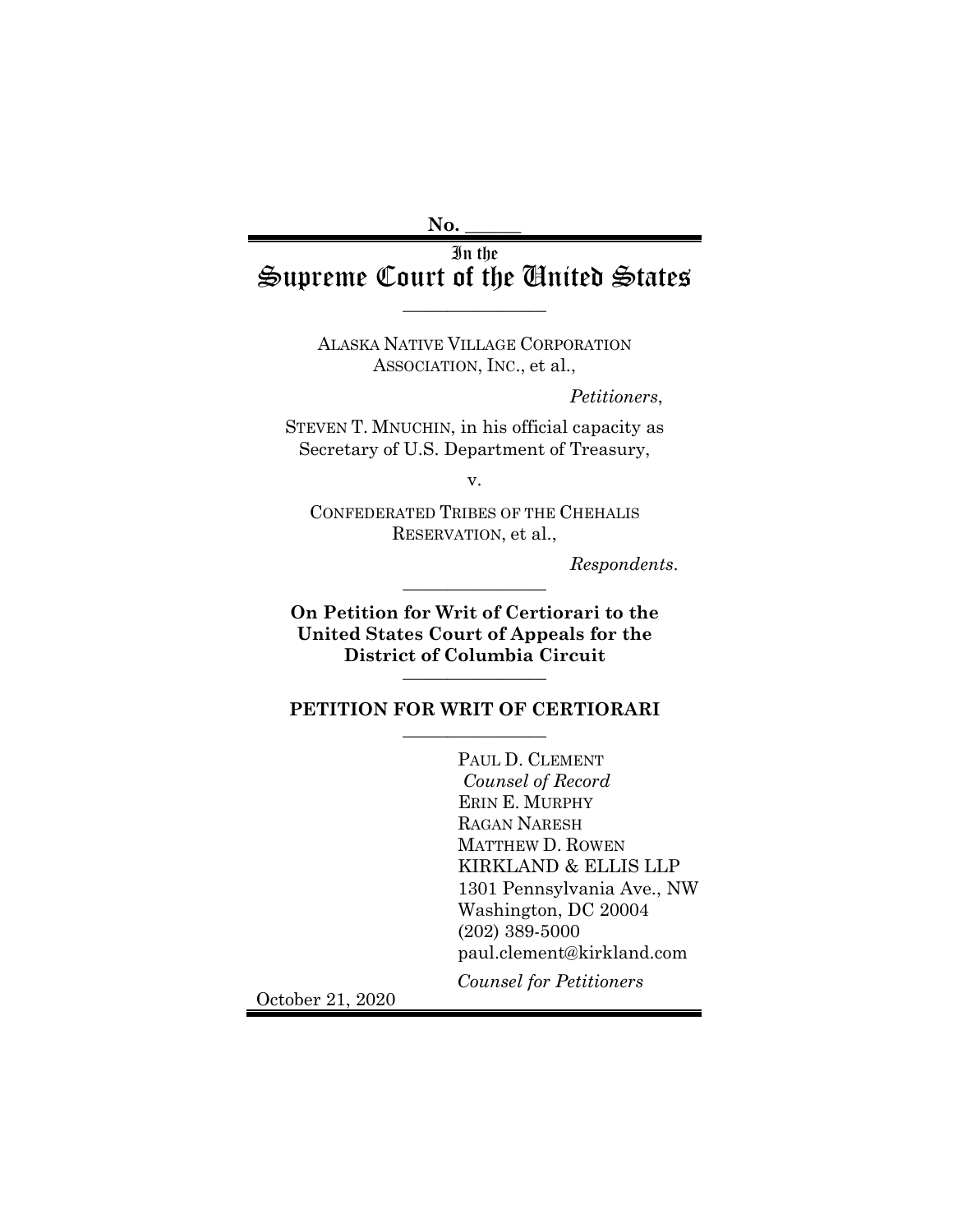#### **QUESTION PRESENTED**

<span id="page-1-0"></span>The Indian Self-Determination and Education Assistance Act (ISDEAA) defines "Indian tribe" as:

any Indian tribe, band, nation, or other organized group or community, including any Alaska Native village or regional or village corporation as defined in or established pursuant to the Alaska Native Claims Settlement Act (85 Stat. 688), which is recognized as eligible for the special programs and services provided by the United States to Indians because of their status as Indians[.]

25 U.S.C. §5304(e). Consistent with Congress' express inclusion of "Alaska Native … regional [and] village corporation[s]" (ANCs) in the text, the Executive has long treated ANCs as "Indian tribes" under ISDEAA and the dozens of statutes that incorporate its definition. The Ninth Circuit, home to all ANCs, likewise has long held that ANCs are "Indian tribes" under ISDEAA. Thus, for decades ANCs have played a critical role in distributing federal benefits to Alaska Natives. Accordingly, when Congress earmarked \$8 billion in Title V of the CARES Act for Indian tribes and incorporated the ISDEAA definition, the Treasury Secretary quite naturally obligated part of those funds to ANCs. Yet in acknowledged conflict with the Ninth Circuit and long-settled agency practice, the decision below holds that ANCs do not satisfy the ISDEAA definition that the CARES Act incorporates.

The question presented is:

Whether ANCs are "Indian tribes" under ISDEAA and therefore are eligible for emergency-relief funds under Title V of the CARES Act.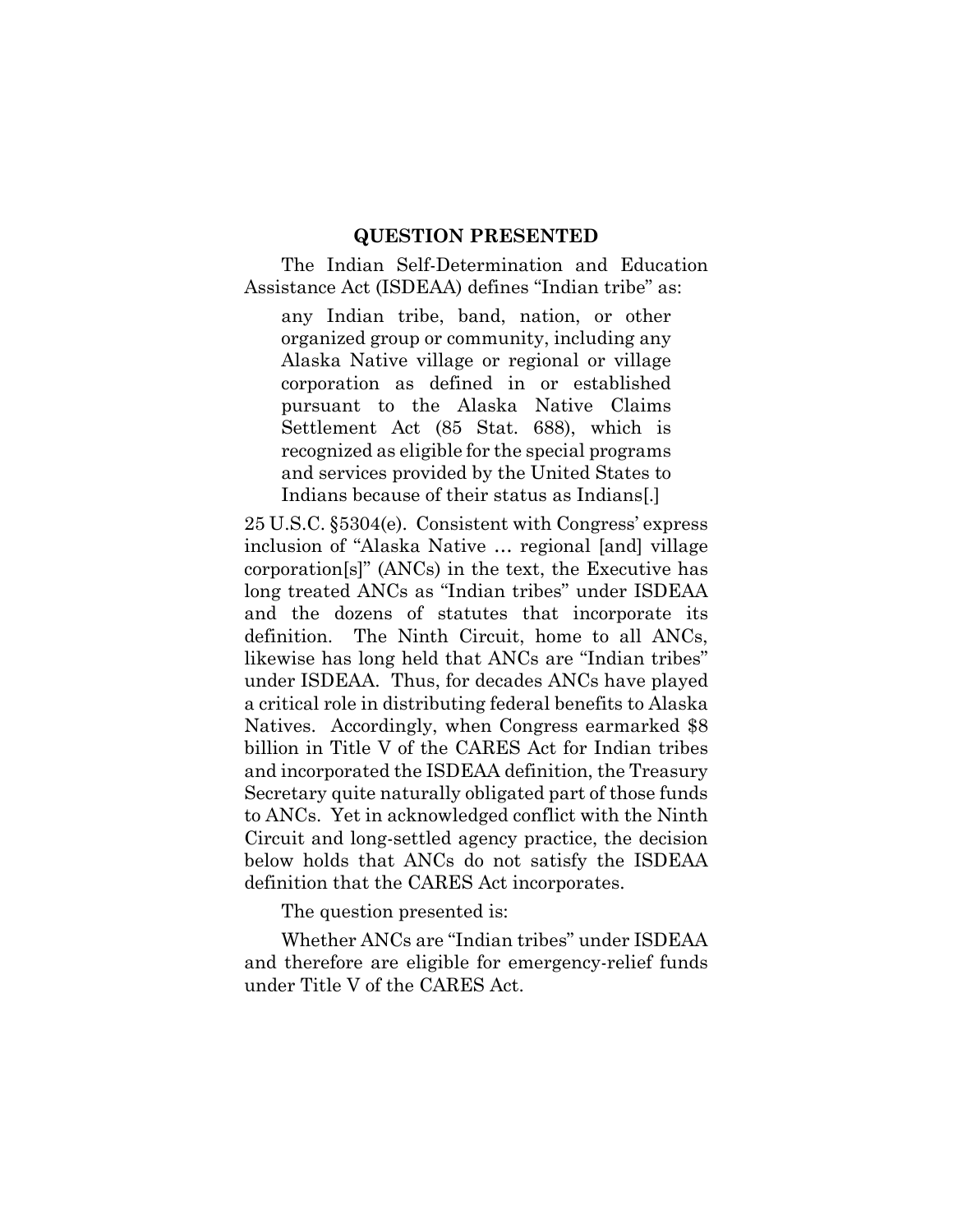#### **PARTIES TO THE PROCEEDING**

<span id="page-2-0"></span>Petitioners, intervenor-defendants below, are the Alaska Native Village Corporation Association, the Association of ANCSA Regional Corporations Presidents/CEOs; Ahtna, Inc., Akiachak, Ltd., Calista Corporation, Kwethluk, Inc., Napaskiak, Inc., Sea Lion Corporation, and St. Mary's Native Corporation.

Respondents, plaintiffs below, are Ute Tribe of the Uintah and Ouray Indian Reservation, Cheyenne River Sioux Tribe, Oglala Sioux Tribe, Rosebud Sioux Tribe, Nondalton Tribal Council, Arctic Village Council, Native Village of Venetie Tribal Government, Confederated Tribes of the Chehalis Reservation, Tulalip Tribes, Houlton Band of Maliseet Indians, Akiak Native Community, Asa'carsarmiut Tribe, Aleut Community of St. Paul Island, Pueblo of Picuris, Elk Valley Rancheria California, San Carlos Apache Tribe, Quinault Indian Nation, and Navajo Nation.

The defendant below is Steven Mnuchin, whom the plaintiffs sued in his official capacity as Secretary of the United States Department of the Treasury.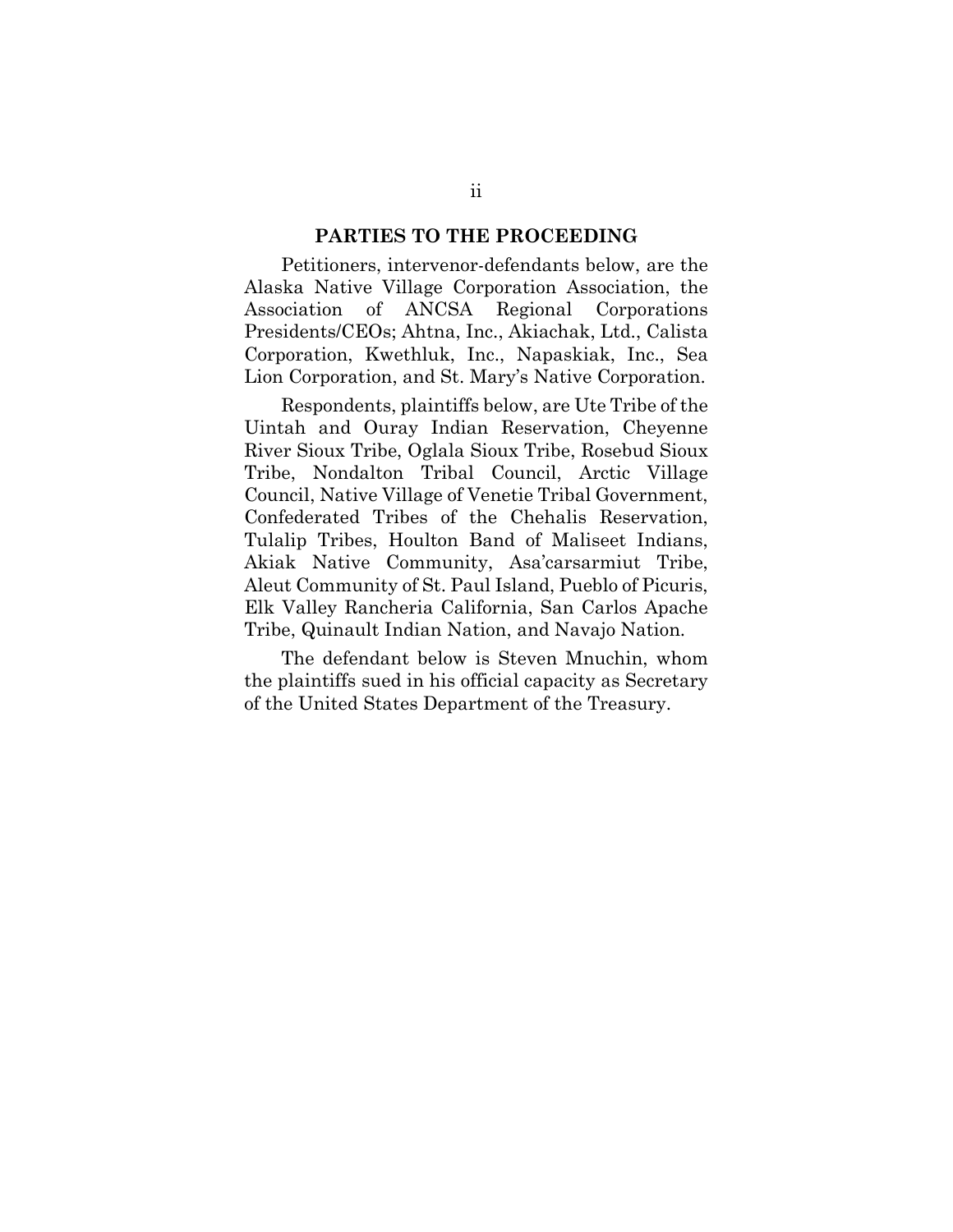# <span id="page-3-0"></span>**CORPORATE DISCLOSURE STATEMENT**

Each petitioner certifies that it does not have a parent corporation and that no publicly held corporation owns more than ten percent of its stock.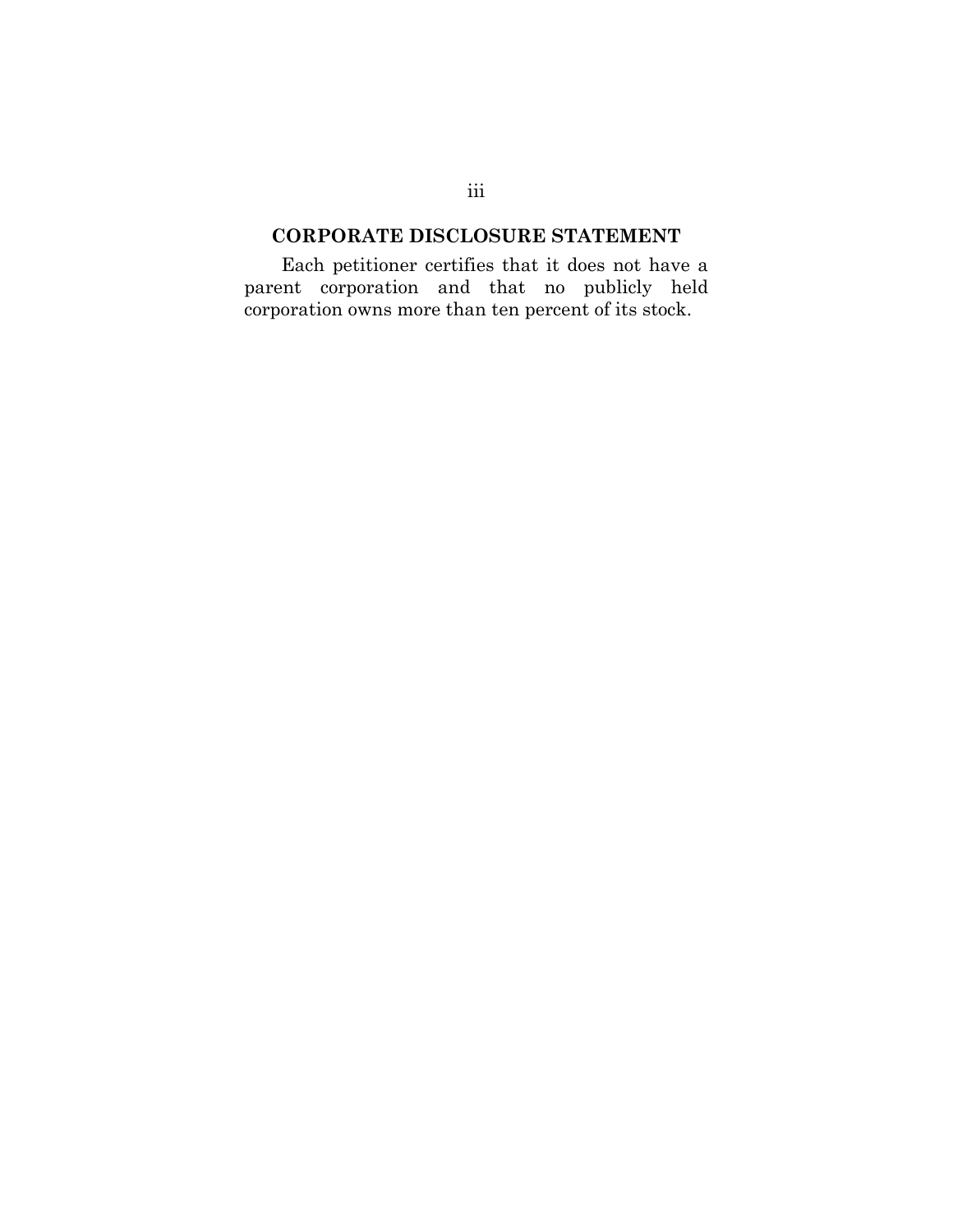# <span id="page-4-0"></span>**STATEMENT OF RELATED PROCEEDINGS**

This case arises from and is related to the following proceedings in the U.S. District Court for the District of Columbia and the U.S. Court of Appeals for the D.C. Circuit:

- *Ute Tribe of the Uintah and Ouray Indian Reservation v. Mnuchin*, No. 5204 (D.C. Cir.), on appeal from No. 1:20-cv-01070- APM (D.D.C.)
- *Confederated Tribes of the Chehalis Reservation, et al. v. Mnuchin*, No. 5205 (D.C. Cir.), on appeal from No. 1:20-cv-01002-APM (D.D.C.)
- *Cheyenne River Sioux Tribe, et al. v. Mnuchin*, No. 5209 (D.C. Cir.), on appeal from No. 1:20-cv-01059-APM (D.D.C.)

In addition, several suits have been brought that do not directly relate to this case but that do (or have) challenge(d) the distribution of the appropriation at issue. Those cases are: *Agua Caliente Band of Cahuilla Indians v. Mnuchin*, No. 20-cv-1136 (D.D.C.) (voluntarily dismissed on July 2, 2020); *Prairie Band Potawatomi Nation v. Mnuchin*, No. 20-cv-1491 (D.D.C.) (voluntarily dismissed on July 9, 2020), appeal No. 20-5171 (D.C. Cir.) (appeal voluntarily dismissed on July 16, 2020); and *Shawnee Tribe v. Mnuchin*, No. 20-cv-1999 (D.D.C.), appeal No. 20-526 (D.C. Cir.) (pending). No other cases directly relate to this case within the meaning of Rule 14.1(b)(iii).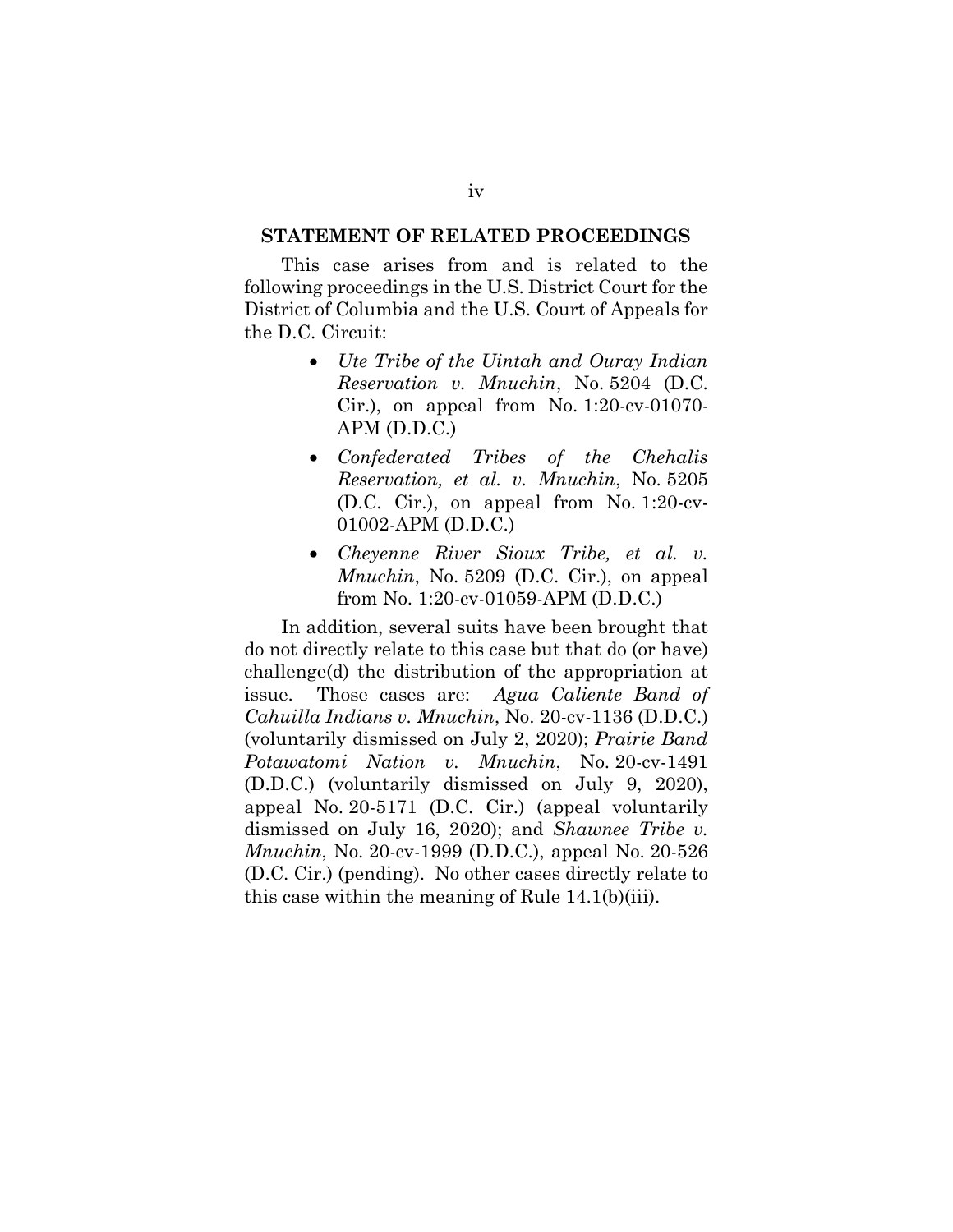# **TABLE OF CONTENTS**

| PARTIES TO THE PROCEEDING                                                                                                                                              |
|------------------------------------------------------------------------------------------------------------------------------------------------------------------------|
| CORPORATE DISCLOSURE STATEMENTiii                                                                                                                                      |
| STATEMENT OF RELATED PROCEEDINGS iv                                                                                                                                    |
|                                                                                                                                                                        |
| PETITION FOR WRIT OF CERTIORARI  1                                                                                                                                     |
|                                                                                                                                                                        |
|                                                                                                                                                                        |
| CONSTITUTIONAL AND STATUTORY                                                                                                                                           |
|                                                                                                                                                                        |
|                                                                                                                                                                        |
|                                                                                                                                                                        |
| $\rm B$ .                                                                                                                                                              |
| REASONS FOR GRANTING THE PETITION 15                                                                                                                                   |
| The Decision Below Creates An Open And<br>I.<br>Acknowledged Circuit Split  17                                                                                         |
| The Decision Below Is Wrong  21<br>II.                                                                                                                                 |
| A. Congress Plainly Meant What It Said<br>When It Expressly "Includ[ed]" ANCs in<br>ISDEAA's Definition of "Indian Tribe" 22                                           |
| The D.C. Circuit's Contrary View That<br><b>B.</b><br>Congress Negated Its Express and<br>Intentional Inclusion of ANCs via the<br>Eligibility Clause Is Untenable  26 |
| III. The Question Presented Is Exceptionally                                                                                                                           |
|                                                                                                                                                                        |
|                                                                                                                                                                        |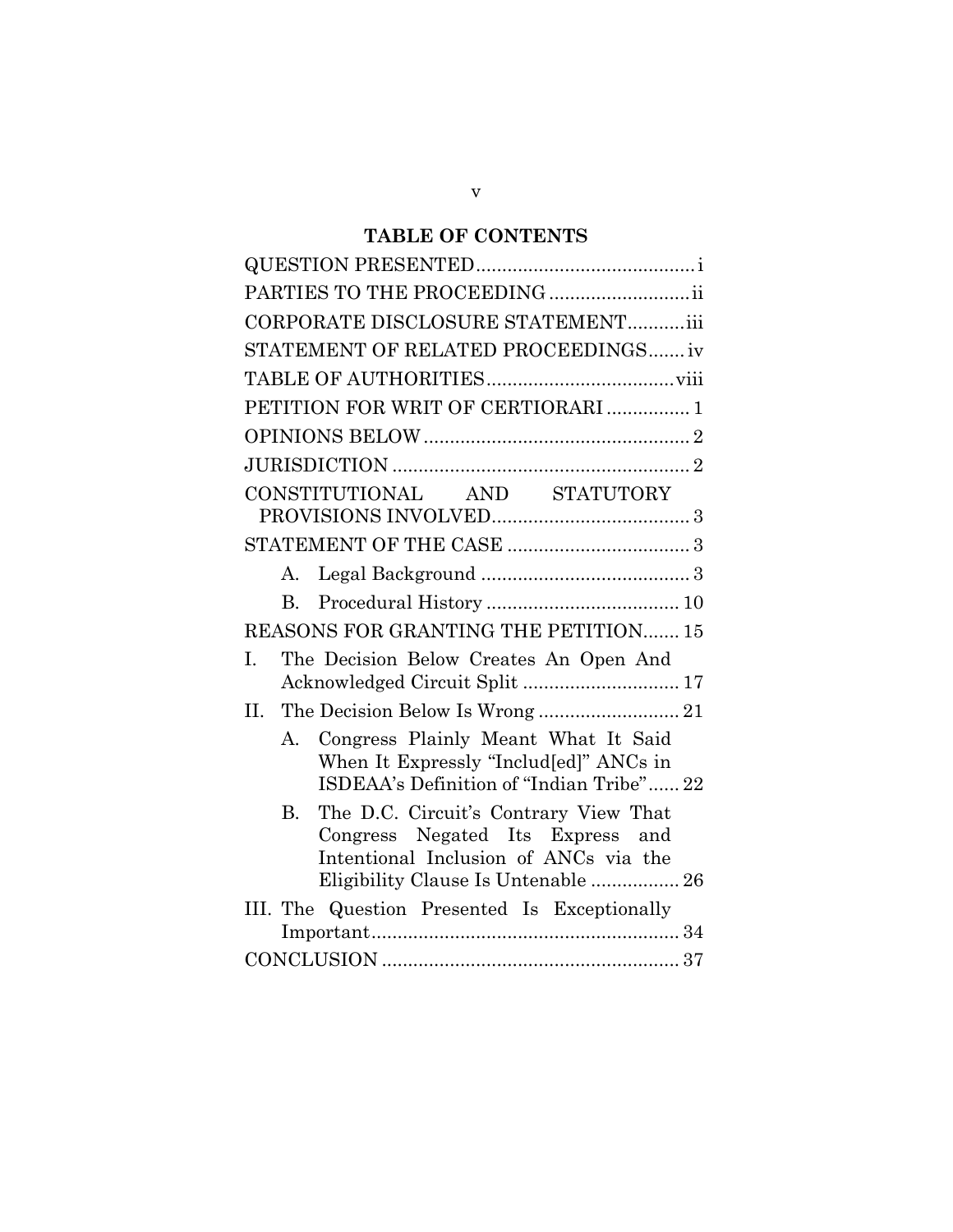### APPENDIX

#### Appendix A

Opinion, United States Court of Appeals for the District of Columbia Circuit, *Confederated Tribes of the Chehalis Rsrv. v. Mnuchin*, No. 20-5204 (Sept. 25, 2020) ...... App-1

#### Appendix B

Order, United States Court of Appeals for the District of Columbia Circuit, *Confederated Tribes of the Chehalis Rsrv. v. Mnuchin*, No. 20-5204 (Sept. 30, 2020)............................ App-29

#### Appendix C

Order, United States Court of Appeals for the District of Columbia Circuit, *Confederated Tribes of the Chehalis Rsrv. v. Mnuchin*, No. 20-5204 (Sept. 14, 2020)............................ App-31

#### Appendix D

Memorandum Opinion, United States District Court for the District of Columbia, *Confederated Tribes of the Chehalis Rsrv. v. Mnuchin*, No. 20-cv-01002 (June 26, 2020)App-33

#### Appendix E

Memorandum Opinion & Order, United States District Court for the District of Columbia, *Confederated Tribes of the Chehalis Rsrv. v. Mnuchin*, No. 20-cv-01002 (July 7, 2020) ............................................. App-80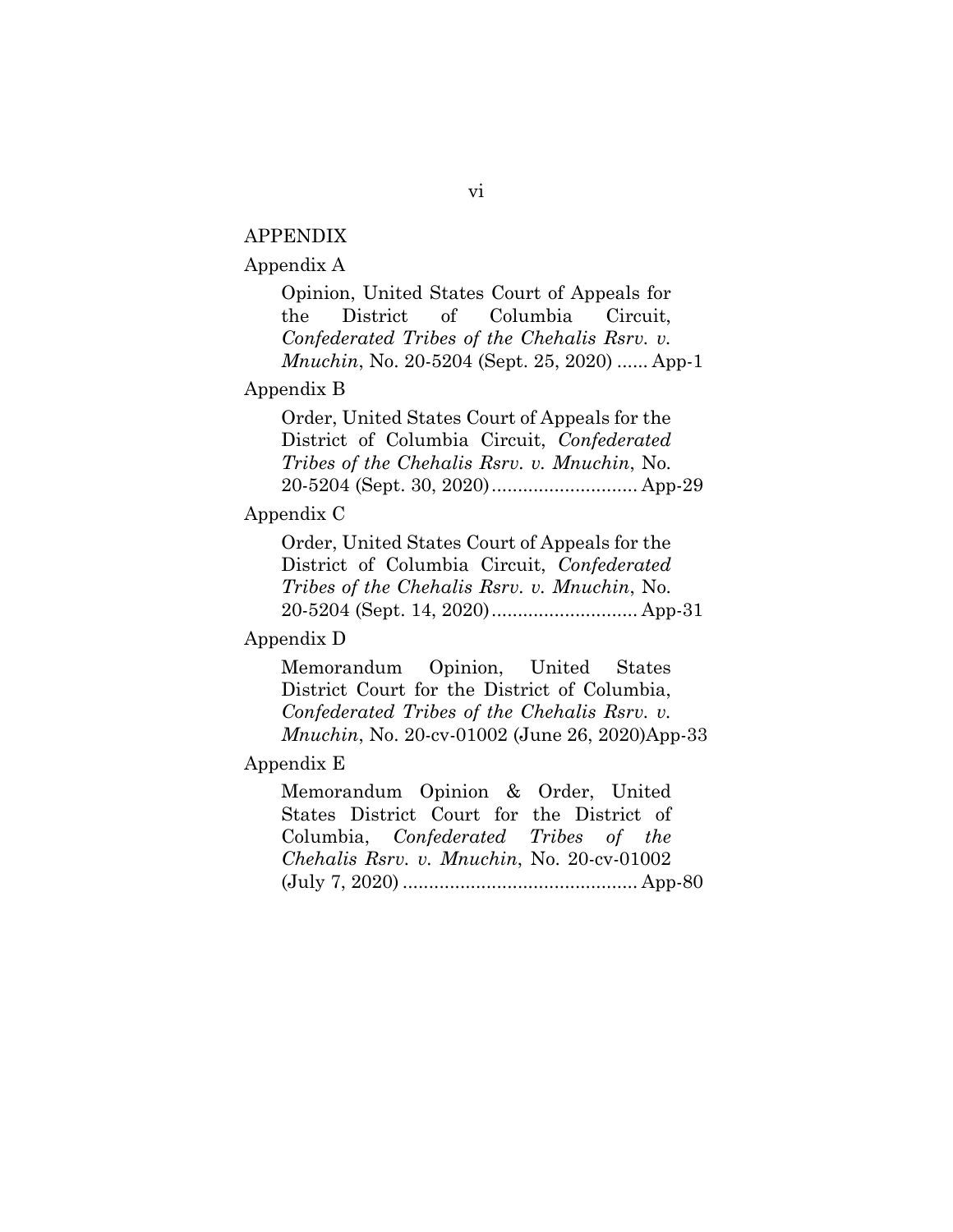# Appendix F

| Memorandum Opinion, United States                      |
|--------------------------------------------------------|
| District Court for the District of Columbia,           |
| Confederated Tribes of the Chenalis Rsrv. v.           |
| <i>Mnuchin</i> , No. 20-cv-01002 (Apr. 27, 2020)App-88 |
| Appendix G                                             |
| Relevant Statutory Provisions App-132                  |
|                                                        |
|                                                        |
|                                                        |
|                                                        |
|                                                        |
|                                                        |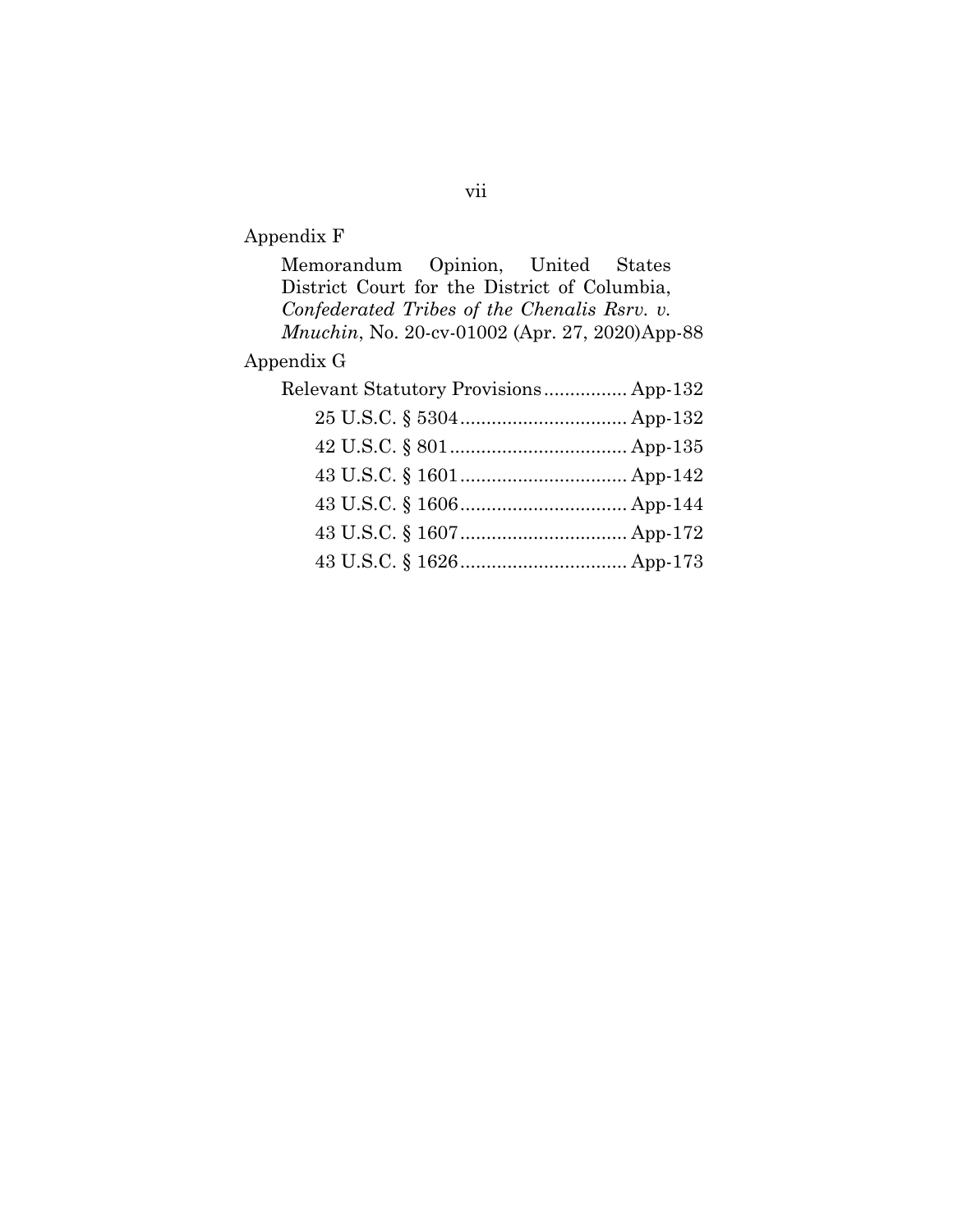# **TABLE OF AUTHORITIES**

# <span id="page-8-0"></span>**Cases**

| Alaska v. Native Vill. of Venetie Tribal Gov't,                |
|----------------------------------------------------------------|
| Am. Fed'n of Gov't Emps. (AFL-CIO)<br>v. United States,        |
| Burgess v. United States,                                      |
| City of Houston<br>v. Dep't of Hous. & Urban Dev.,             |
| Cook Inlet Native Ass'n v. Bowen,                              |
| Cook Inlet Treaty Tribes v. Shalala,                           |
| FDIC v. Phila. Gear Corp.,                                     |
| Frank's Landing Indian Cmty.<br>v. Nat'l Indian Gaming Comm'n, |
| Kahawaiolaa v. Norton,                                         |
| Menominee Indian Tribe of Wis.<br>v. United States,            |
| Metlakatla Indian Cmty. v. Egan,                               |
| Nielsen v. Preap,                                              |

viii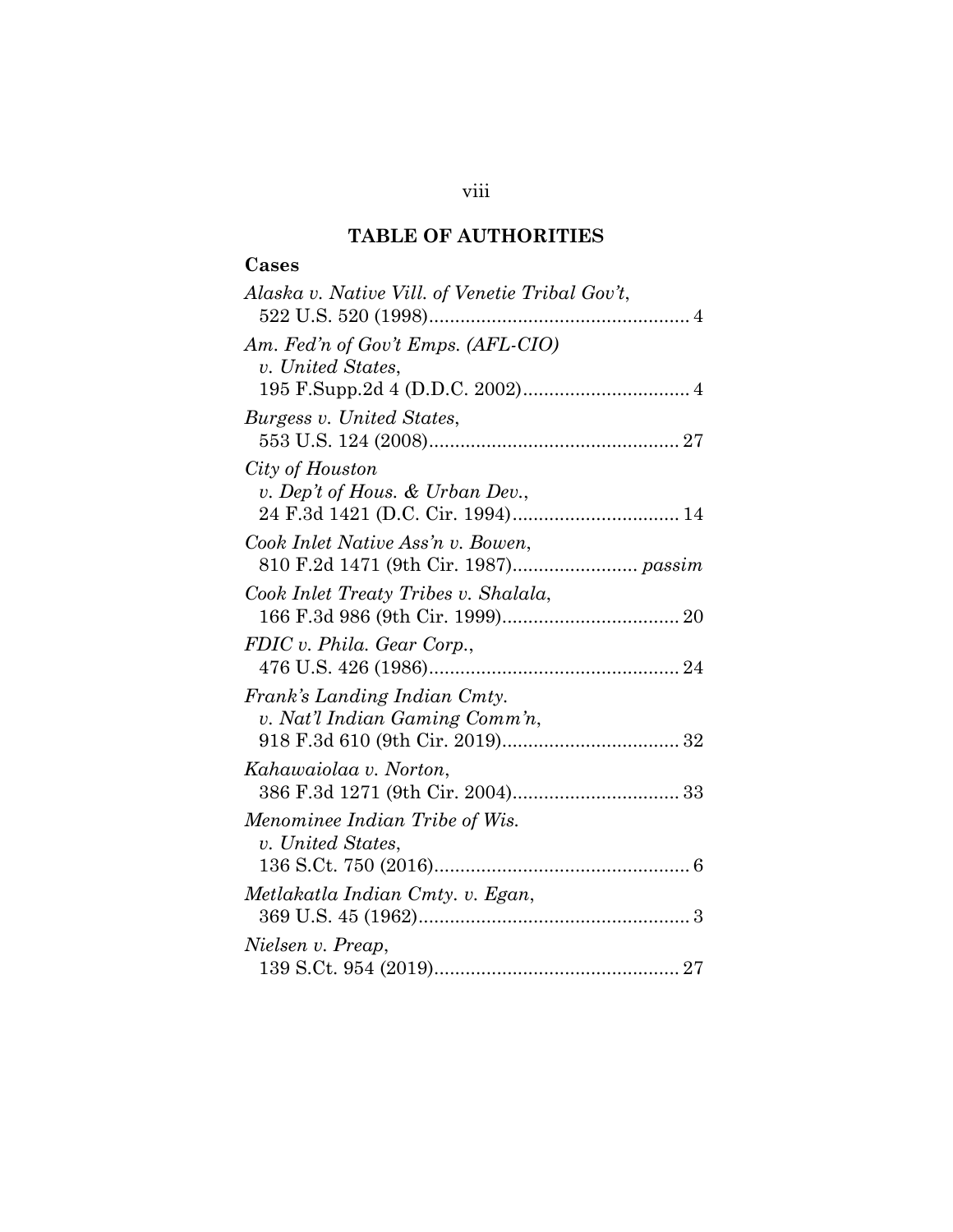| Ramah Navajo Sch. Bd., Inc.      |  |
|----------------------------------|--|
| v. Bureau of Revenue of N.M.,    |  |
|                                  |  |
| Rosales v. Sacramento Area Dir., |  |
|                                  |  |
| Salazar v. Ramah Navajo Chapter, |  |
| Wash. Mkt. Co. v. Hoffman,       |  |
|                                  |  |
| <b>Constitutional Provision</b>  |  |
|                                  |  |
| <b>Statutes</b>                  |  |
|                                  |  |
|                                  |  |
|                                  |  |
|                                  |  |
|                                  |  |
|                                  |  |
|                                  |  |
|                                  |  |
|                                  |  |
|                                  |  |
|                                  |  |
|                                  |  |
|                                  |  |
|                                  |  |
|                                  |  |
|                                  |  |
|                                  |  |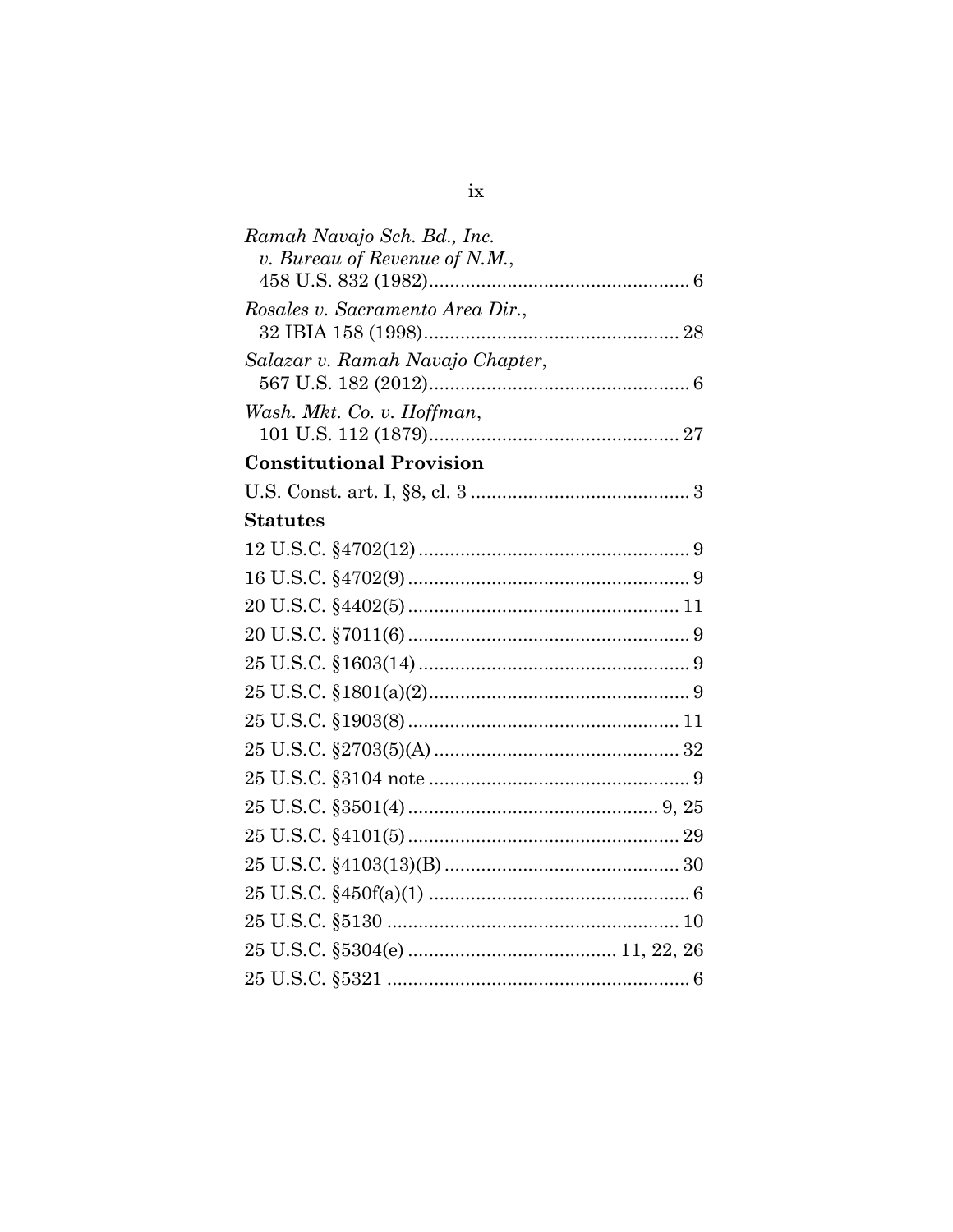| Pub. L. No. 92-203, 85 Stat. 688 (1971) 3        |
|--------------------------------------------------|
| Pub. L. No. 93-638, 88 Stat. 2203 (1975) 6, 8    |
| Pub. L. No. 100-241, 101 Stat. 1788 (1988) 33    |
| Pub. L. No. 100-472, 102 Stat. 2285 (1988) 9, 24 |
| Pub. L. No. 103-454, 108 Stat. 4791 (1994) 10    |
| Pub. L. No. 104-330, 110 Stat. 4016 (1996) 29    |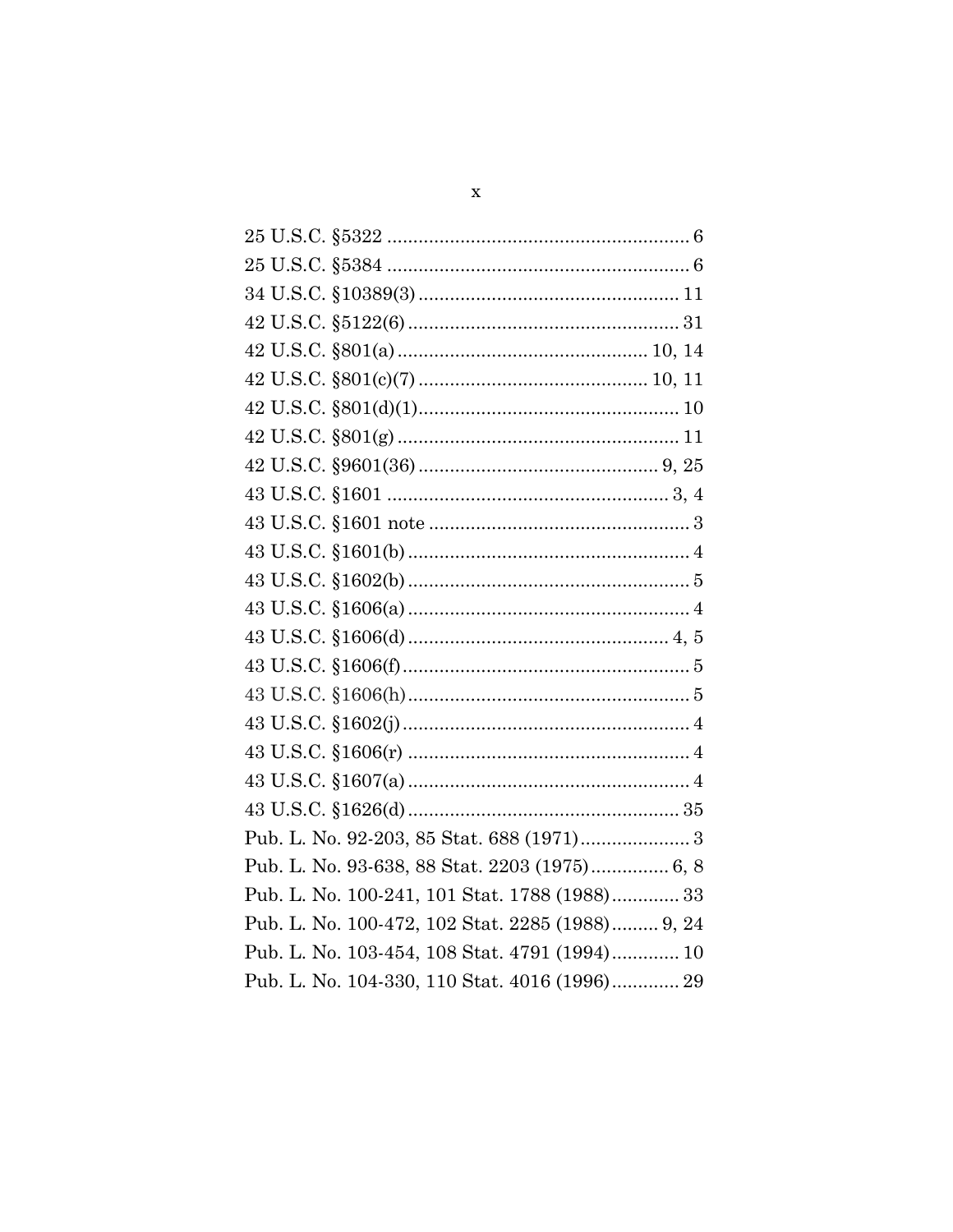| Pub. L. No. 115-325, 132 Stat. 4445 (2018) 9, 25                                                                                                                                                                                  |
|-----------------------------------------------------------------------------------------------------------------------------------------------------------------------------------------------------------------------------------|
| Regulations                                                                                                                                                                                                                       |
|                                                                                                                                                                                                                                   |
|                                                                                                                                                                                                                                   |
|                                                                                                                                                                                                                                   |
| <b>Other Authorities</b>                                                                                                                                                                                                          |
|                                                                                                                                                                                                                                   |
|                                                                                                                                                                                                                                   |
| Hearings Before the Subcommittee on Indian<br>Affairs: S. 1017 and Related Bills,<br>IHS, Fiscal Year (FY) 2018 Report to<br>Congress on Contract Funding of Indian<br>Self-Determination and Education<br>Assistance Act Awards, |
| https://bit.ly/2XKkNLI (last visited Oct. 20,                                                                                                                                                                                     |
|                                                                                                                                                                                                                                   |
| Antonin Scalia & Bryan A. Garner,<br>Reading Law: The Interpretation of Legal                                                                                                                                                     |
|                                                                                                                                                                                                                                   |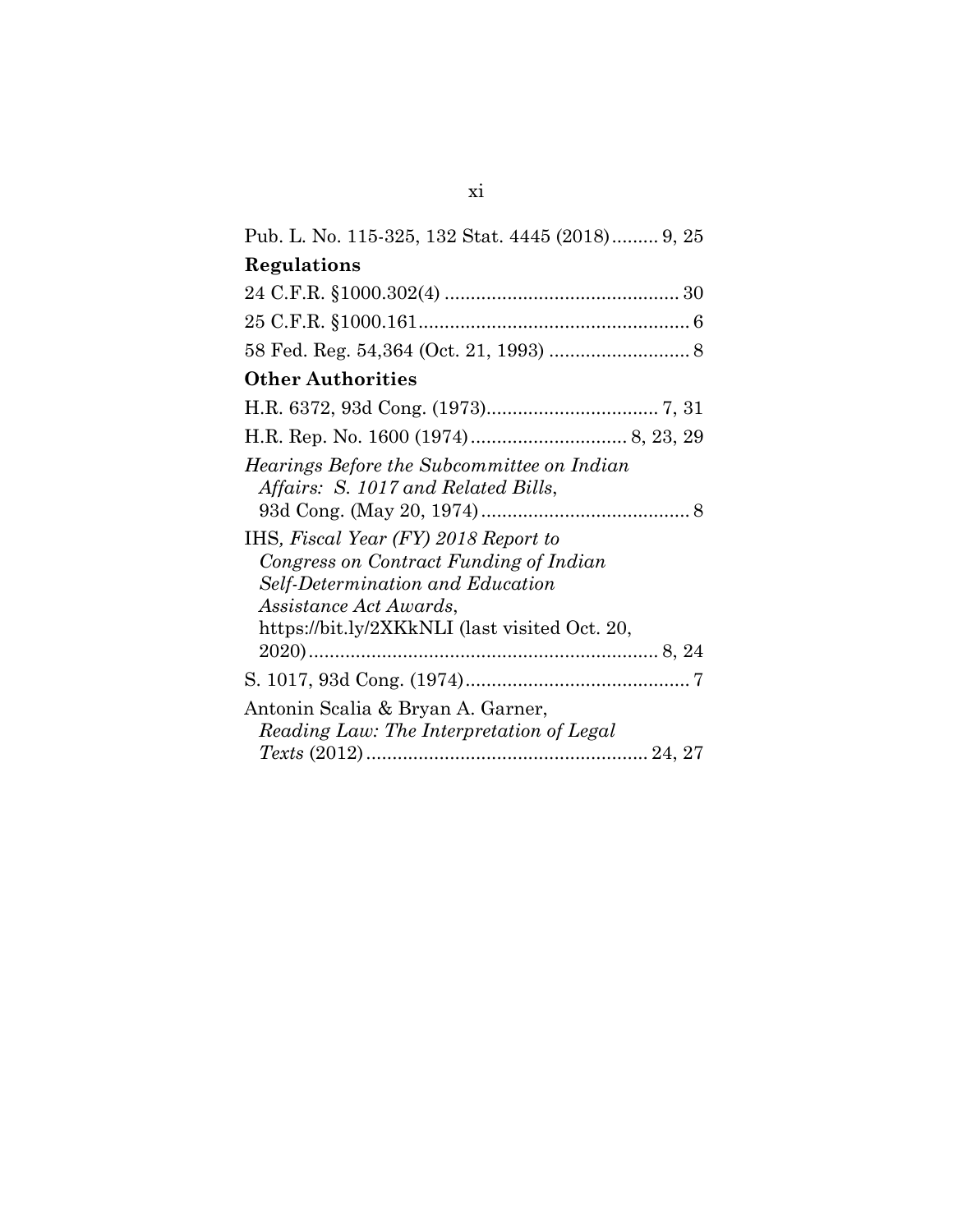#### **PETITION FOR WRIT OF CERTIORARI**

<span id="page-12-0"></span>Alaska and Alaska Natives have a unique history that is reflected in an equally unique statute, the Alaska Native Claims Settlement Act of 1971 (ANCSA). That statute eschewed reservations and established novel Alaska Native Corporations (ANCs) to receive the proceeds of a comprehensive settlement of Native land claims and to play an ongoing role in the lives of Alaska Natives. ANCs have no direct analog in the lives of Natives in the Lower 48. Thus, when Congress enacted the Indian Self-Determination Education and Assistance Act of 1975 (ISDEAA) to devolve the provision of federal services to Natives just a few years after ANCSA, the question arose whether ANCs would be included in that statute and its definition of "Indian tribe." Congress answered that question in the affirmative by expressly including "any … regional or village corporation … established pursuant to the Alaska Native Claims Settlement Act" in ISDEAA's definition of "Indian tribe." The Executive promptly confirmed the inclusion of ANCs, and the Ninth Circuit, home to every ANC, affirmed that view in 1987. For the next 30 years, ANCs' status as "Indian tribes" under ISDEAA was a fact of life for Alaska Natives in receiving federal services, for ANCs in participating in ISDEAA, and for Congress in defining "Indian tribe" in new federal statutes. Congress has incorporated ISDEAA's ANC-inclusive definition of "Indian tribe" in some 60 federal statutes, including its recent effort to provide emergency pandemic relief.

Consistent with that long-settled understanding, the Treasury Secretary allocated some of those relief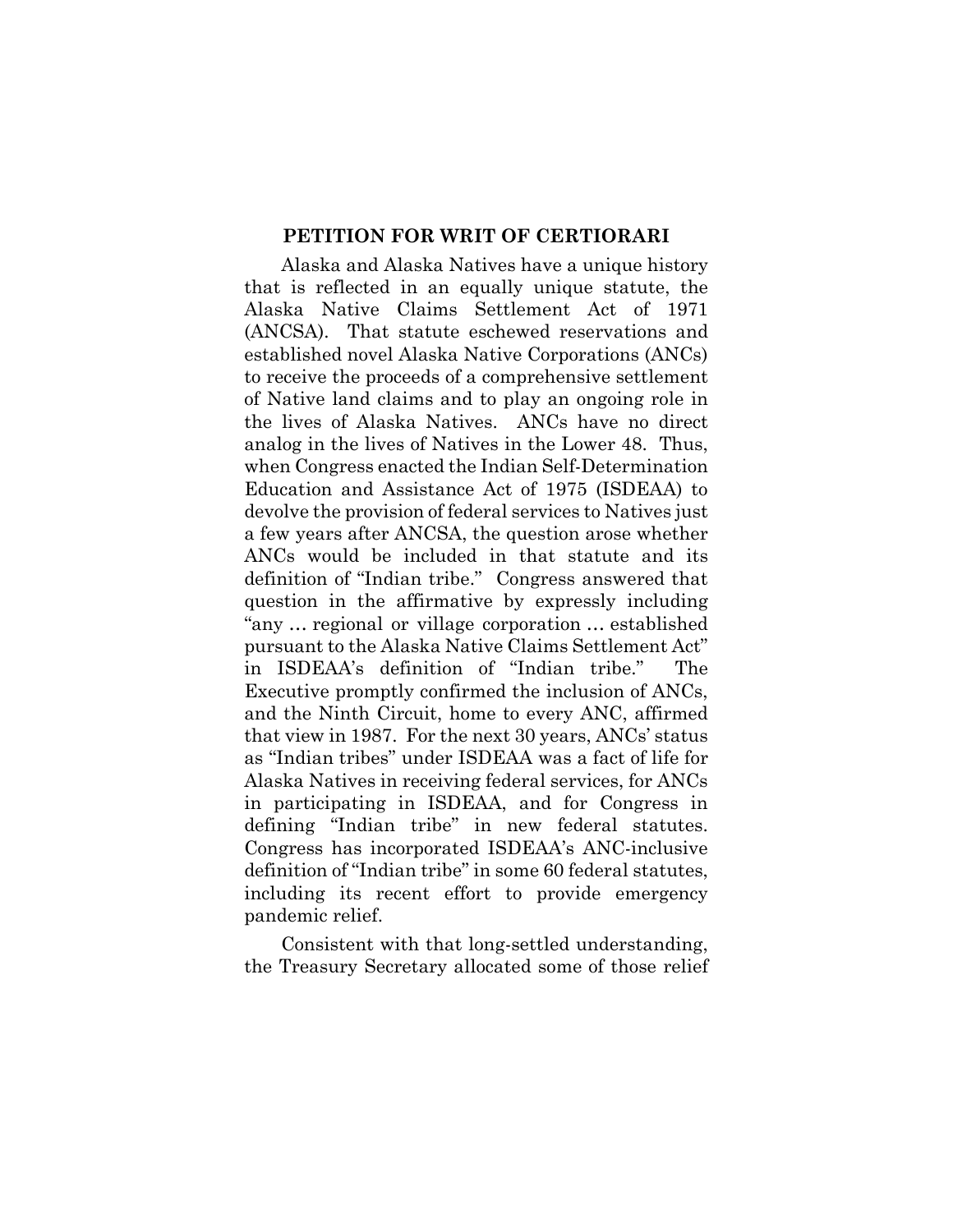funds to ANCs. That decision was challenged by three sets of tribes, some of which contended that ISDEAA's definition (and therefore the pandemic-relief funds) was limited to tribes formally recognized pursuant to the Federally Recognized Indian Tribe List Act of 1994 (List Act), or FRTs, a category that excludes ANCs. In accepting that argument, the decision below upends the long-settled legal landscape and shatters the basic infrastructure of Native life in Alaska. It creates a clear and acknowledged conflict with the Ninth Circuit, rejects over 40 years of administrative practice, and disrupts the distribution of critical benefits to Alaska Natives, including healthcare and other services most needed in a pandemic. It also effectively punishes Alaska Natives for Congress' choice in ANCSA to eschew reservations in favor of innovative, but distinctly Native, entities. The decision is as flawed as it is disruptive and plainly merits this Court's plenary review.

#### **OPINIONS BELOW**

<span id="page-13-0"></span>The D.C. Circuit's opinion is available at 2020 WL 5742075 and reproduced at App.1-28. The district court's summary judgment opinion is available at 2020 WL 3489479 and reproduced at App.33-79.

#### **JURISDICTION**

<span id="page-13-1"></span>The D.C. Circuit issued its opinion on September 25, 2020. This Court has jurisdiction pursuant to 28 U.S.C. §1254.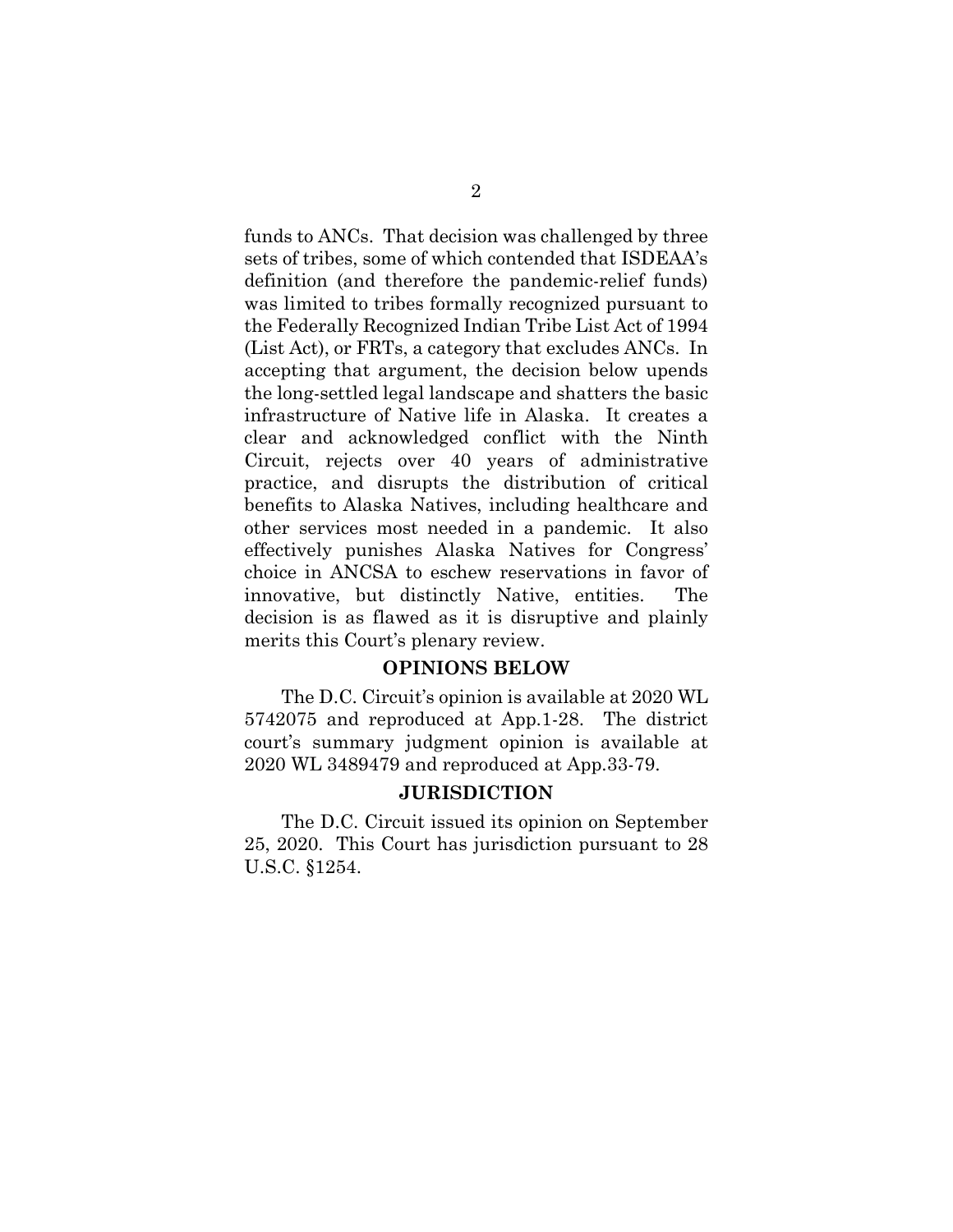# <span id="page-14-0"></span>**CONSTITUTIONAL AND STATUTORY PROVISIONS INVOLVED**

The relevant provisions of ANCSA, ISDEAA, and the Coronavirus Aid, Relief, and Economic Security (CARES) Act are reproduced at App.132-77.

#### **STATEMENT OF THE CASE**

#### <span id="page-14-2"></span><span id="page-14-1"></span>**A. Legal Background**

#### **1. Alaska Natives, ANCSA, and ANCs**

Congress has plenary power to regulate Indian affairs concerning Alaska Natives, just as it does visà-vis Native Americans in the Lower 48. *See generally* U.S. Const. art. I, §8, cl. 3. But from the very beginning, when Alaska was acquired from Russia in 1867, Congress recognized that Alaska's unique history and geography called for a different exercise of that power vis-a-vis Alaska and Alaska Natives. Most notable, "[t]here was never an attempt in Alaska to isolate Indians on reservations." *Metlakatla Indian Cmty. v. Egan*, 369 U.S. 45, 51 (1962). But the absence of reservations did not mean that Alaska Natives lacked indigenous land claims or distinct rights (such as hunting and fishing rights) as Natives.

Congress addressed those claims and the distinct situation of Alaska and its Natives in ANCSA, Pub. L. No. 92-203, 85 Stat. 688 (1971) (codified as amended at 43 U.S.C. §§1601-24). As with nearly all federal Indian legislation, Congress enacted ANCSA "pursuant to its plenary authority under the Constitution … to regulate Indian affairs." 43 U.S.C. §1601 note. That was natural, as ANCSA was designed as a "fair and just settlement" of all land "claims by Natives … of Alaska." *Id.* §1601. Yet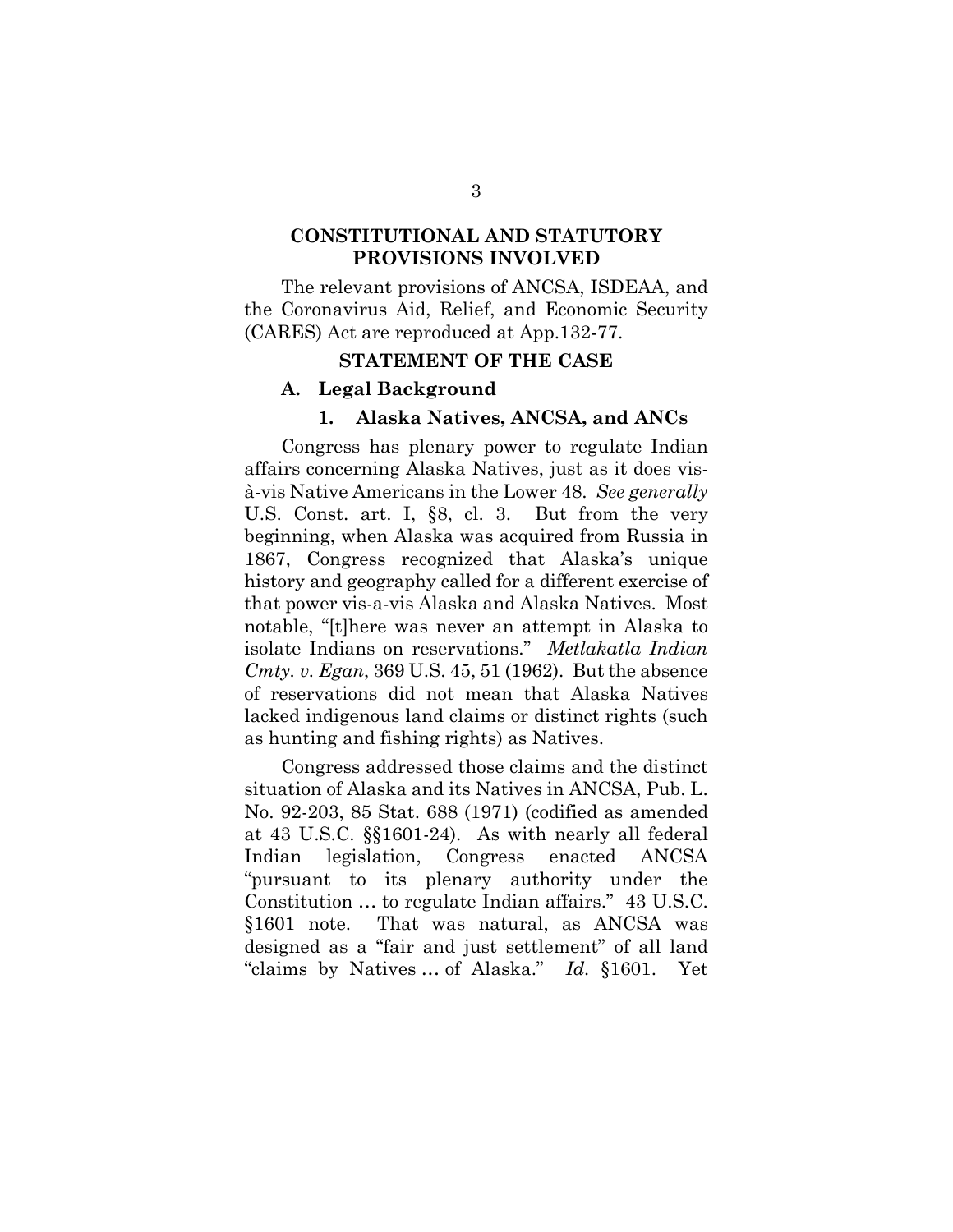ANCSA broke sharply from the typical federal-Indianlaw mold employed in the Lower 48. *See Alaska v. Native Vill. of Venetie Tribal Gov't*, 522 U.S. 520, 523- 24 (1998). ANCSA mandated the settlement of indigenous land claims "with maximum participation by Natives," but "without creating a reservation system." 43 U.S.C. §1601*.* Instead, ANCSA established new Native entities to manage Native lands, administer settlement funds, and act for the benefit of Alaska's Natives, mandating the creation of 12 "regional corporations" and 200-plus "village corporations" centered in existing Native communities. *Id.* §§1606(a), (d), 1607(a).

While these new entities were dubbed Alaska Native "corporations," ANCs are no ordinary corporations. Whereas the typical corporation maximizes shareholder value for a diverse and constantly shifting group of shareholders, ANCs' prime directive is to further "the real economic and social needs of [Alaska] Natives," consistent with their congressionally established role of administering the proceeds of indigenous land claims. *Id.* §1601(b); *see also Am. Fed'n of Gov't Emps. (AFL-CIO) v. United States*, 195 F.Supp.2d 4, 21-22 (D.D.C. 2002) (ANCSA designates ANCs "as the vehicle used to provide continuing economic benefits in exchange for extinguished aboriginal land rights").

To that end, ANCSA vests village corporations with responsibility to act "for and on behalf of a Native village," 43 U.S.C. §1602(j), and vests regional corporations with responsibility to "promote the health, education, [and] welfare" of Natives in their region, *id.* §1606(r). Congress ensured that ANCs'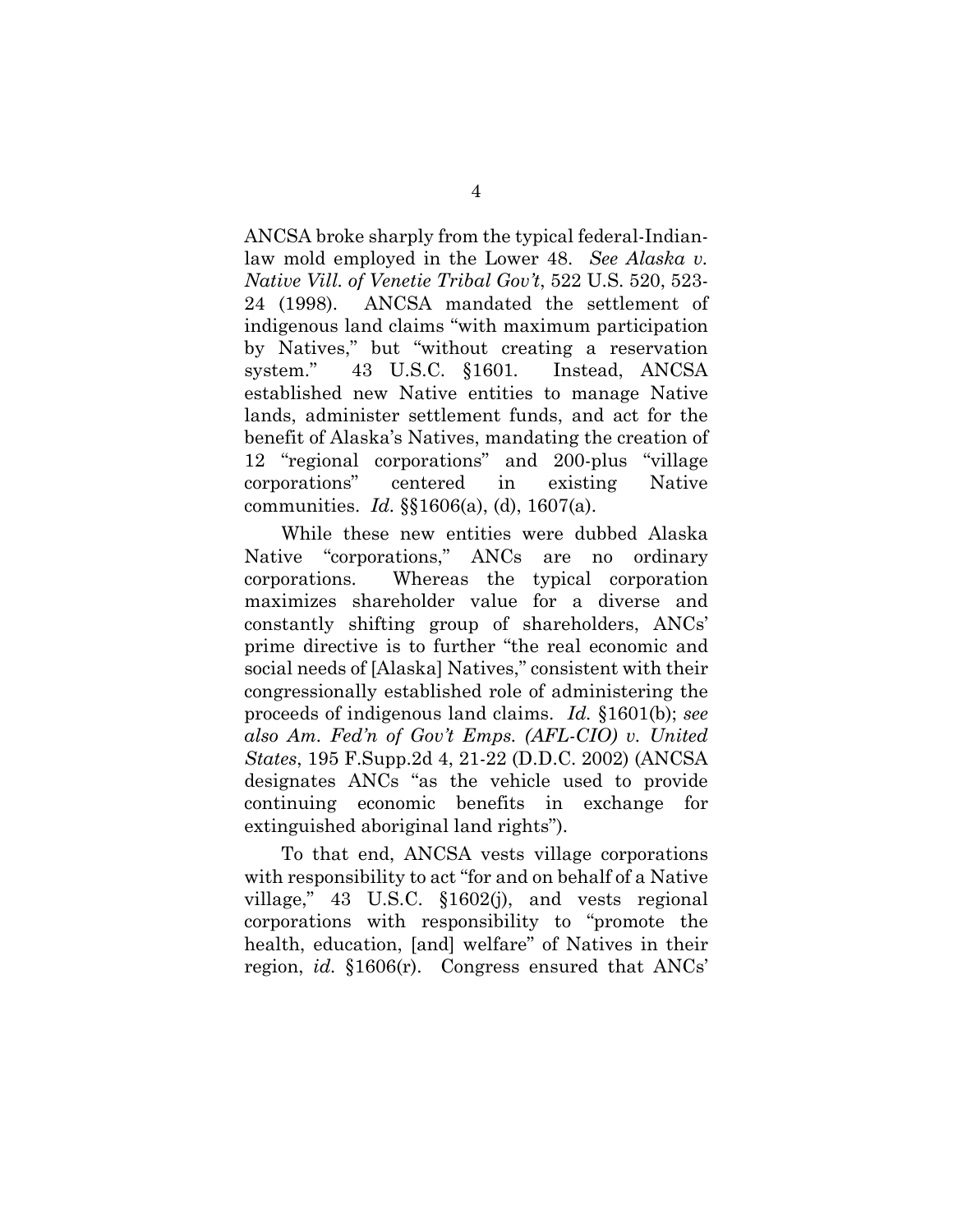leadership, as well as their mission, would be distinctly Native. Specifically, ANCSA required the incorporators of each regional corporation to be named by the then-existing Native association in the region, and requires that their management be vested in an elected board of directors comprised entirely of Native shareholders. *Id.* §1606(d), (f); *see id.* §1602(b) (defining "Native"). And although ANCSA permits non-Natives to inherit shares in certain circumstances, it prohibits non-Natives from exercising voting rights and sharply limits the benefits for which non-Natives are eligible. *See id*.  $§1606(h)(1)(B)-(C), (2)(C)(ii), (3)(D)(i).$ 

Consistent with their congressionally prescribed role, ANCs undertake many "functions that would ordinarily be performed by tribal governments" in the Lower 48, App.21, including everything from housing and healthcare services to scholarships, youth education, and elder care, App.27 (Henderson, J., concurring). While they often work shoulder-toshoulder with villages and non-profit entities, ANCs administer many critical services on their own, especially in urban areas where there are many Alaska Natives with an ANC-affiliation but no FRTaffiliation. Any understanding of Native life in Alaska generally, and how federal Indian benefits are distributed in particular, would be fundamentally incomplete without an appreciation of ANCs' critical role.

# **2. ISDEAA and its progeny**

In service of its substantial trust responsibilities, the federal government has long provided special programs and services to Indians, including Alaska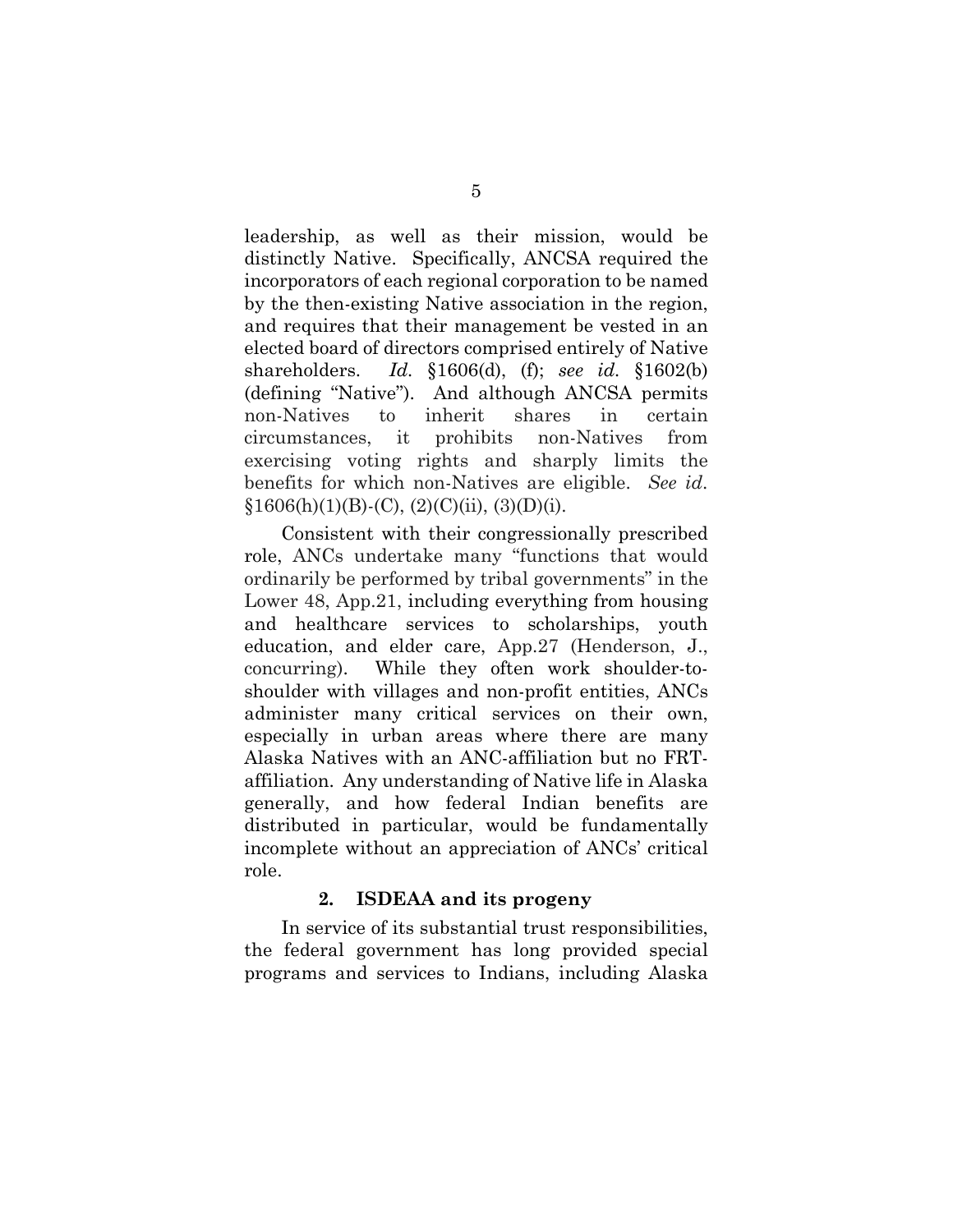Natives. The government historically administered these special programs and services itself, acting through the Indian Health Service (IHS) and the Bureau of Indian Affairs (BIA). That direct-federalprovision model began to change "in the early 1970's," as "federal policy shifted toward encouraging the development of Indian-controlled institutions." *Ramah Navajo Sch. Bd., Inc. v. Bureau of Revenue of N.M.*, 458 U.S. 832, 840 (1982).

Just four years after establishing ANCs in ANCSA, Congress took a key step down that road by enacting ISDEAA, Pub. L. No. 93-638, 88 Stat. 2203 (1975) (codified as amended at 25 U.S.C. §§5301 *et seq.*). Congress enacted ISDEAA to "help Indian tribes assume responsibility for aid programs that benefit their members" that would otherwise be administered directly by the federal government. *Menominee Indian Tribe of Wis. v. United States*, 136 S.Ct. 750, 753 (2016). "To that end, the Act directs the Secretary of the Interior, 'upon the request of any Indian tribe … to enter into a self-determination contract … to plan, conduct, and administer' health, education, economic, and social programs that the Secretary otherwise would have administered." *Salazar v. Ramah Navajo Chapter*, 567 U.S. 182, 186 (2012) (alterations in original) (quoting 25 U.S.C. §450f(a)(1) (transferred to 25 U.S.C. §5321)). ISDEAA further authorizes tribes to enter into "compacts" with the government under which they may assume full funding and control over federal Indian programs. *See* 25 U.S.C. §5322. An Indian tribe with an ISDEAA compact is in a "government-to-government relationship" with "the United States" as a matter of law. *Id.* §5384; *see also* 25 C.F.R. §1000.161.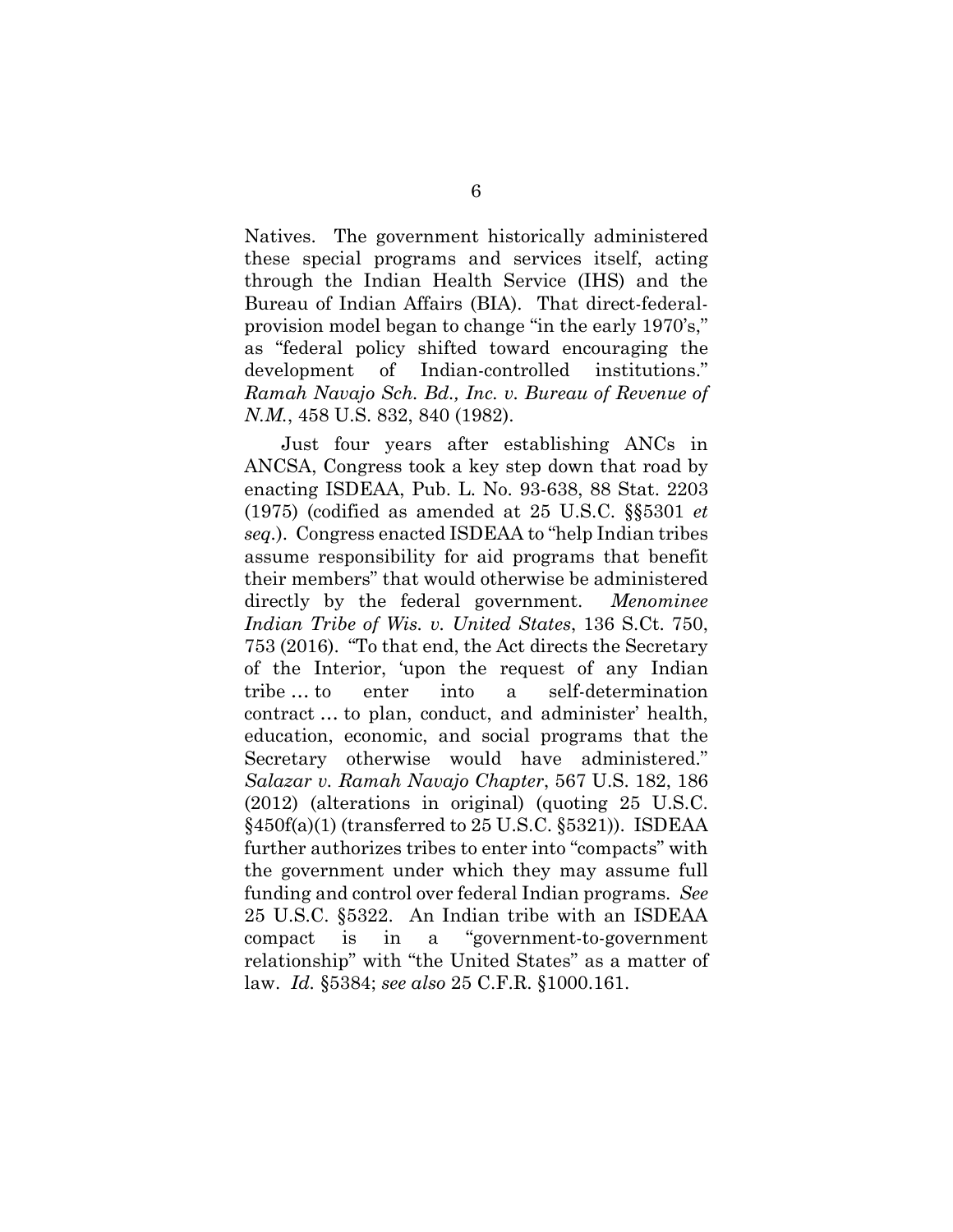Given that Congress had only recently established ANCs as part of its distinct approach to Alaska Natives and their land claims, the question naturally arose during the congressional debates over ISDEAA whether ANCs would be included among the "Indian tribes" eligible to enter into ISDEAA contracts and compacts. In the initial draft of the legislation, ISDEAA's definition of "Indian tribe" made no explicit mention of ANCSA or ANCs. It instead defined "Indian tribe" as "an Indian tribe, band, nation, or Alaska Native community for which the Federal Government provides special programs and services because of its Indian identity." H.R. 6372, 93d Cong., §1 (1973). Later versions defined the term as "any Indian tribe, band, nation, or other organized group or community, including an Alaska Native village as defined in [ANCSA], which is recognized as eligible for the special programs and services provided by the United States to Indians because of their status as Indians." S. 1017, 93d Cong., §4 (1974). That formulation still left questions about the eligibility of ANCs.

During hearings before the House Subcommittee on Indian Affairs, a proposal was made to eliminate any ambiguity on that score by amending the definition to expressly include ANCs. In particular, the definition was amended to read as follows:

any Indian tribe, band, nation, or other organized group or community, including any Alaska Native village *or regional or village corporation* as defined in or *established pursuant to the Alaska Native Claims Settlement Act (85 Stat. 688)*, which is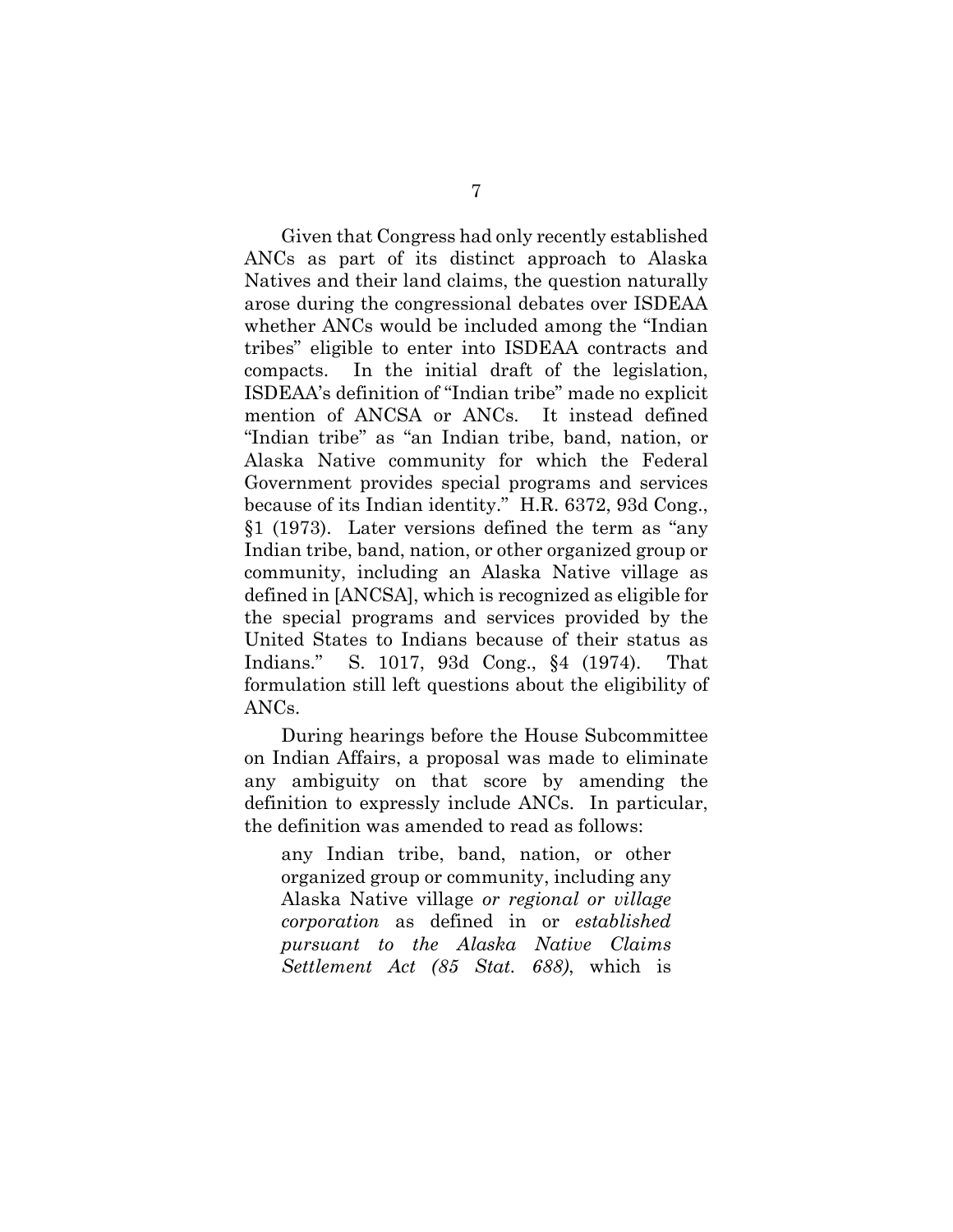recognized as eligible for the special programs and services provided by the United States to Indians because of their status as Indians[.]

Pub. L. No. 93-638, §4(b), 88 Stat. 2203, 2204 (1975) (emphasis added); *see Hearings Before the Subcommittee on Indian Affairs: S. 1017 and Related Bills*, 93d Cong., 2, 118 (May 20, 1974). The House Report explained that "[t]he Sub-committee amended the definition of 'Indian tribe' to include [the] regional and village corporations established by [ANCSA]." H.R. Rep. No. 1600 (1974). ISDEAA was ultimately enacted with that amended definition intact.

Consistent with Congress' express inclusion of ANCs in ISDEAA's definition, the Executive took the position from the outset that ANCs are "Indian tribes" under ISDEAA, and it has maintained that position ever since. *See, e.g.*, A137-38; 58 Fed. Reg. 54,364, 54,366 (Oct. 21, 1993); A142-43 (2020 letter). The Ninth Circuit, home to every ANC, has long agreed with that view. *See Cook Inlet Native Ass'n v. Bowen*, 810 F.2d 1471 (9th Cir. 1987). And ANCs have in fact entered into scores of ISDEAA contracts (and at least one compact), including many still in force today. *See, e.g.*, IHS*, Fiscal Year (FY) 2018 Report to Congress on Contract Funding of Indian Self-Determination and Education Assistance Act Awards*, <https://bit.ly/2XKkNLI> (last visited Oct. 20, 2020) (listing in-force agreements).

Congress has amended ISDEAA over the years, including, most notably, reenacting its definition of "Indian tribe" unchanged in 1988 (while adding and revising other ISDEAA definitions) years after the Executive confirmed the definition's inclusion of ANCs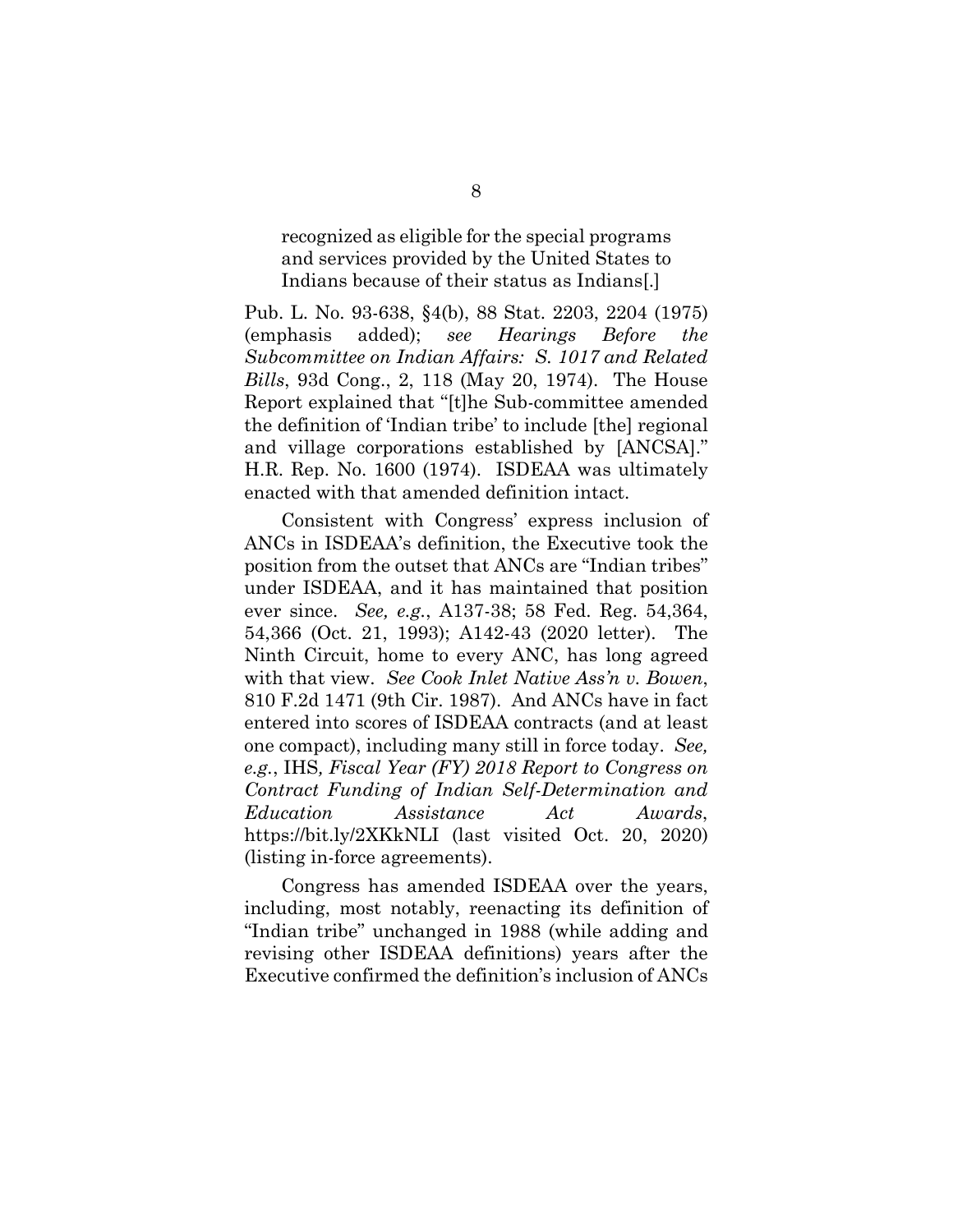and just one year after the Ninth Circuit affirmed that view in *Bowen*. *See, e.g.*, Pub. L. No. 100-472, 102 Stat. 2285 (1988). Moreover, Congress has borrowed or cross-referenced ISDEAA's definition of "Indian tribe" in upwards of 60 statutes over 45 years. *See, e.g.*, 25 U.S.C. §3104 note; *id.* §1801(a)(2); *id.* §1603(14); 20 U.S.C. §7011(6); 16 U.S.C. §4702(9); 12 U.S.C. §4702(12). In doing so, Congress has often made clear in the legislative text itself that it understands that ANCs are "Indian tribes" under ISDEAA.

For instance, the Indian Tribal Energy Development and Self Determination Act (ITEDSDA) generally provides that "[t]he term 'Indian tribe' has the meaning given the term in [ISDEAA]." 25 U.S.C.  $§3501(4)(A)$ . But it also provides that "[f]or the purpose of" a few specified provisions, "the term 'Indian tribe' does not include any Native Corporation." *Id.* §3501(4)(B). That limited carve-out of ANCs for specified purposes makes sense only on the settled understanding that ANCs are Indian tribes under ISDEAA. More recently, Congress amended different provisions of that Act for the textually enumerated purpose of establishing a new "biomass demonstration project for federally recognized Indian tribes *and Alaska Native corporations* to promote biomass energy production." Pub. L. No. 115-325, §202(a), 132 Stat. 4445, 4459 (2018) (emphasis added). To effectuate that purpose, Congress defined "the term 'Indian tribe'" to "ha[ve] the meaning given the term in [ISDEAA]." *Id.* §202(c)(1)(B), 132 Stat. at 4461. Other statutes expressly carve out ANCs from a definition that is otherwise identical to ISDEAA's. *See*, *e.g.*, 42 U.S.C. §9601(36). There would be no need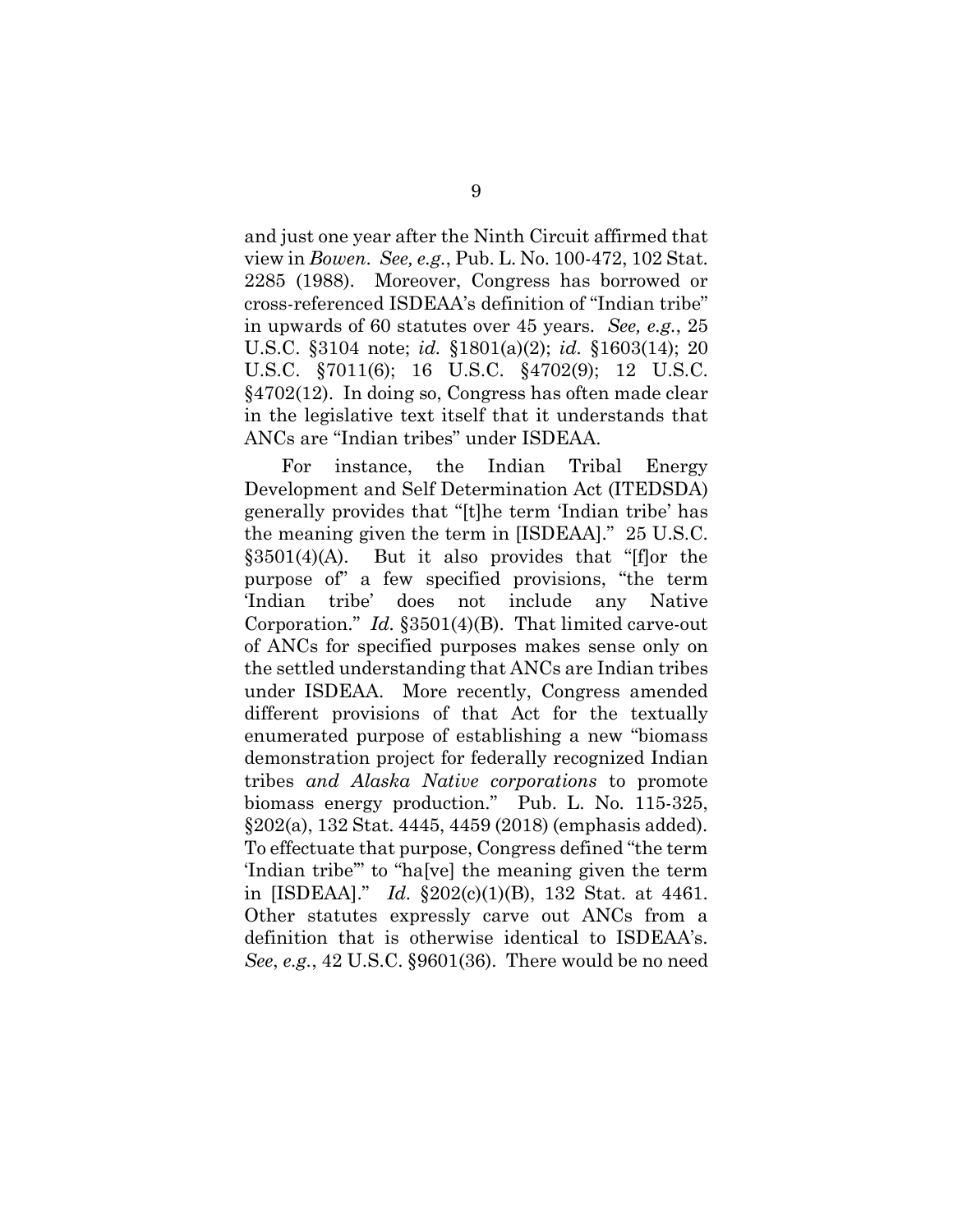to carve out ANCs expressly if they would not otherwise be included.

As these and other statutes reflect, Congress has long understood ISDEAA's definition to include ANCs and has often made that understanding clear in statutory text. At the same time, Congress has used very different formulations when it seeks to limit a definition of "Indian tribe" to FRTs. In the List Act, Pub. L. No. 103-454, 108 Stat. 4791 (1994), for example, Congress formalized the process for recognition of tribes having sovereign status by referencing recognition *by the Interior Secretary*. 25 U.S.C. §5130.

# **B. Procedural History**

<span id="page-21-0"></span>1. In response to the public health and economic crises wrought by the COVID-19 pandemic, Congress enacted the CARES Act, Pub. L. No. 116-136, 134 Stat. 281 (2020). Title V appropriates \$150 billion "for making payments to States, Tribal governments, and units of local government" to cover "necessary expenditures incurred due to the public health emergency," and reserves \$8 billion for "Tribal governments."  $42 \text{ U.S.C. }$  \$801(a), (d)(1). Title V delegated to the Treasury Secretary the authority to "determine[]" the "manner" of disbursals to Tribal governments and the responsibility "to ensure that" the \$8 billion is "distributed to Tribal governments." *Id.* §801(c)(7).

Congress had many statutory definitions to choose from in defining "Indian Tribe" and "Tribal government" for purposes of Title V. Some definitions turn on formal recognition by the Interior Secretary. *See* 25 U.S.C. §5130(2). Others include Alaska Native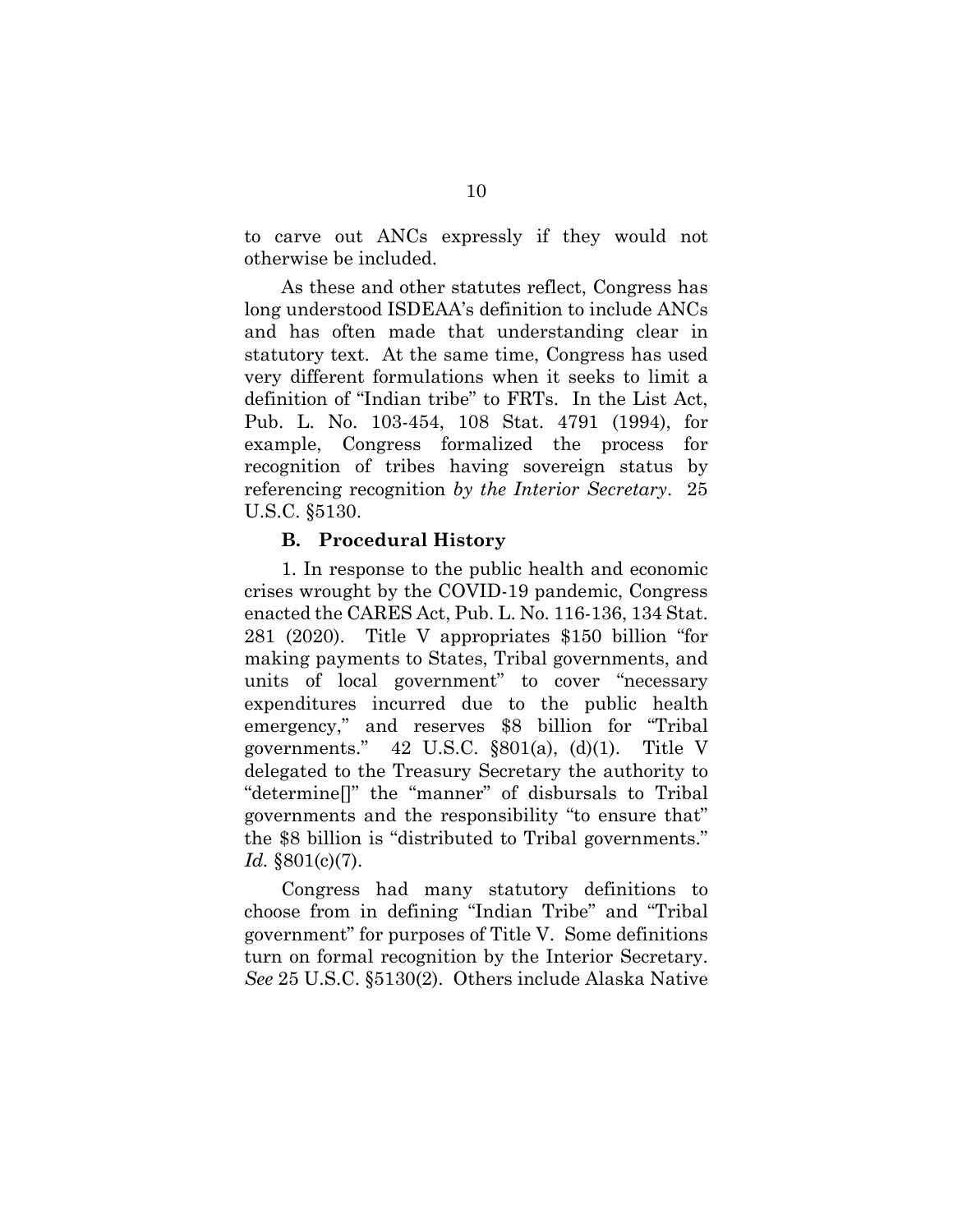villages, but not ANCs. *See, e.g.*, 20 U.S.C. §4402(5); 25 U.S.C. §1903(8); 34 U.S.C. §10389(3). Eschewing those options, Congress expressly incorporated ISDEAA's definition, which had long been understood to include ANCs.

In particular, Congress defined "Tribal government" to "mean[] the recognized governing body of an Indian Tribe," 42 U.S.C. §801(g)(5), and defined "Indian Tribe" to have "the meaning" it has "in section 5304(e) of title 25"—*i.e.*, ISDEAA. *Id.* §801(g)(1). Putting the two definitions together, Title V reserves \$8 billion for "the recognized governing body of" "any Indian tribe, … including any Alaska Native village or regional or village corporation as defined in or established pursuant to [ANCSA], which is recognized as eligible for the special programs and services provided by the United States to Indians because of their status as Indians."  $Id$ ; 25 U.S.C.  $\S 5304$ (e).

2. Consistent with the Executive's longstanding interpretation of ISDEAA and Congress' selection of a definition of "Indian tribe" that expressly includes ANCs, the Treasury Department issued guidance on April 23, 2020, confirming ANCs' eligibility for Title V funds. A141-45. But before the Treasury Secretary could disburse any funds to ANCs—which by then had already expended considerable resources providing aid to Alaska Natives affected by the crisis—three sets of FRTs sued, challenging ANCs' eligibility for the funds.

After hearing only from the plaintiffs and the Secretary (but not ANCs) as parties, the district court entered a preliminary injunction prohibiting the Secretary from disbursing any Title V funds to ANCs.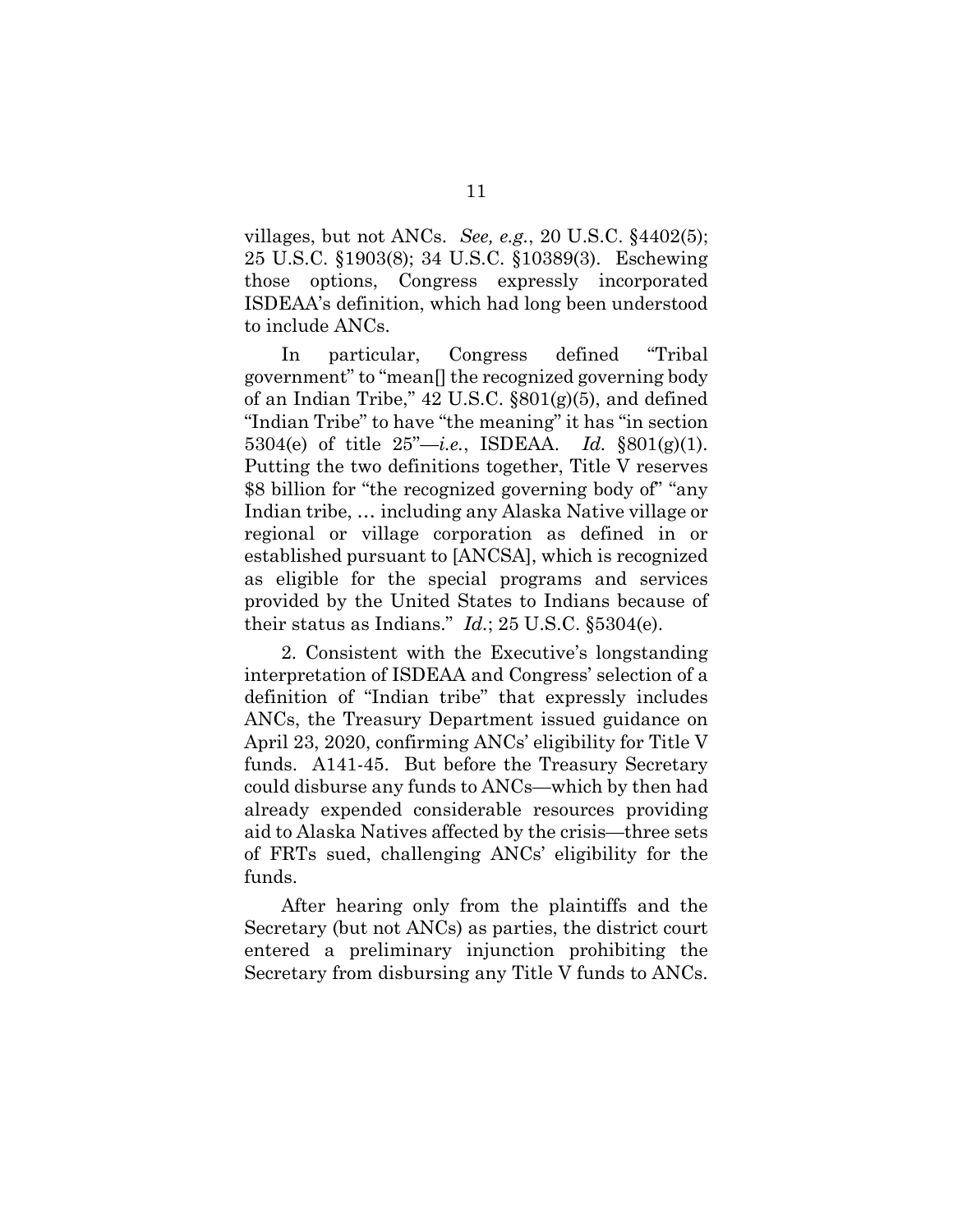A86-121. At that point, petitioners—several ANCs and the associations that represent them successfully intervened to explain, *inter alia*, ANCs' unique role in Native life in Alaska generally and in distributing federal benefits to Alaska Natives in particular. Upon considering full briefing and a more complete record, the district court changed course, dissolved the injunction, and entered summary judgment for the Secretary and the ANCs.

As the court explained, "Congress took pains to include ANCs in the ISDEAA definition," adding them to a definition that already included the eligibility clause—*i.e.*, the proviso "which is recognized as eligible for the special programs and services provided by the United States to Indians because of their status as Indians." A189, 194. Reading the eligibility clause to implicitly exclude the ANCs that Congress expressly added to the statute would render that congressional effort nugatory. A199-201. Accordingly, the district court concluded, consistent with the longstanding positions of the Executive and the Ninth Circuit, that ANCs are "Indian tribes" for purposes of ISDEAA and thus eligible for Title V funds. The court entered summary judgment for the Secretary and ANCs but enjoined the Secretary from disbursing Title V funds to ANCs pending appeal. A217-22.

3. The D.C. Circuit reversed. It began by recognizing that "ANCs are eligible for Title V funding only if they qualify as an 'Indian tribe' under [ISDEAA]." App.11. While acknowledging that "ANCSA charged the new ANCs with … functions that would ordinarily be performed by tribal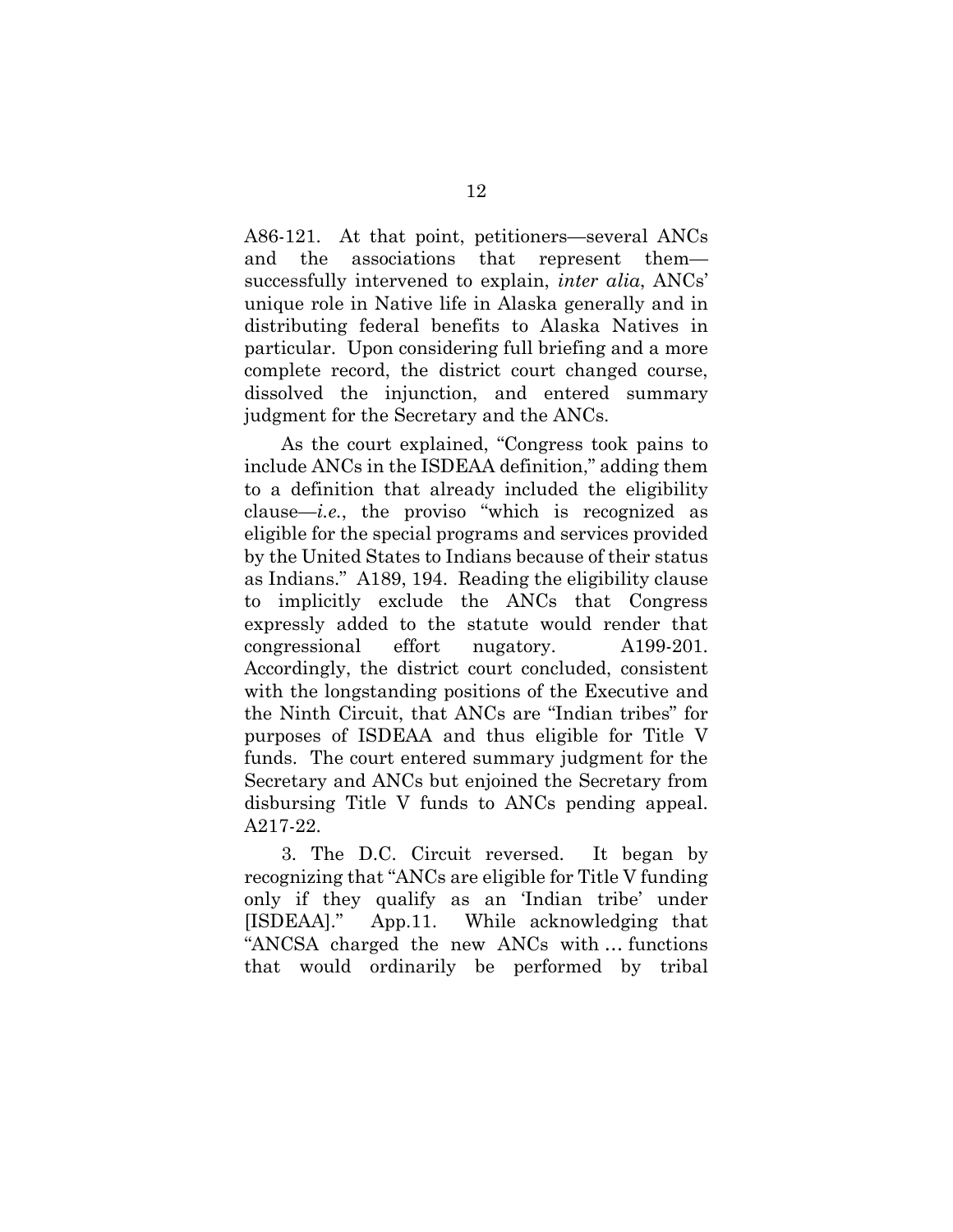governments" in the Lower 48, App.21, the court held that ANCs are not "Indian tribes" under ISDEAA.

The court recognized that the Executive has taken the contrary position for over 40 years, since ISDEAA was first enacted. It also acknowledged that it was "declin[ing] to follow" the Ninth Circuit, which "accepted [the government's] interpretation" of ISDEAA as encompassing ANCs in *Bowen*. App.25. The court rejected the ANCs' argument that they satisfied ISDEAA's eligibility clause, instead electing to construe the word "recognized" as a "term of art" reference "to a formal political act confirming the tribe's existence as a distinct political society, and institutionalizing the government-to-government relationship between the tribe and the federal government." App.13-14. The court thus construed the eligibility clause as limited to tribes formally recognized by the Interior Secretary as sovereign pursuant to the List Act, but nonetheless concluded that the clause modifies ANCs, which are categorically ineligible for List Act recognition—with the net effect of reading ANCs out of the ISDEAA definition altogether. *See* App.13 ("Because no ANC has been federally 'recognized' as an Indian tribe, … no ANC satisfies the [ISDEAA] definition.").

So construed, ISDEAA's definition implicitly *excludes* every ANC despite text explicitly *including* them. The court waved away that glaring superfluity problem by maintaining that "it was highly unsettled in 1975, when [ISDEAA] was enacted, whether Native villages or Native corporations would ultimately be recognized" as sovereign tribes. App.19. The court thus posited that the inclusion of ANCs "does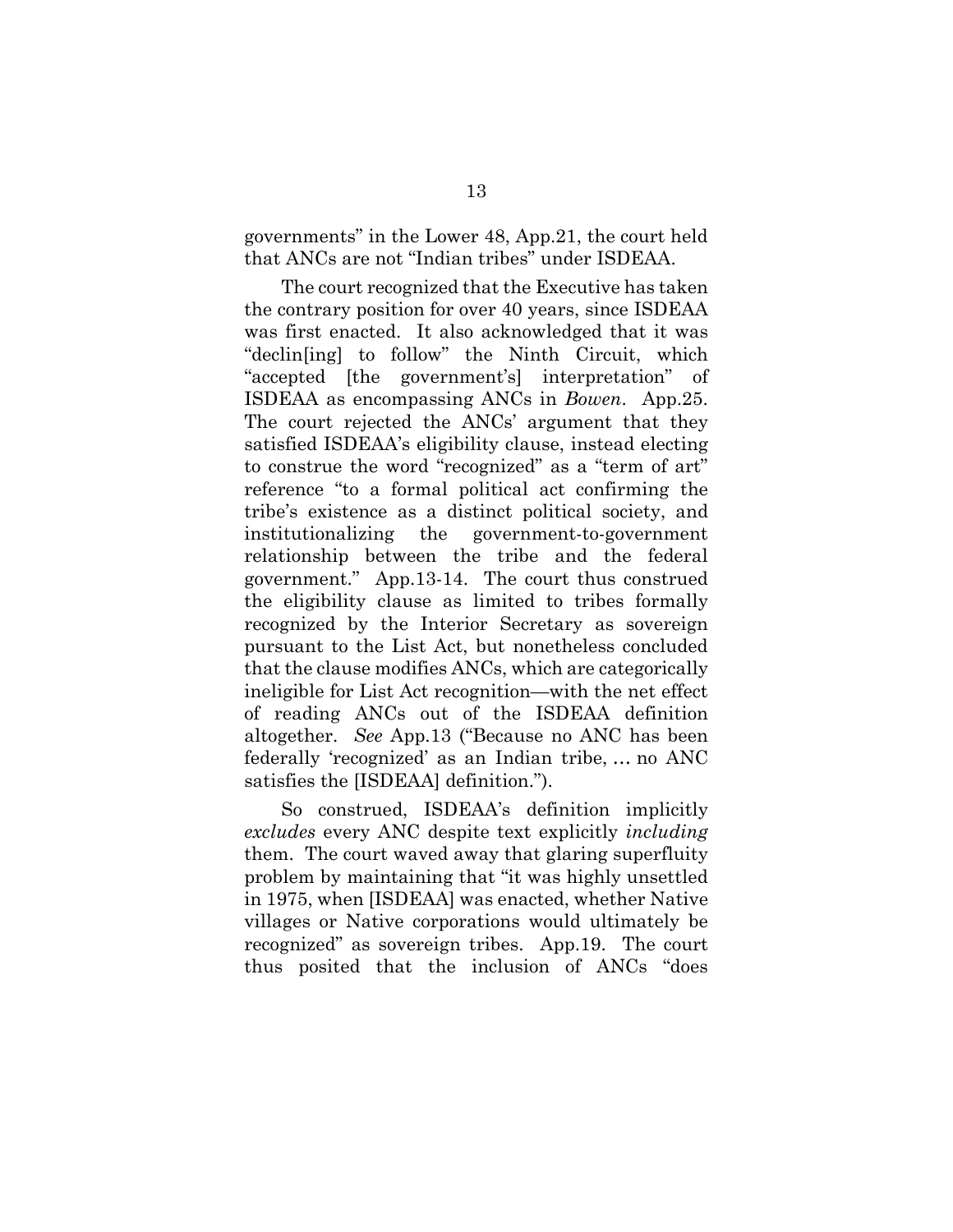meaningful work by extending [ISDEAA's] definition of Indian tribes to whatever Native entities ultimately were recognized—even though, as things later turned out, no ANCs were recognized." App.19. The court did not address post-1975 developments that made clear that Congress has repeatedly used the ISDEAA definition with the understanding, often textually expressed, that it included ANCs even after ANCs' ineligibility for formal List Act recognition was established.

Judge Henderson concurred. "It is indisputable," she acknowledged, "that the services ANCs provide to Alaska Native communities—including healthcare, elder care, educational support and housing assistance—have been made only more vital due to the pandemic." App.27. She therefore could "think of no reason that the Congress would exclude ANCs (and thus exclude many remote and vulnerable Alaska Natives) from receiving and expending much-needed Title V funds." App.28. In her estimation, Congress "must have had reason to believe" that ISDEAA's definition "would include ANCs," or it would not have expressly incorporated that definition into Title V. App.28. Yet she nonetheless "join[ed her] colleagues in full," while acknowledging the "harsh result" the decision produced. App.27-28.[1](#page-28-1)

1

<sup>&</sup>lt;sup>1</sup> The appropriation in Title V is "for fiscal year 2020," 42 U.S.C. §801(a)(2)(B), which ended September 30, 2020. While all parties agreed that the Secretary could still expend funds after that date, *see, e.g.*, *City of Houston v. Dep't of Hous. & Urban Dev.*, 24 F.3d 1421, 1426 (D.C. Cir. 1994), in an abundance of caution, the D.C. Circuit entered a post-decision order "suspend[ing]" "any expiration of the appropriation … set forth in 42 U.S.C.  $801(a)(2)(B)$  ... until seven days after final action by [this Court],"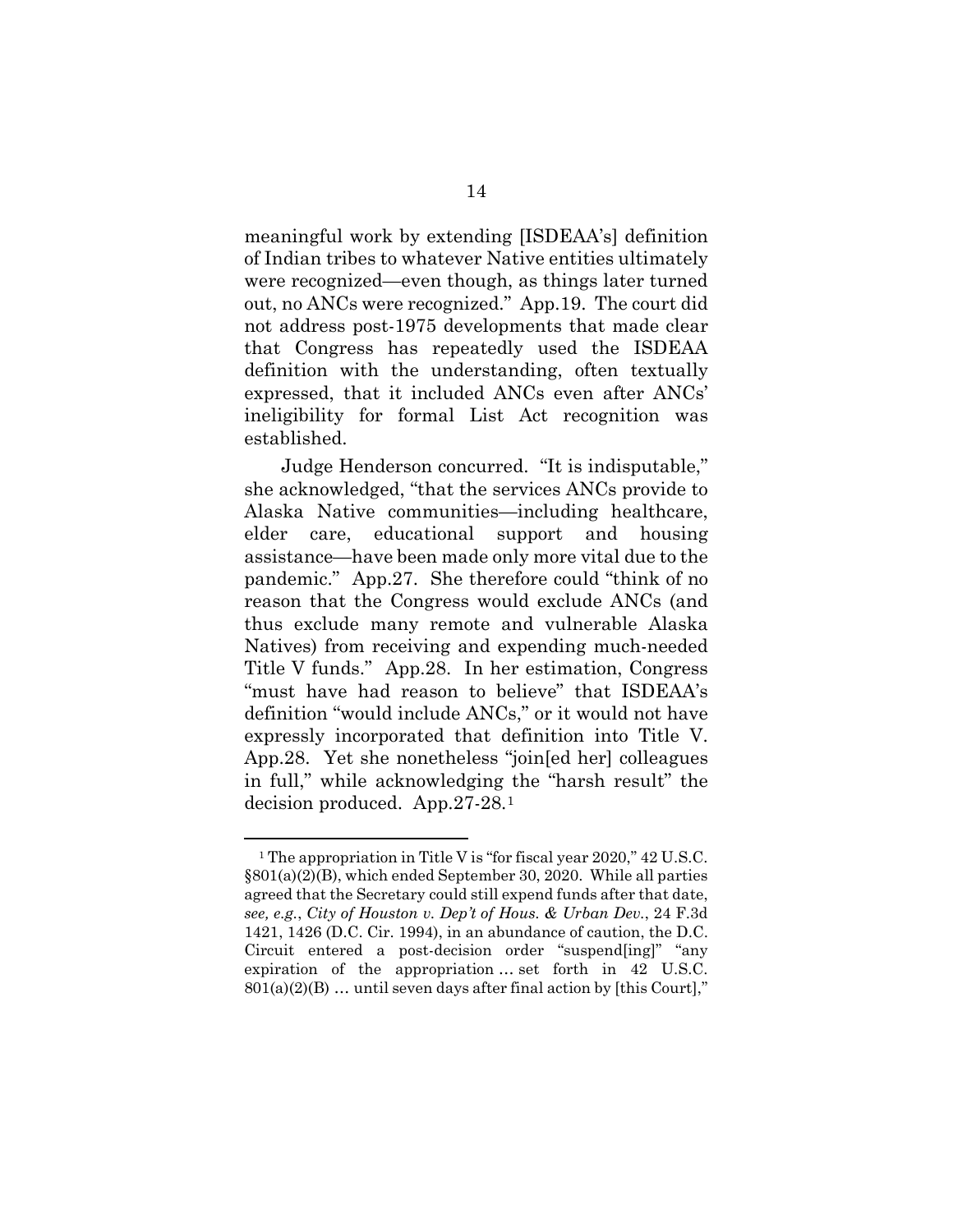#### <span id="page-26-0"></span>**REASONS FOR GRANTING THE PETITION**

The decision below openly rejects the longstanding view of the Ninth Circuit and the settled administrative construction of a definition that recurs in dozens of federal statutes and profoundly affects the day-to-day life and well-being of Alaska Natives. It creates an open, acknowledged, and practically untenable circuit split. ANCs are now eligible to participate in dozens of federal programs for Native Americans in their home circuit where aid is actually distributed, yet ineligible for those same programs in the D.C. Circuit where the funds for those programs are disbursed. The resulting situation is entirely unworkable. The alternative to this Court's review is ANCs seeking declaratory judgments of eligibility in the Ninth Circuit, while FRTs file suit in the D.C. Circuit seeking to block ANC participation with respect to program after program. That alternative has nothing to recommend it, especially because the decision below is deeply flawed.

Although the decision below purports to be based on statutory text, it vitiates the single most obvious feature of that text—namely, Congress' express inclusion of ANCs in ISDEAA's definition of "Indian tribe." The panel defeated that express inclusion based on an implication drawn from the eligibility clause's use of "recognized," which the panel interpreted as a term-of-art reference to the formal federal recognition process for sovereign tribes. But if, in 1975, Congress had wanted to limit ISDEAA to

<u>.</u>

on the condition that the government or the ANCs file "a petition for … a writ of certiorari" by October 30, 2020. App.30.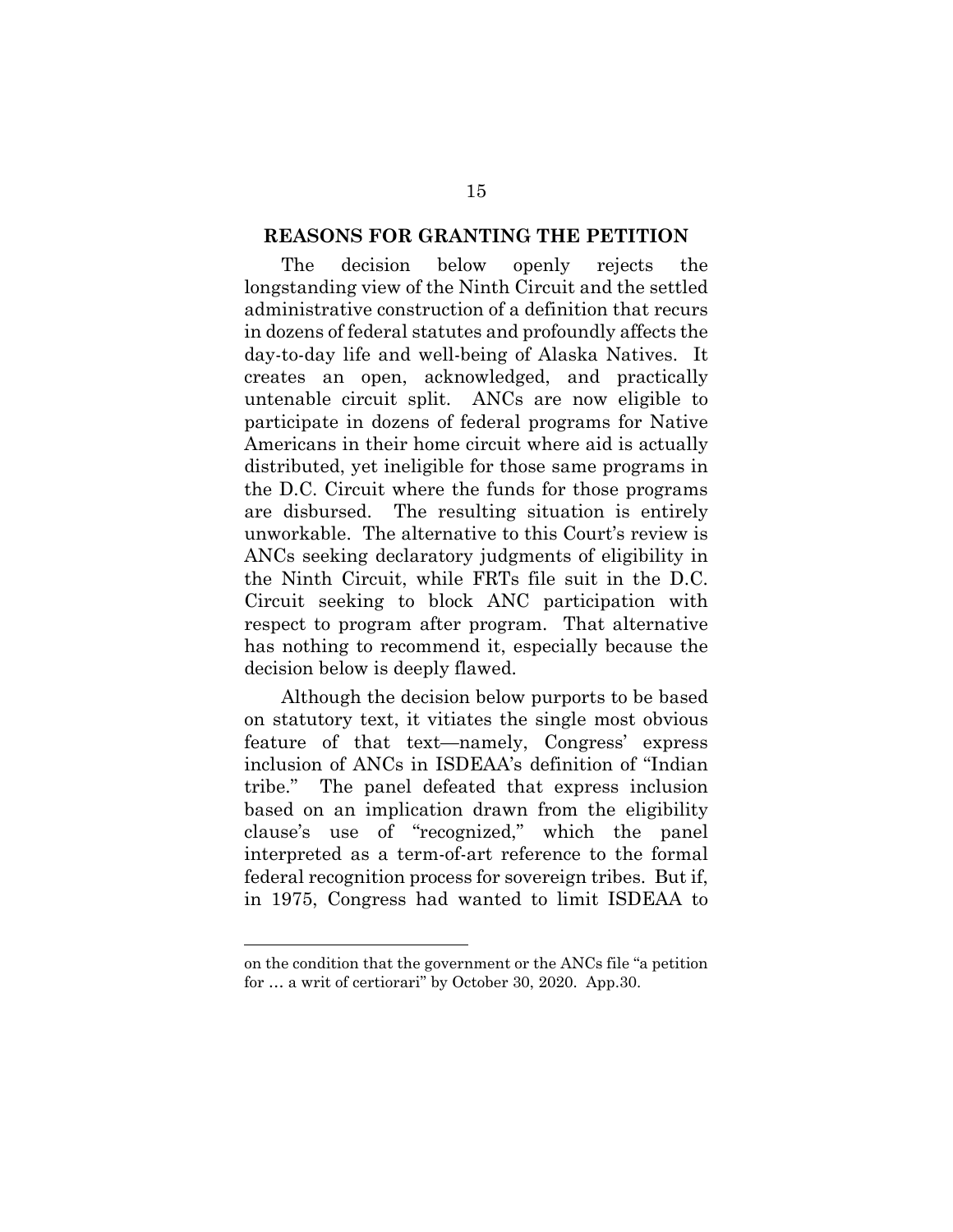FRTs, it would have simply said so. Instead, Congress expressly included the ANCs it had only recently established in ANCSA in the ISDEAA definition. And it did so by adding ANCs to a definition that already included the eligibility clause. Congress thus plainly did not understand that clause to defeat its express inclusion of ANCs. If the eligibility clause is interpreted according to its ordinary meaning, then ANCs plainly satisfy it, as they have been recognized as appropriate Native entities to distribute federal funds earmarked for Natives going back to ANCSA. And if that clause is given a term-of-art meaning that usefully differentiates among traditional tribes, but would oust every ANC from the statute despite their express inclusion, then it is just as plainly inapplicable to ANCs. The decision below has no adequate response for negating Congress' express decision to include ANCs and has nothing at all to say about subsequent statutes that incorporate the ISDEAA definition while textually indicating an intent that ANCs participate.

The disruptive practical effect of the decision below on Native life in Alaska is hard to overstate. The amicus participation of the Alaska Federation of Natives, which represents all Alaska Native organizations, including FRTs, in Alaska, and the Alaska Congressional Delegation underscores that ANCs' eligibility under ISDEAA and the programs that incorporate its definition is an ingrained feature of reality in Alaska, not an abstraction. Given the unique history of Alaska and Alaska Natives, there are tens of thousands of Alaska Natives that have an ANC-affiliation but no FRT-affiliation. That does not make them any less an Alaska Native or any less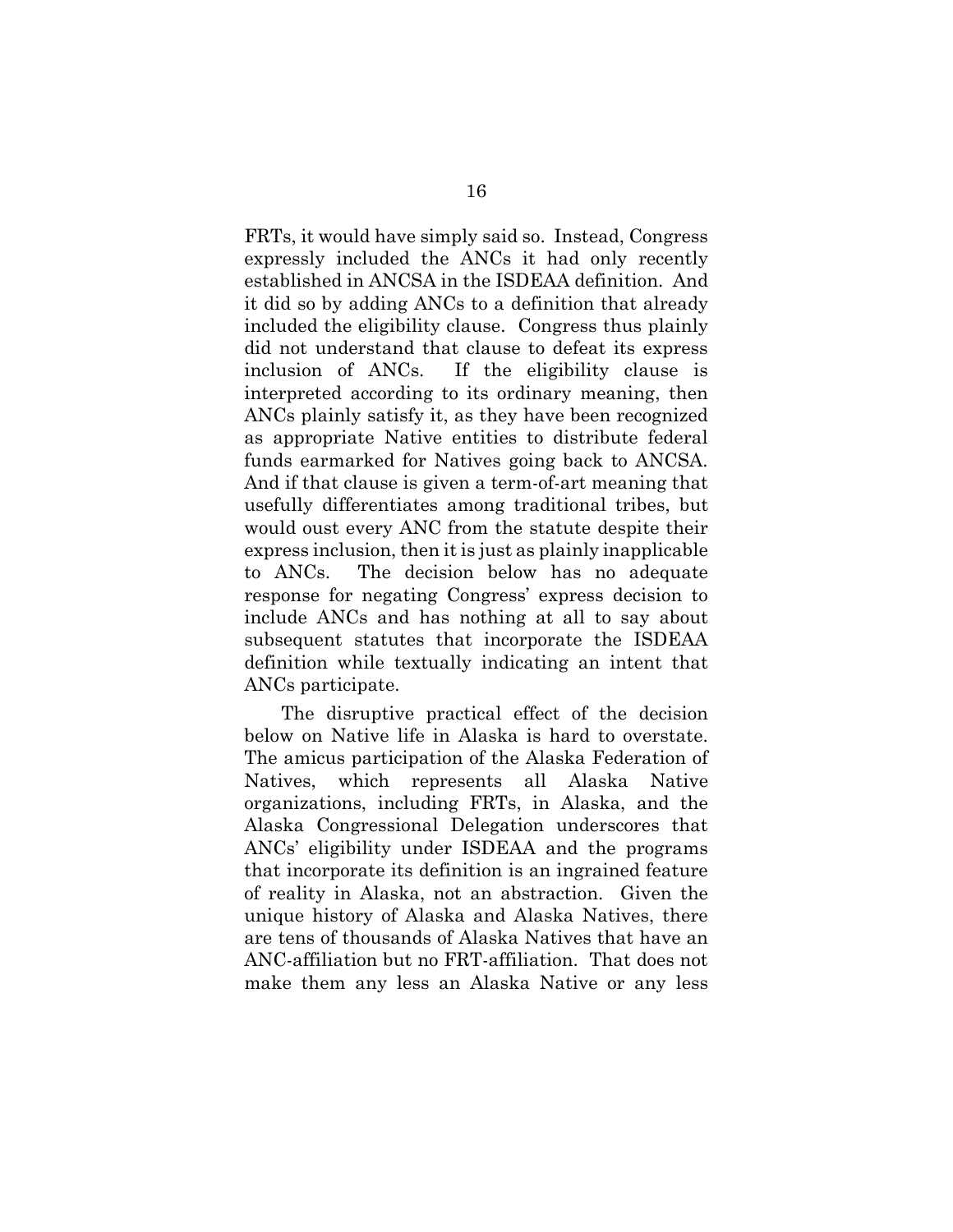eligible for special federal programs. It simply reflects the lack of reservations in Alaska and Congress' distinctive approach in ANCSA. In a world without ISDEAA, such Alaska Natives would be served by a facility operated directly by a federal agency. In a world with ISDEAA, those functions are discharged by Native entities—and, in Alaska, those Native entities include ANCs. In some urban areas, ANCs take the lead in distributing medical care and other federal benefits. In more rural areas, where most Natives are affiliated with both a federally recognized Native village and an ANC, ANCs may serve complementary role. Either way, ANCs play a critical day-to-day role in providing the services and distributing the benefits most needed in a pandemic to a population with disproportionate risk factors. Thus, it was entirely sensible for Congress to make CARES Act funds available to ANCs. By deeming ANCs ineligible under ISDEAA, the decision below not only precludes that desperately needed aid, but upsets the entire infrastructure of Native life in Alaska.

# <span id="page-28-1"></span><span id="page-28-0"></span>**I. The Decision Below Creates An Open And Acknowledged Circuit Split.**

1. For more than three decades, it has been settled law in the Ninth Circuit—home to every ANC—that ANCs are Indian tribes within the meaning of ISDEAA. *See Bowen*, 810 F.2d at 1473-76. The plaintiff in *Bowen* was Cook Inlet Native Association (CINA), which was not an ANC, but "an Alaska nonprofit corporation" that "had contracted with the BIA and IHS to provide health and education assistance programs" to Alaska Natives before ISDEAA was enacted. *Id.* at 1472-73. The principal non-federal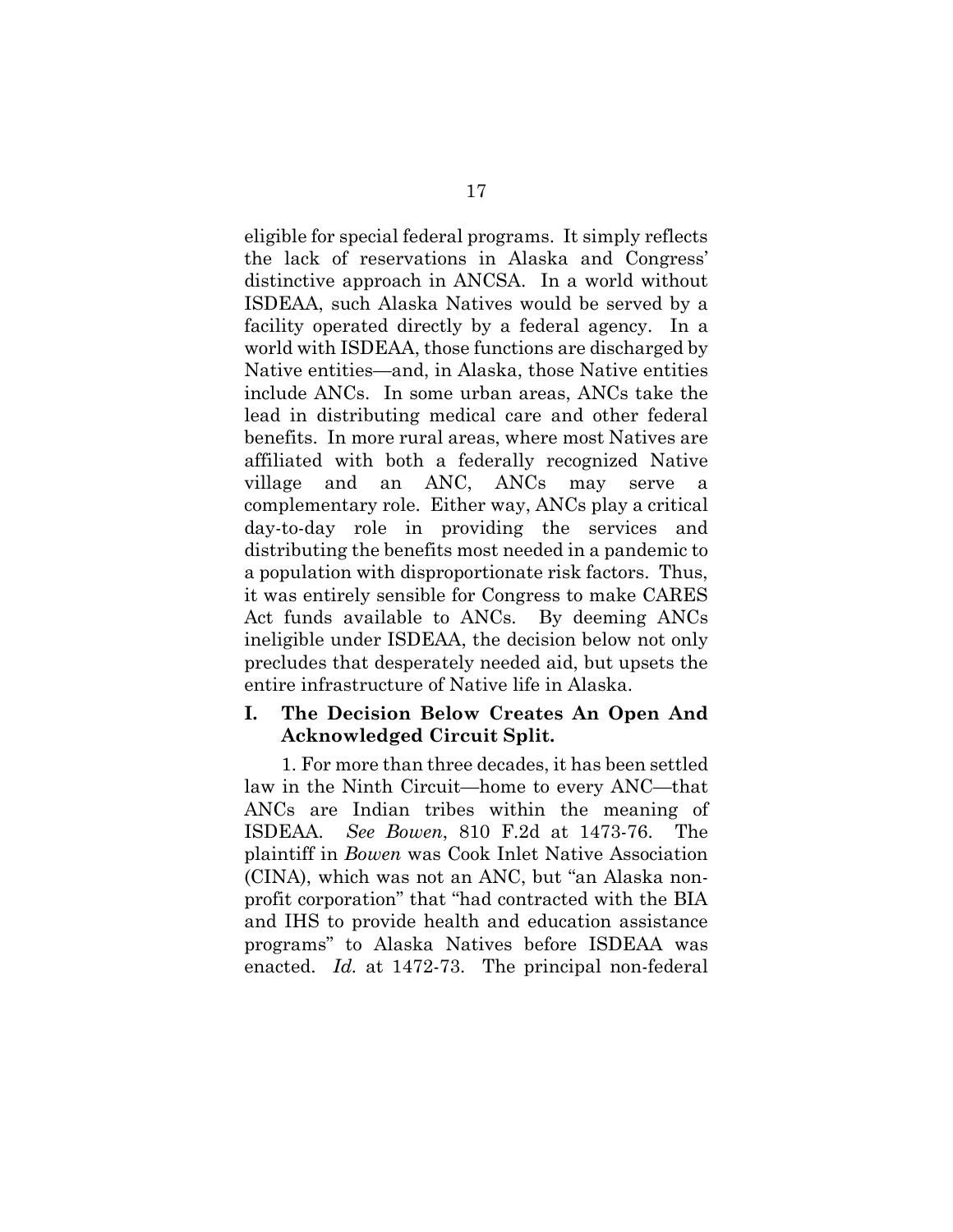defendant was an ANC, Cook Inlet Region, Inc. (CIRI). *Id.* at 1473. CINA sued seeking, *inter alia*, a declaratory judgment that "that CIRI is not an Indian tribe under [ISDEAA]." *Id.*

Similar to some, but not all, $2$  of the plaintiffs in this case, CINA "assert[ed] that CIRI cannot meet the eligibility requirement included in [ISDEAA's] definition of Indian tribe," arguing that "to be a tribe, [a] corporation must 'be recognized as eligible for the special programs and services provided by the United States to Indians because of their status as Indians.'" *Id.* at 1473-74 (citation omitted). CINA further argued "that recognizing CIRI as a tribe" pursuant to ISDEAA would "subvert[] the intent of Congress and the purposes and policies underlying the … Act." *Id.* at 1473. The Ninth Circuit rejected that argument.

The court first observed that "statutes should not be interpreted to render one part inoperative" or "to defy common sense." *Id.* at 1474. Yet CINA's position would do just that, for "CINA illogically construes the language to mandate a result in one clause, only to preclude that result in the next clause." *Id.* Rather than embrace that nonsensical result, the court

1

<sup>2</sup> In district court, one group of plaintiffs conceded that at least some ANCs qualify as "Indian tribes" under ISDEAA, but argued that ANCs nonetheless lack "Tribal governments" for purposes of Title V of the CARES Act. *See* Pls. Cheyenne River Sioux Tribe et al.'s Mem. in Supp. of Joint Mot. for Summ. J. 4, 11, 18. No court has accepted that argument, which is difficult to square with the reality that Title V defines "Indian Tribe" by reference to ISDEAA for the sole purpose of informing the definition of "Tribal government." Nonetheless, the fact that even some plaintiffs conceded that ANCs qualify as Indian tribes under ISDEAA underscores the prevalence of that understanding.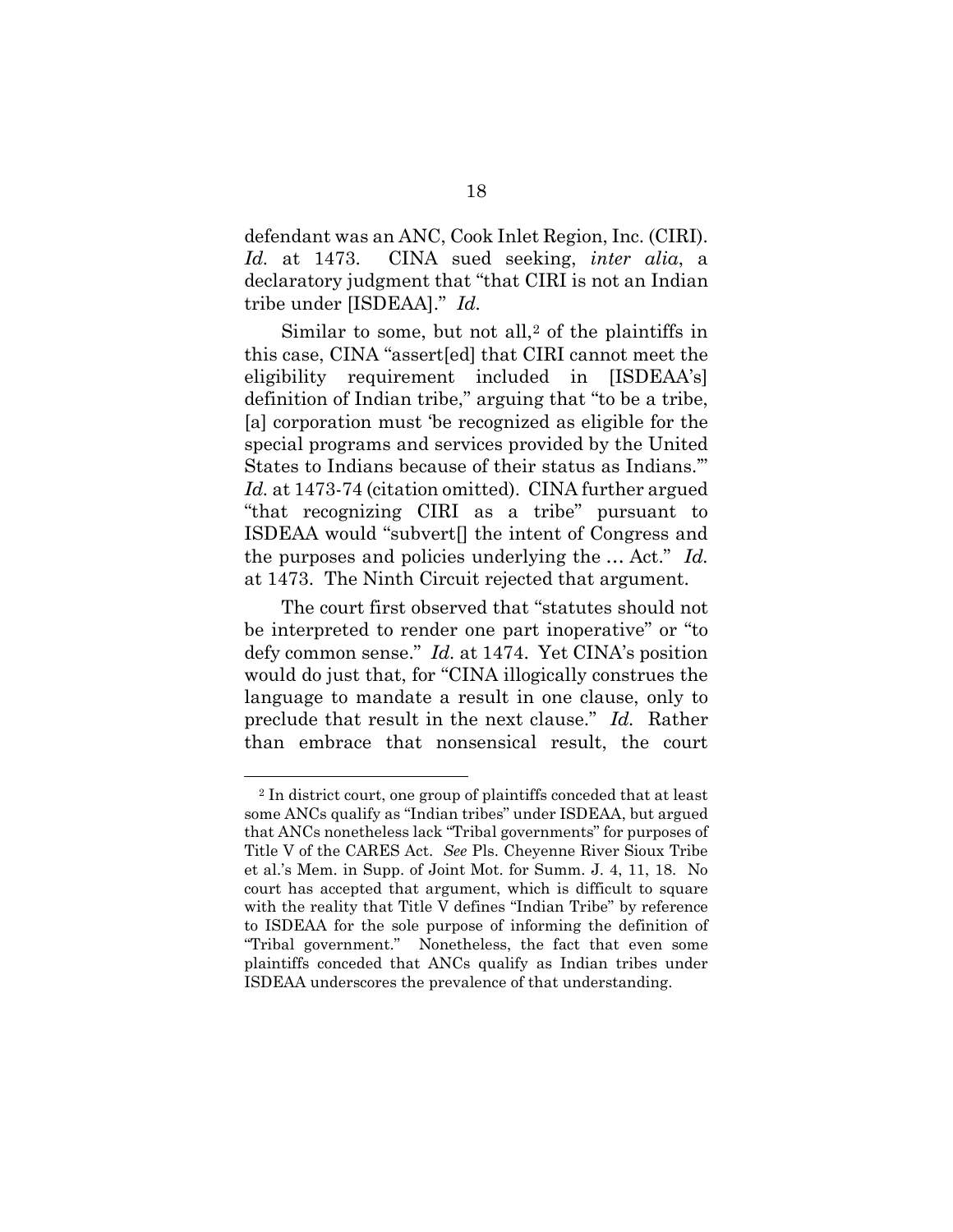deferred to the Executive's "consistent" position that the eligibility clause does not implicitly negate Congress' express inclusion of ANCs in ISDEAA's definition. *Id.* The Ninth Circuit emphasized that in the immediate wake of ISDEAA's enactment, the Assistant Solicitor for Indian Affairs concluded that "[b]ecause [ANCs] are expressly mentioned in the definition," and "customary rules of construction support their recognition as tribes under [ISDEAA]," the eligibility clause was best read to "modify only the words 'any Indian tribe, band, nation, or other organized group or community,'" not the language expressly including ANCs. *Id.*

The Ninth Circuit concluded that treating ANCs as included in the ISDEAA definition was "reasonable, and consistent with the statutory language and legislative history," particularly because the eligibility clause "was in the law *before* the reference to the native corporations" was added. *Id.* at 1475-76 (emphasis added). As the court explained, "the definition in the original bill included the eligibility clause but did not mention" ANCs. *Id.* at 1474-75 (footnote omitted). "Specific reference to Alaska village and regional corporations was added" later, when the eligibility clause already "was in the law." Id. at 1475. Reading the eligibility clause to nullify the addition of language explicitly including ANCs would therefore negate Congress' deliberate effort to include ANCs. *Id.*

Turning to CINA's policy argument that for-profit entities should not be treated as tribes, the court found it notable that ANCs "formed pursuant to" ANCSA "were established to provide maximum participation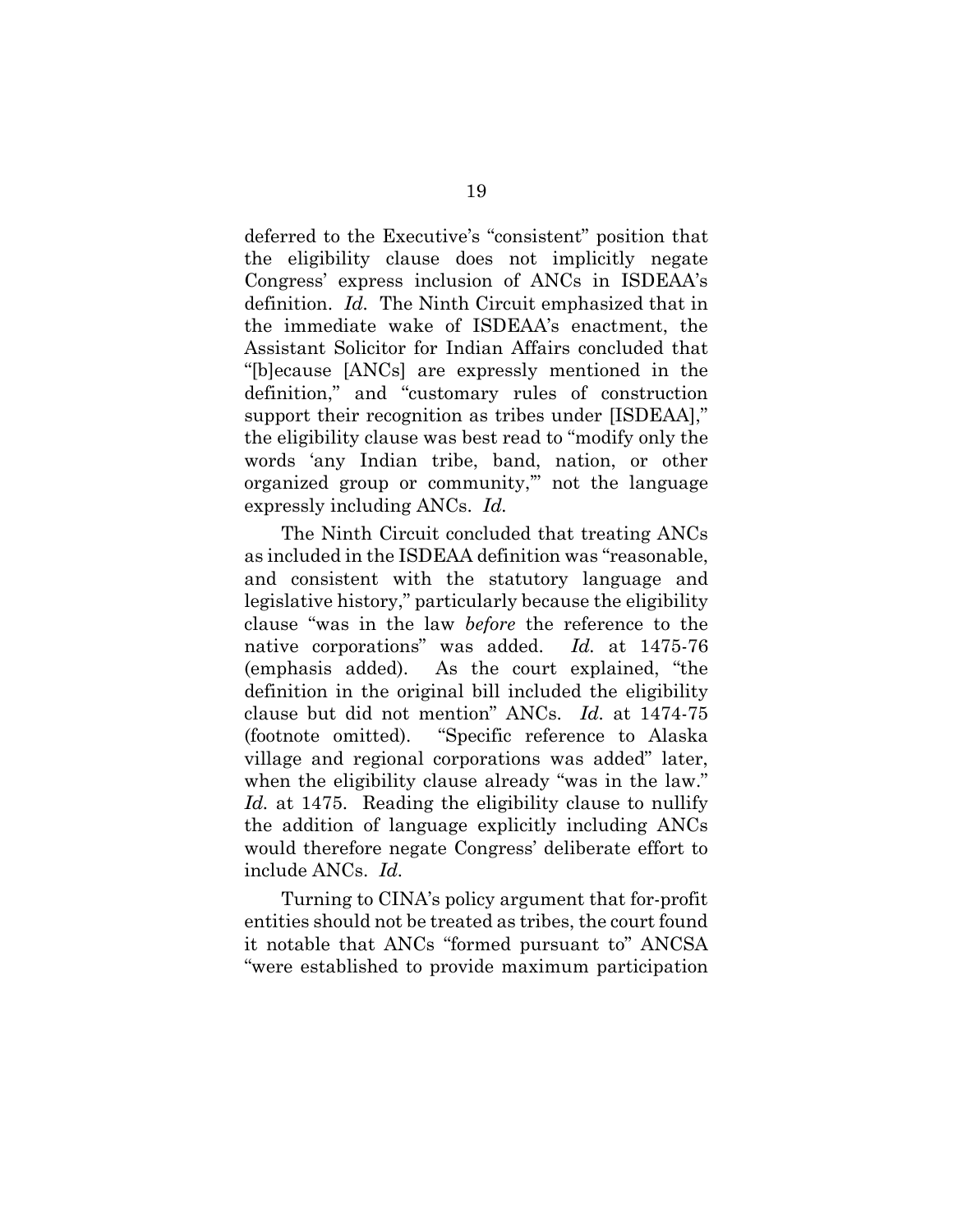by Natives in decisions affecting their rights and property," and to promote Native interests. *Id.* at 1476. "More important, the plain language of" the ISDEAA definition allows "corporations created under [ANCSA] to be recognized as tribes." *Id.* The Ninth Circuit has subsequently affirmed and consistently maintained its holding in *Bowen. See, e.g.*, *Cook Inlet Treaty Tribes v. Shalala*, 166 F.3d 986, 988 (9th Cir. 1999).

2. The D.C. Circuit reached the exact opposite result below, holding that ANCs are not and have never been "Indian tribes" under ISDEAA. In doing so, the court openly acknowledged that it was "declin[ing] to follow" the Ninth Circuit's *Bowen*  decision. App.25. The two decisions conflict at every turn. Whereas *Bowen* concluded that "the plain language of the statute" encompasses ANCs, that "common sense" and the anti-superfluity canon buttress that conclusion, and that the Executive's longstanding interpretation is reasonable and entitled to deference, 810 F.2d at 1473-76, the D.C. Circuit held that the plain language of the statute *excludes* ANCs, and it expressly "reject[ed] the government's plea for deference" to its long-held view. App.24.

<span id="page-31-0"></span>The resulting split between the Ninth Circuit, home to every ANC, and the D.C. Circuit, home to the federal government, is completely untenable. Not only does it involve the only two circuits where this issue is likely to arise, but it involves two circuits that could claim jurisdiction over almost any dispute over the inclusion of ANCs in a federal program employing the ISDEAA definition. As to any of the dozens of federal statutes employing that definition, ANCs could obtain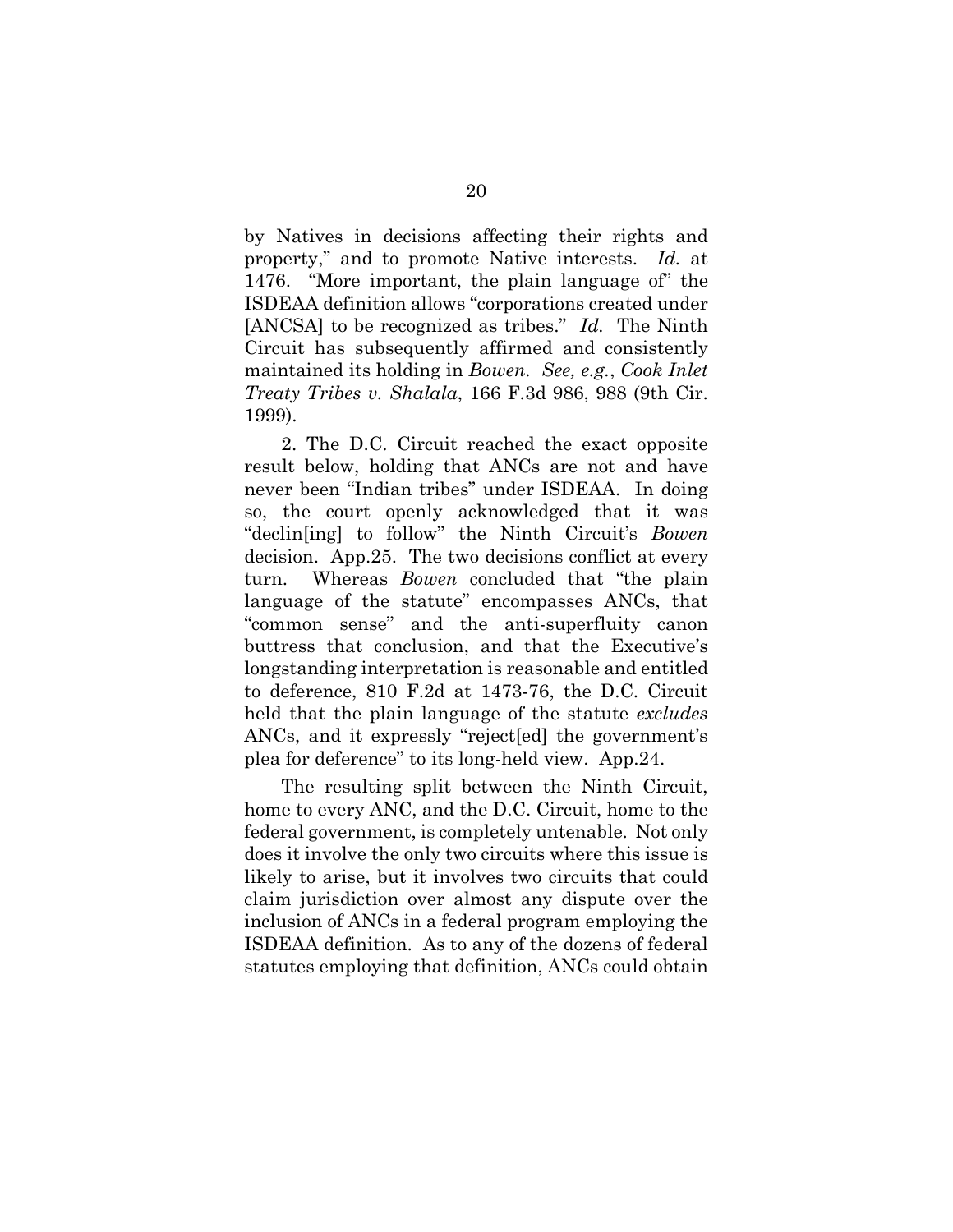a declaration of eligibility within the Ninth Circuit based on *Bowen* and its progeny. For each of those same programs, an FRT could secure a declaration of ineligibility in the D.C. Circuit based on the decision below. Simply put, ANCs cannot simultaneously be "Indian tribes" under ISDEAA in the Ninth Circuit but not "Indian tribes" under ISDEAA in the D.C. Circuit, when virtually all actions relating to ANCs are subject to the jurisdiction of both. Only this Court can redress that untenable dynamic and settle the status of ANCs under ISDEAA once and for all.

#### <span id="page-32-0"></span>**II. The Decision Below Is Wrong.**

This Court's review is all the more critical because the decision below is deeply flawed. While the decision purports to be based on the statutory text, it negates the single most obvious feature of the text—Congress' express inclusion of ANCs. ANCs are a unique Native entity that Congress itself established just four years before it enacted ISDEAA. It defies logic and sound statutory construction to negate Congress' express inclusion of ANCs by reading a subsidiary clause as requiring a formal recognition of sovereignty that is unavailable to ANCs. As the Ninth Circuit recognized, "constru[ing]" ISDEAA's definition "to mandate a result in one clause, only to preclude that result in the next clause," would *"*defy common sense." *Bowen*, 810 F.2d at 1474. If Congress simply wanted to limit ISDEAA to FRTs, it would have written a very different, much shorter definition that omitted any mention of ANCs. Instead, Congress not only deliberately added ANCs to ISDEAA, but has incorporated ISDEAA and its ANC-inclusive definition in statute after statute long after ANCs'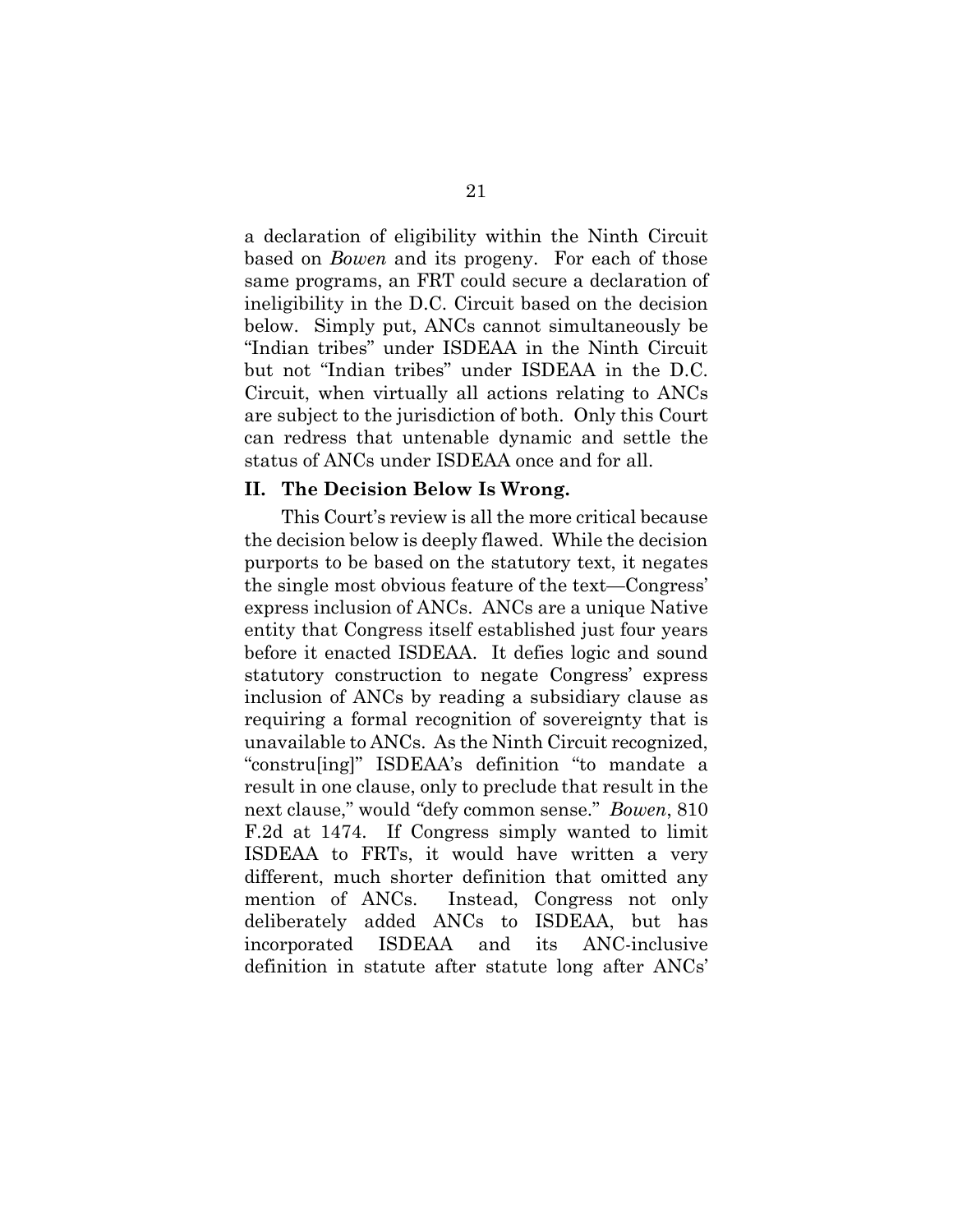eligibility for ISDEAA contracts and ineligibility for List Act recognition was settled, often textually indicating its intent to include ANCs. The decision below ignores all that, ousts ANCs from ISDEAA, and renders them ineligible for dozens of federal programs, including desperately needed CARES Act funds.

# <span id="page-33-0"></span>**A. Congress Plainly Meant What It Said When It Expressly "Includ[ed]" ANCs in ISDEAA's Definition of "Indian Tribe."**

Congress answered the basic statutoryinterpretation question here by expressly including ANCs in ISDEAA's definition of "Indian tribe." ISDEAA defines "Indian tribe" to mean:

any Indian tribe, band, nation, or other organized group or community, *including any* Alaska Native village or *regional or village corporation* as defined in or *established pursuant to the Alaska Native Claims Settlement Act (85 Stat. 688)*, which is recognized as eligible for the special programs and services provided by the United States to Indians because of their status as Indians[.]

25 U.S.C. §5304(e) (emphasis added). Under a straightforward reading of that text, it plainly includes ANCs.

First and most obviously, the definition *explicitly includes ANCs*—indeed, it does so in a clause expressly designed to be inclusive. No one has ever disputed that the phrase "including any … regional or village corporation … established pursuant to the Alaska Native Claims Settlement Act" refers to ANCs and nothing else. ANCs are unique and sui generis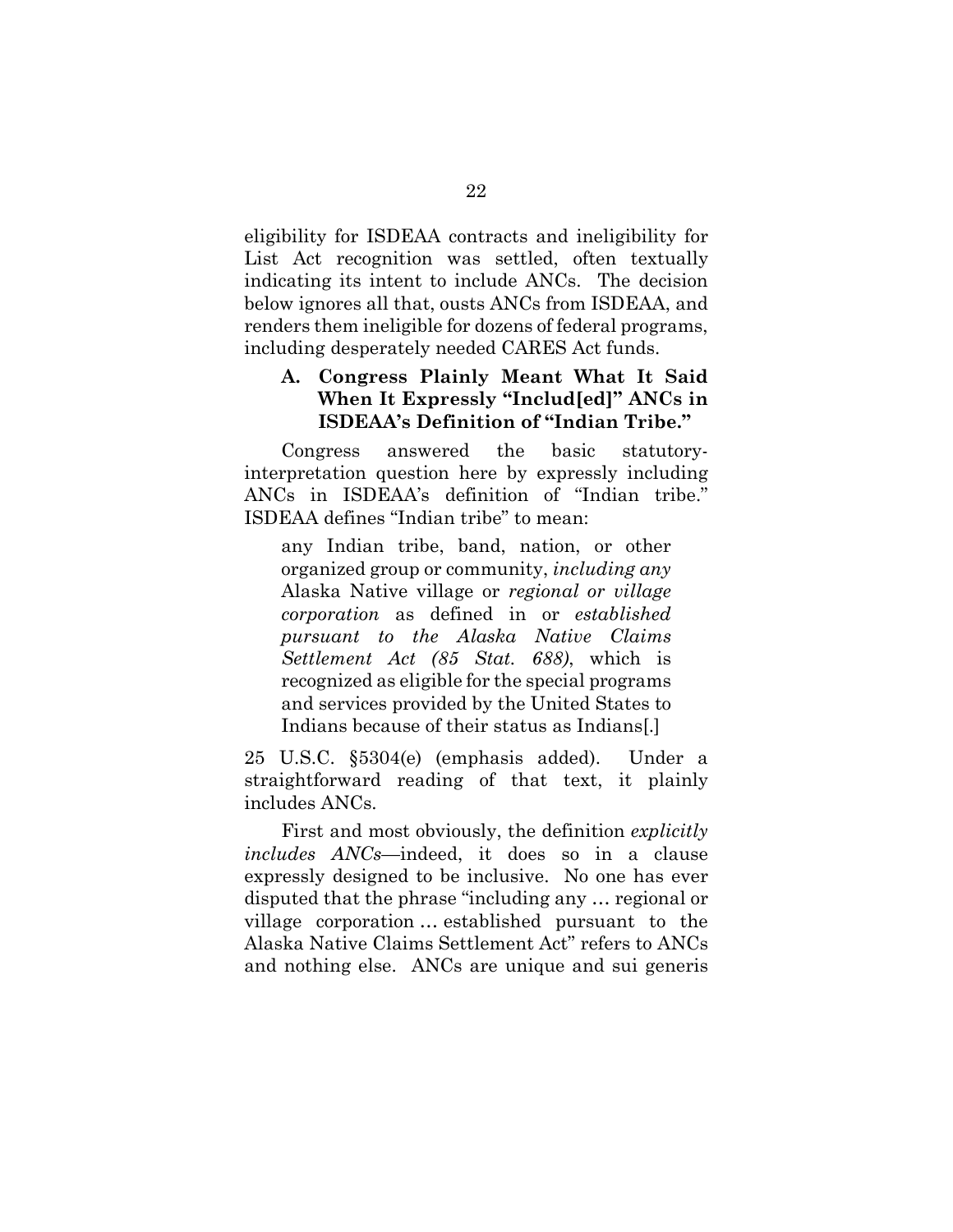Native entities established by Congress just four years before ISDEAA in the expressly cross-referenced ANCSA. Their express inclusion in ISDEAA's definition is compelling evidence that nothing in ISDEAA, including the eligibility clause, categorically excludes ANCs. It would have made no sense for Congress to go out of its way to specify that the term "Indian tribe" "includ[es]" ANCs if they were categorically excluded by the only other element of the definition. And make no mistake, the contrary interpretation urged by plaintiffs and adopted by the court below has just that effect: The universe of ANCs, which are FRTs, is the null set. Thus, the decision below does not read the eligibility clause to weed out a subset of ANCs; it reads that clause to exclude *each and every ANC established pursuant to ANCSA*, despite their express inclusion in the definition.

The drafting history of ISDEAA's definition strongly reinforces the inclusive import of the text, for ANCs were added to proposed text that *already* included the eligibility clause. Thus, the Congress that enacted ISDEAA plainly thought either that ANCs satisfied the eligibility clause or that it was inapplicable to them. It plainly did not think its express addition of ANCs to language that already featured the eligibility clause was an empty gesture or a hedge against the possibility that a few recently established, sui generis Native corporations might qualify as FRTs. Indeed, the House Report matter-offactly explained that the definition was amended "to include [the] regional and village corporations established by the Alaska Native Claims Settlement Act." H.R. Rep. No. 1600.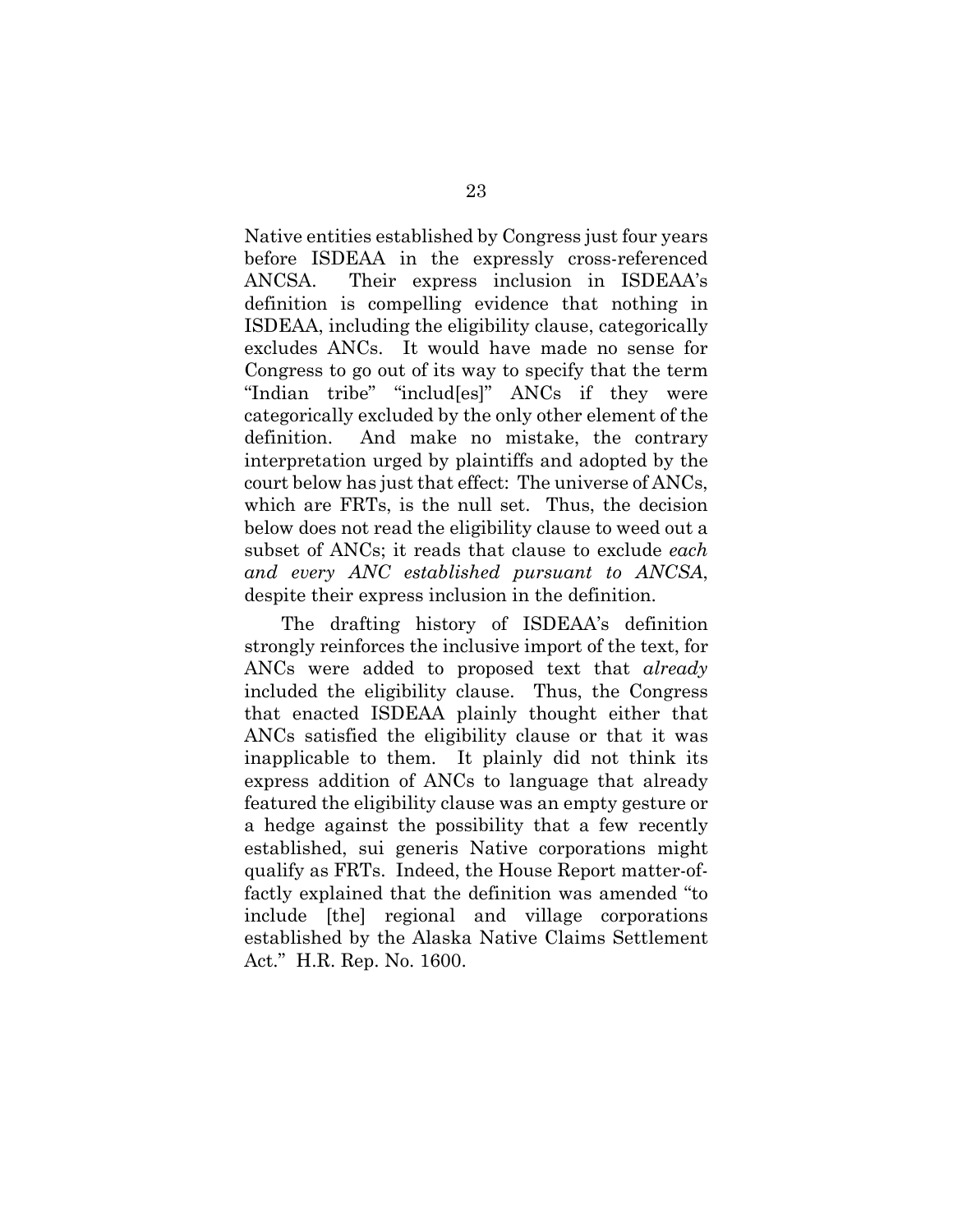Consistent with that understanding, ANCs have in fact entered into ISDEAA contracts for "the programs and services provided by the United States to Indians because of their status as Indians" since ISDEAA's inception—indeed, they have entered into scores of ISDEAA contracts with multiple federal agencies over the past four decades. *See, e.g.*, IHS*, Fiscal Year (FY) 2018 Report*, *supra*. That is particularly true in urban areas where there are many Alaska Natives with an ANC-affiliation but without any other tribal affiliation, based in part on the paucity of reservations in Alaska (as Congress well understood and reinforced in enacting ANCSA).

Moreover, Congress reenacted ISDEAA's definition of "Indian tribe" in 1988 without alteration, while making other changes to ISDEAA's definitional section, long after the Executive had made clear ANCs were "Indian tribes" for ISDEAA purposes and just one year after the Ninth Circuit adopted that view. *See* Pub. L. No. 100-472, §103, 102 Stat. 2285 (1988). That 1988 reenactment makes ANCs' actual participation in ISDEAA and the consistent views of the Executive and Ninth Circuit after ISDEAA's initial 1975 enactment highly relevant and underscores Congress' consistent understanding that ANCs are "Indian tribes" under the ISDEAA definition. *See* Antonin Scalia & Bryan A. Garner, *Reading Law: The Interpretation of Legal Texts* 322 (2012) (a "uniform interpretation by inferior courts [and] the responsible agenc[ies]" "is presumed to carry forward" when Congress reenacts statutory text without change); *FDIC v. Phila. Gear Corp.*, 476 U.S. 426, 437 (1986).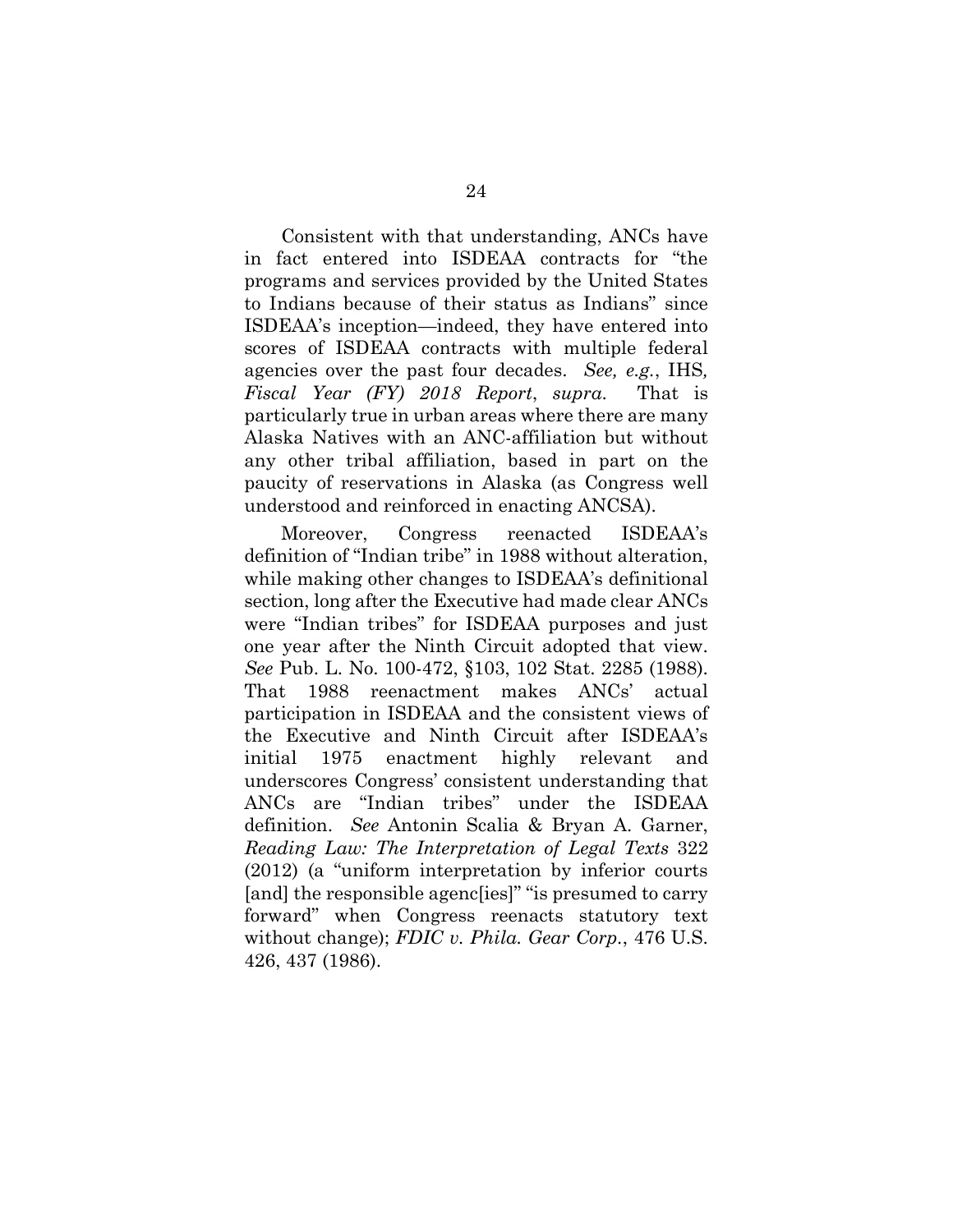Congress has repeatedly enacted legislation confirming that understanding in the statutory text. For instance, as discussed, *see supra* p.9, ITEDSDA defines "Indian tribe" as having "the meaning given the term in [ISDEAA]" as a general matter, but it excludes "any Native Corporation" for certain specified provisions. 25 U.S.C. §3501(4). That express exclusion would be nonsensical if ANCs were already excluded by operation of the eligibility clause. Similarly, CERCLA employs a definition that is otherwise identical to ISDEAA's (including the eligibility clause), except that it *excludes* ANCs for all purposes. 42 U.S.C. §9601(36). There would be no reason to expressly exclude ANCs if the eligibility clause already did that work. More recently, in 2018, Congress employed ISDEAA's definition in an amendment to ITEDSDA, *see* Pub. L. No. 115-325,  $§202(c)(1)(B)$ , 132 Stat 4445, 4461 (2018), while expressing, in the statutory text, its objective of establishing "a biomass demonstration project for federally recognized Indian tribes *and Alaska Native corporations*," *id.* §202(a), 132 Stat. at 4459 (emphasis added). Thus, long after ANCs' ineligibility for formal recognition via the List Act process was settled, Congress continued to employ the ISDEAA definition with the express understanding that it included ANCs.

As these and other statutes reflect, Congress has long shared the view of the Executive and Ninth Circuit that ANCs qualify as "Indian tribes" under ISDEAA—which is unsurprising since that is what the statute says. Congress presumably shares that view because ANCs satisfy the ordinary meaning of the eligibility clause; they are "recognized" by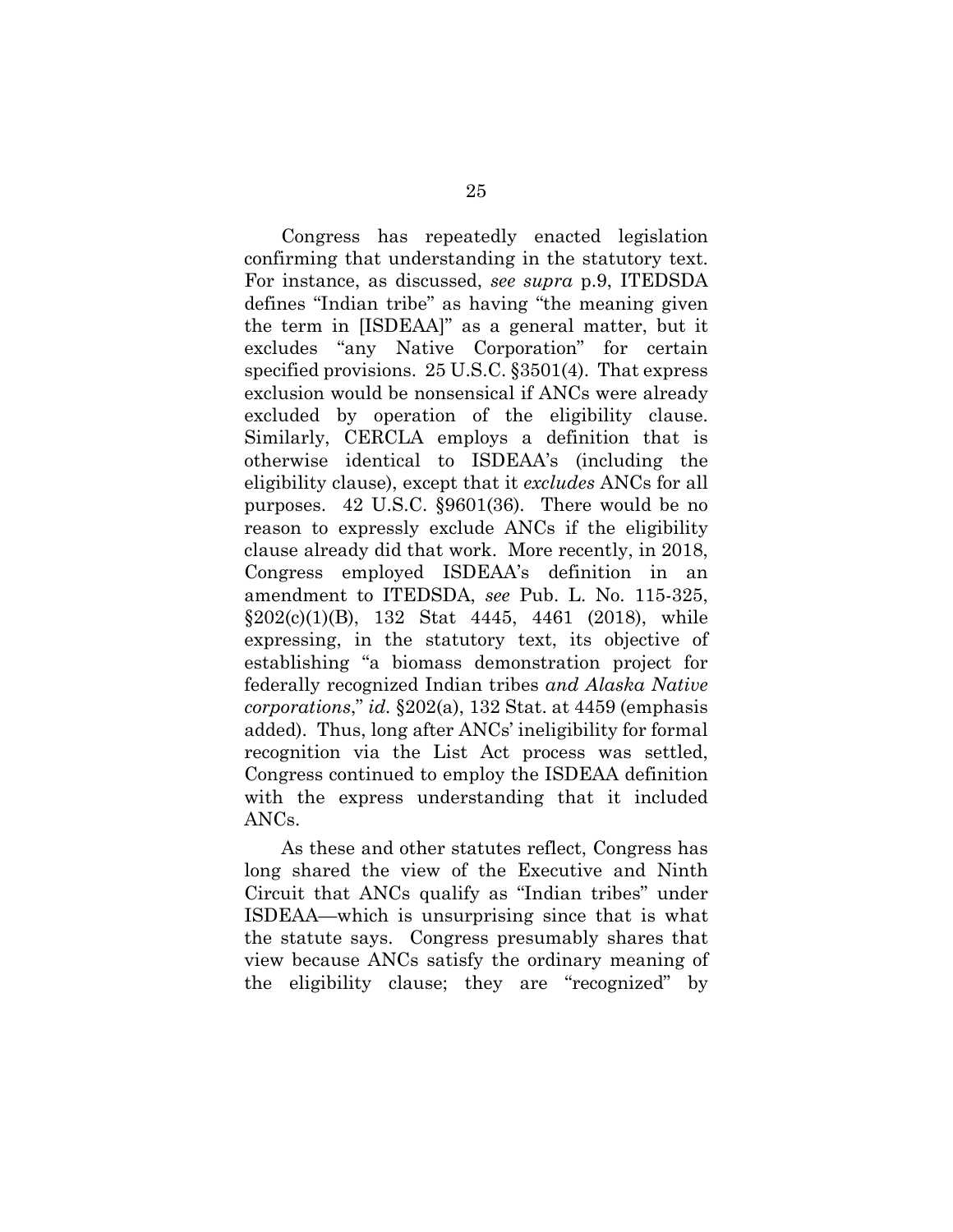Congress itself in ANCSA and by multiple federal agencies "as eligible for the special programs and services provided by the United States to Indians because of their status as Indians," 25 U.S.C. §5304(e), and in fact participate in such programs routinely. Or perhaps Congress views the eligibility clause as a term-of-art reference to formal recognition that is useful in weeding out some would-be-sovereign tribes, but is simply inapplicable to the sui generis Native corporations established by ANCSA. Either way, there can be no serious dispute that Congress shares the heretofore-settled view that ANCs come within ISDEAA's definition of "Indian tribe."

In sum, statutory text, context, and history confirm the same conclusion: Congress meant what it said when it expressly stated that ISDEAA's definition of "Indian tribe" "includ[es] Alaska Native … regional [and] village corporation[s] … established pursuant to [ANCSA]." 25 U.S.C. §5304(e).

# <span id="page-37-0"></span>**B. The D.C. Circuit's Contrary View That Congress Negated Its Express and Intentional Inclusion of ANCs via the Eligibility Clause Is Untenable.**

Rather than give Congress' express inclusion of ANCs in ISDEAA's definition its self-evident effect, the D.C. Circuit concluded that ISDEAA's eligibility clause—and really just one word in that clause, "recognized"—sufficed to categorically oust every ANC from the statute and disqualify them for desperately needed pandemic-relief funds. According to the D.C. Circuit, "recognized" is a "term of art" in Indian law that "refers to a formal political act confirming the tribe's existence as a distinct political society, and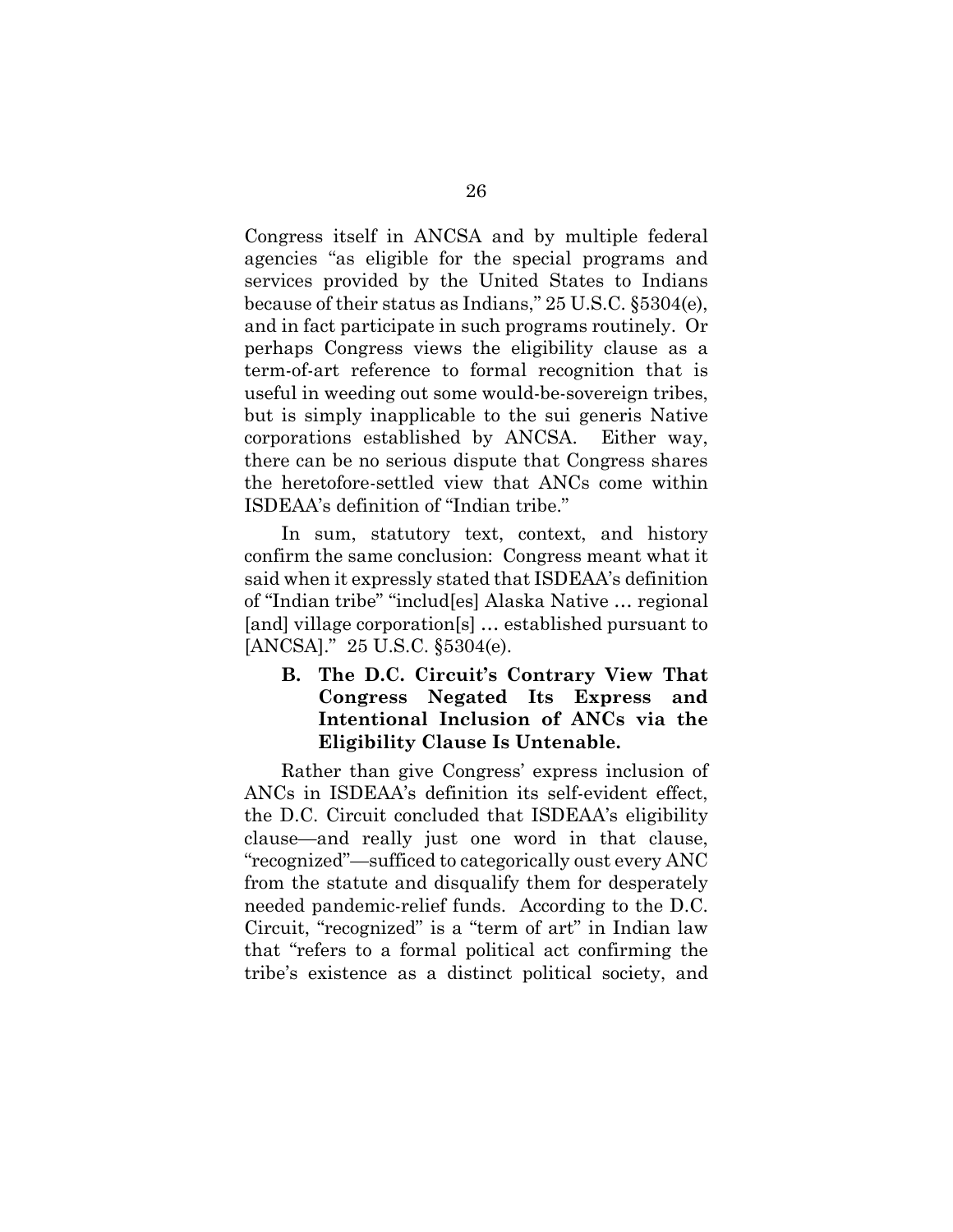institutionalizing the government-to-government relationship between the tribe and the federal government." App.14. Since Native corporations established by Congress cannot satisfy that term-ofart concept of recognition, no ANC satisfies ISDEAA's definition, despite Congress' decision to expressly include them.

That reasoning fails at every turn. It renders much of ISDEAA's definition, and all of its express references to ANCs, superfluous. Moreover, there is no basis to conclude that Congress used the term "recognized" or the balance of the eligibility clause in anything other than their ordinary meanings. And even if Congress used "recognized" as a term-of-art reference to FRTs, the logical conclusion would be that the term-of-art qualifier would simply be inapplicable to sui generis Native corporations that Congress only recently established by a separate statute that is expressly cross-referenced in ISDEAA.

1. First and foremost, the D.C. Circuit's decision makes Congress' inclusion of ANCs entirely superfluous. "It is a cardinal rule of statutory construction that significance and effect shall, if possible, be accorded to every word." *Wash. Mkt. Co. v. Hoffman*, 101 U.S. 112, 115-16 (1879); *accord, e.g.*, *Nielsen v. Preap*, 139 S.Ct. 954, 969 (2019); Scalia & Garner, *supra*, at 174. That rule has particular force, moreover, when an alternative construction would render "the express inclusion" of an item in a definitional list a nullity. *See, e.g.*, *Burgess v. United States*, 553 U.S. 124, 132 (2008). Yet under the court of appeals' reading, Congress' express inclusion of ANCs in ISDEAA's definition was a fool's errand, for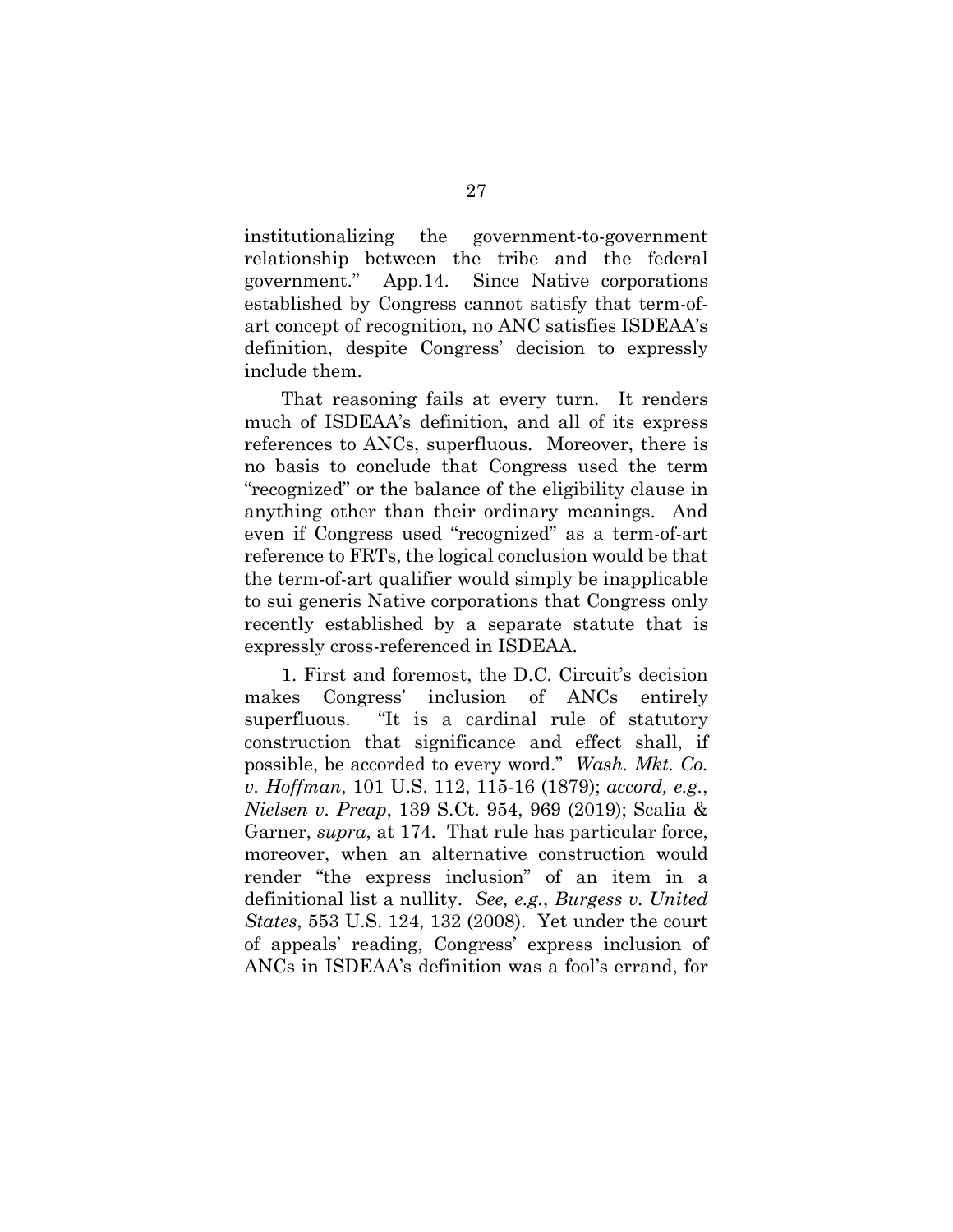ANCs categorically fail to satisfy the D.C. Circuit's term-of-art conception of "recognized."

The court of appeals tried to explain away this glaring superfluity problem by hypothesizing that while ANCs were not "recognized" as "sovereign Indian tribe[s]" when ISDEAA was enacted, there might have been some confusion about ANCs' status, and Congress might have wanted to preserve their eligibility on the off-chance that an ANC was ultimately recognized as a sovereign tribe. App.14-15. But that speculation is squarely refuted both by the contemporaneous evidence of Congress' *actual* intent in "including" ANCs and by the scores of subsequent federal statutes that would make no textual sense based on the D.C. Circuit's misguided reading.

As for the contemporaneous evidence, the court of appeals ignored the reality that Congress itself established ANCs in ANCSA in 1971. While there may have been some lingering questions four years later when it enacted ISDEAA about exactly how Alaska Native entities would interact in administering federal programs for Native Americans, Congress could not have thought that the unique Native corporations it had just established could satisfy the D.C. Circuit's narrow conception of sovereign recognition, which since "at least 1936" has turned significantly on a tribe's "historic" status. *Rosales v. Sacramento Area Dir.*, 32 IBIA 158, 165 (1998). Moreover, when Congress expressly added ANCs to proposed statutory language that already included the eligibility clause and its reference to recognition, it did not indicate that it was doing so on the off-chance that some subset of ANCs might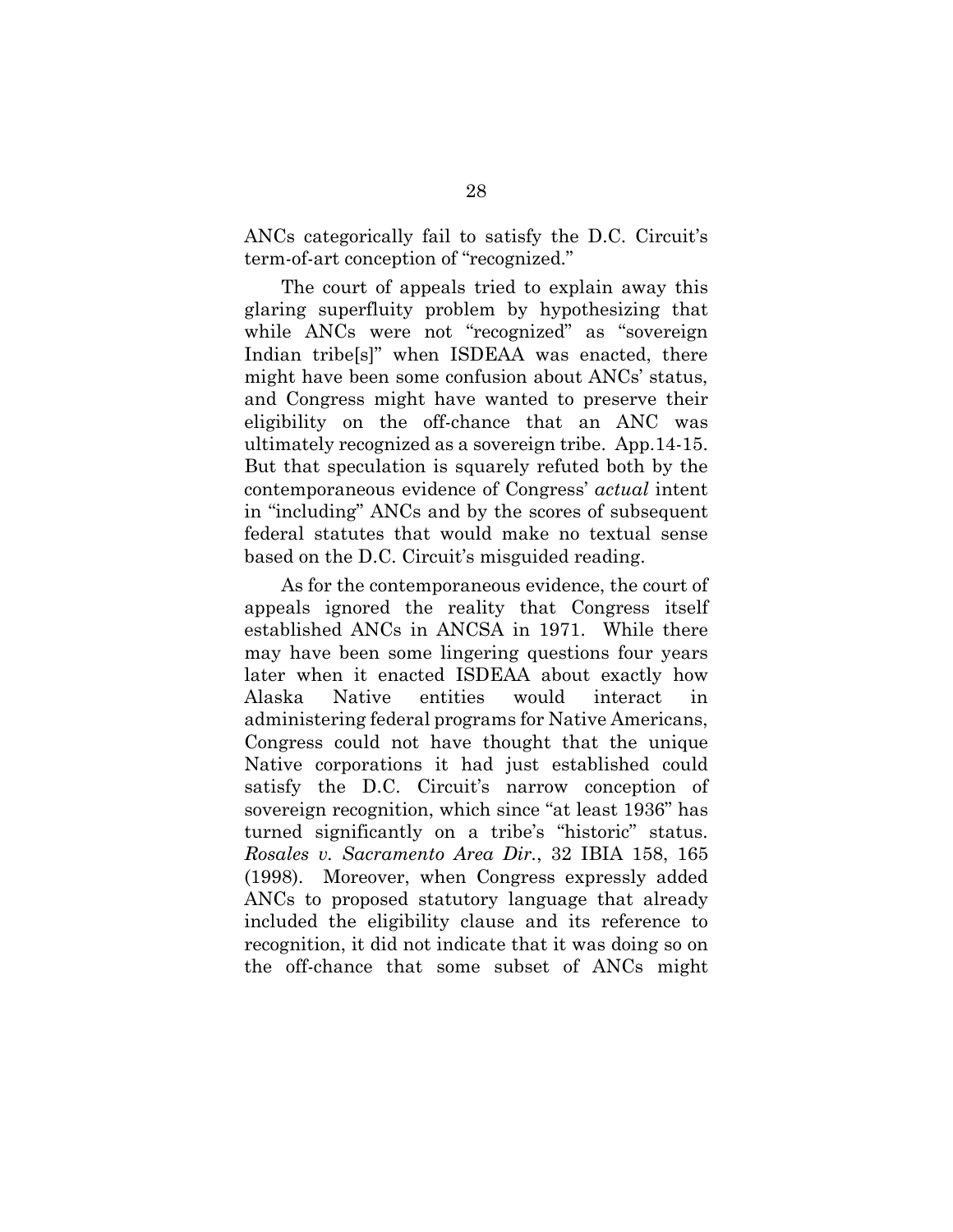someday qualify for full-blown sovereign recognition. Instead, the House Report matter-of-factly explained that it made the change "to include [the] regional and village corporations established by the Alaska Native Claims Settlement Act." H.R. Rep. No. 1600.

The D.C. Circuit's theory is equally contradicted by Congress' subsequent actions. As noted, Congress reenacted ISDEAA's definition of "Indian tribe" verbatim in 1988, *after* both the Executive and Ninth Circuit had confirmed that the definition included ANCs. It also *twice* amended ITEDSDA in ways that make textually obvious that it understood ANCs to satisfy ISDEAA's definition of "Indian tribe." *See supra* p.9. Those actions long post-dated any possible confusion about whether ANCs could satisfy the D.C. Circuit's narrow conception of recognition.

2. The decision below suffers a more basic defect: It is premised on the mistaken view that Congress always uses the term "recognized" in Indian law as a term-of-art reference to sovereign status or List Act recognition. In fact, Congress has routinely used the term "recognized" (and even "federally recognized tribe") in ways that are impossible to reconcile with the D.C. Circuit's narrow, term-of-art construction.

For example, a mere two years after it enacted the List Act, Congress enacted the Native American Housing Assistance and Self-Determination Act (NAHASDA), Pub. L. No. 104-330, 110 Stat. 4016 (1996) (codified as amended at 25 U.S.C. §§4101- 4212), to "help[] tribes and their members to improve their housing conditions and socioeconomic status," 25 U.S.C. §4101(5). NAHASDA includes the following definitional provision: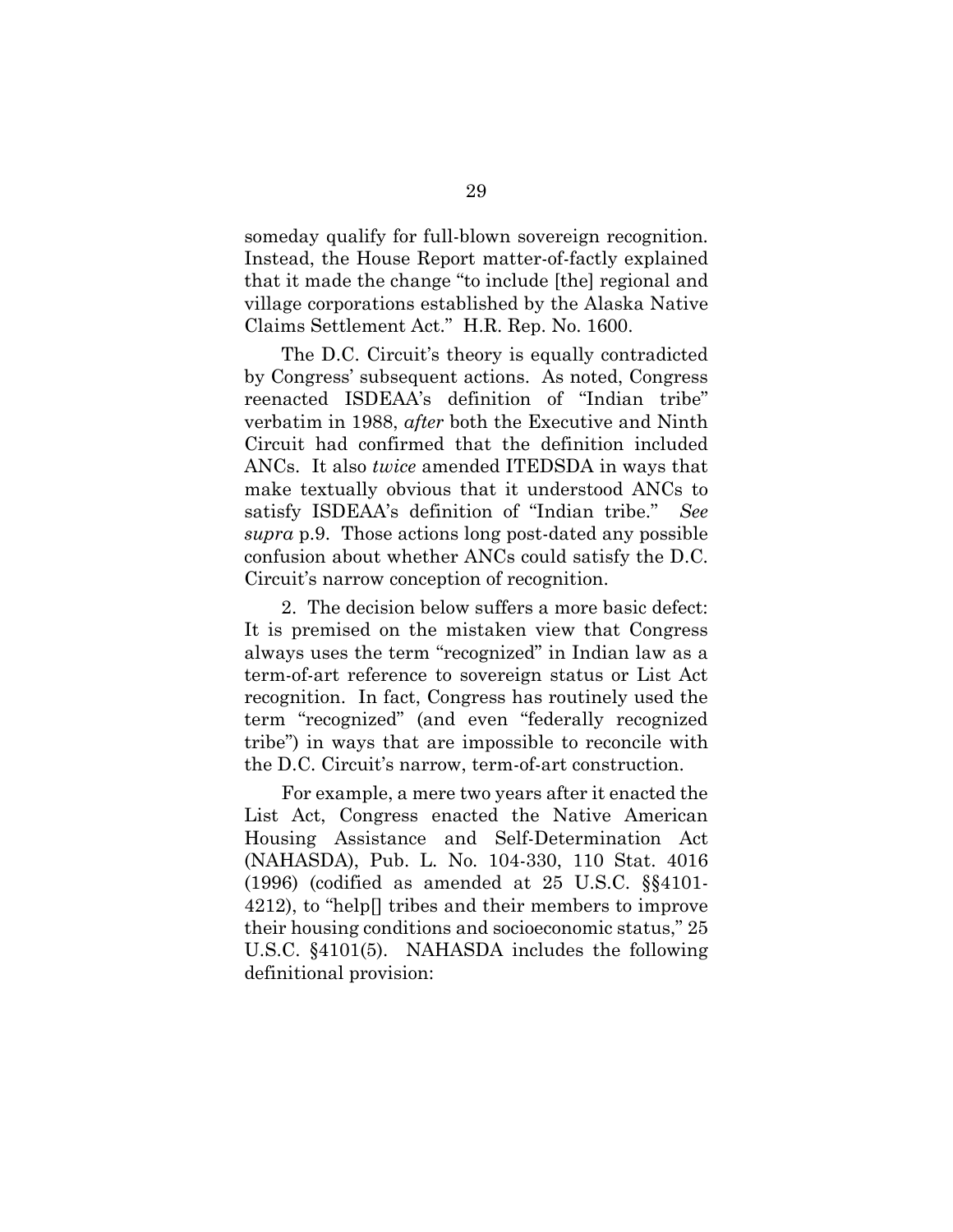The term "federally recognized tribe" means any Indian tribe, band, nation, or other organized group or community of Indians, *including any Alaska Native village or regional or village corporation as defined in or established pursuant to [ANCSA]*, that is recognized as eligible for the special programs and services provided by the United States to Indians because of their status as Indians *pursuant to [ISDEAA]*.

*Id.* §4103(13)(B) (emphases added). ANCs have long participated in NAHASDA, and many ANCs continue to play a critical role in NAHASDA programs today. *See* 24 C.F.R. §1000.302(4) (expressly including "regional corporation[s]," *i.e.*, ANCs, in the block grant formula).

By the D.C. Circuit's logic, however, not only would those grants seem to be impermissible, but NAHASDA would seem utterly incomprehensible. If anything is a "term of art" in Indian law, it is the phrase "federally recognized tribe," not the mere word "recognized." Indeed, if "recognized" always meant "federally recognized tribe," the latter phrase would be hopelessly redundant. Yet, in NAHASDA, Congress not only used that phrase, but expressly defined it to include ANCs. That does not mean that ANCs are "federally recognized tribes" for all purposes, but it does strongly caution against reading a term like "recognized" as having a common term-of-art meaning whenever it appears in a statute addressing Indian law. And the problems with NAHASDA under the court of appeals' approach do not end there. Congress passed NAHASDA after the List Act and after ANCs'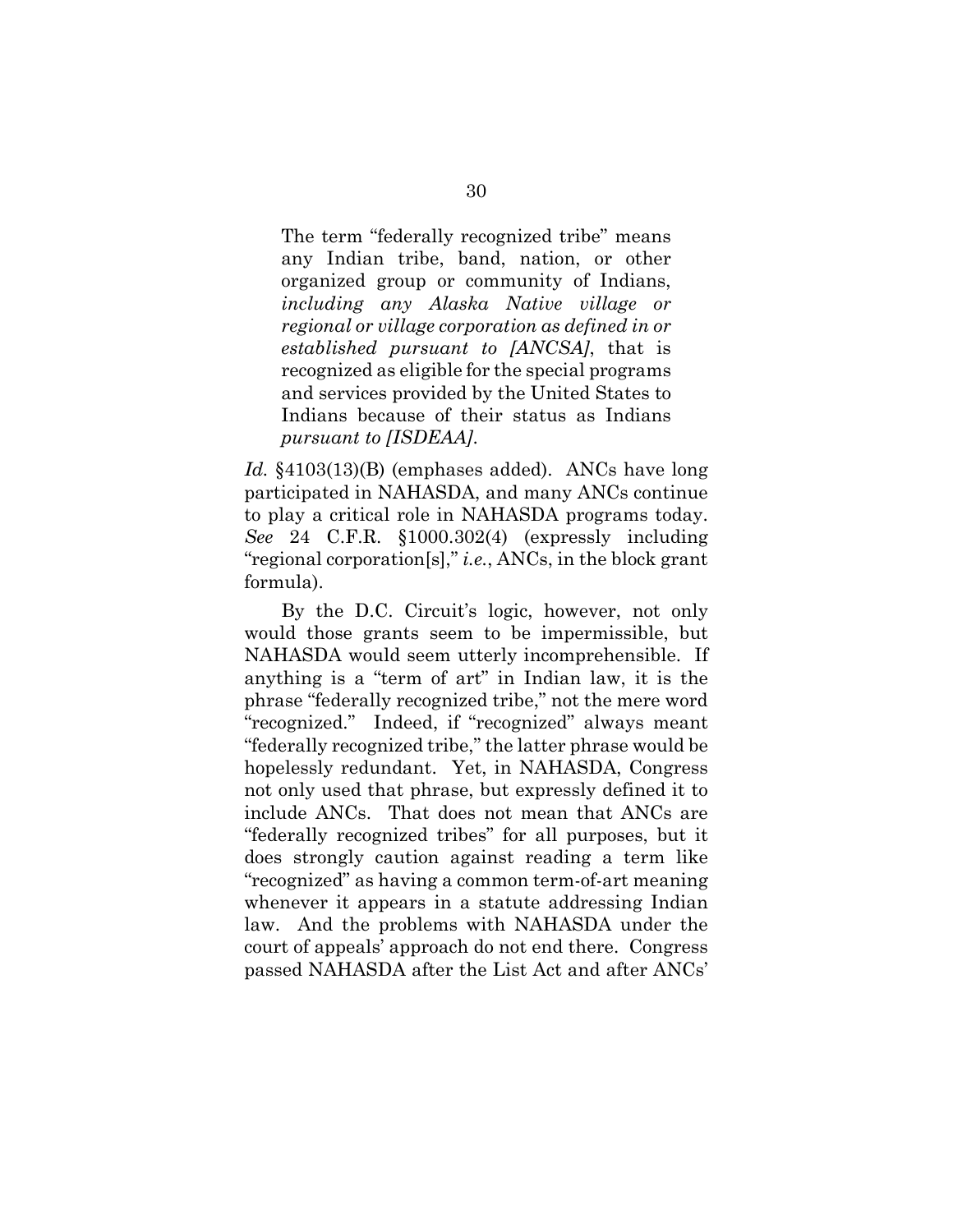ineligibility for List Act recognition was settled, yet Congress plainly wanted ANCs to be eligible for NAHASDA and plainly thought their eligibility under ISDEAA was settled. Moreover, Congress thought that tribes could be "recognized as eligible … pursuant to ISDEAA." Thus, NAHASDA plainly does not use "recognized" as a term-of-art reference to formal recognition under the List Act, and there is no more reason to think that ISDEAA used the word in that term-of-art sense.

That is especially so because of ISDEAA's drafting history. While the Senate version of ISDEAA used the term "recognized," the eligibility clause in the House version simply references Native entities "for which the Federal Government provides special programs and services because of its Indian identity." H.R. 6372, 93d Cong., §1 (1973). While Congress ultimately adopted the Senate version of the eligibility clause with its reference to "recognized," there is no indication that Congress thought that the difference in language was substantive, let alone that the use of the word "recognized" had the extraordinary effect of negating Congress' later decision to include ANCs in the definition.

The court of appeals' reading is also at odds with the formulations used in statutes that *do* incorporate the List Act or are limited to FRTs. Those statutes typically do not employ an ambiguous and passive reference to "recognized," but refer to "recognition" or "acknowledgment" "*by the Secretary*," *e.g.*, 42 U.S.C. §5122(6) (emphasis added). For example, the Indian Gaming Regulatory Act (IGRA) defines "Indian tribe" to mean a group "recognized as eligible *by the*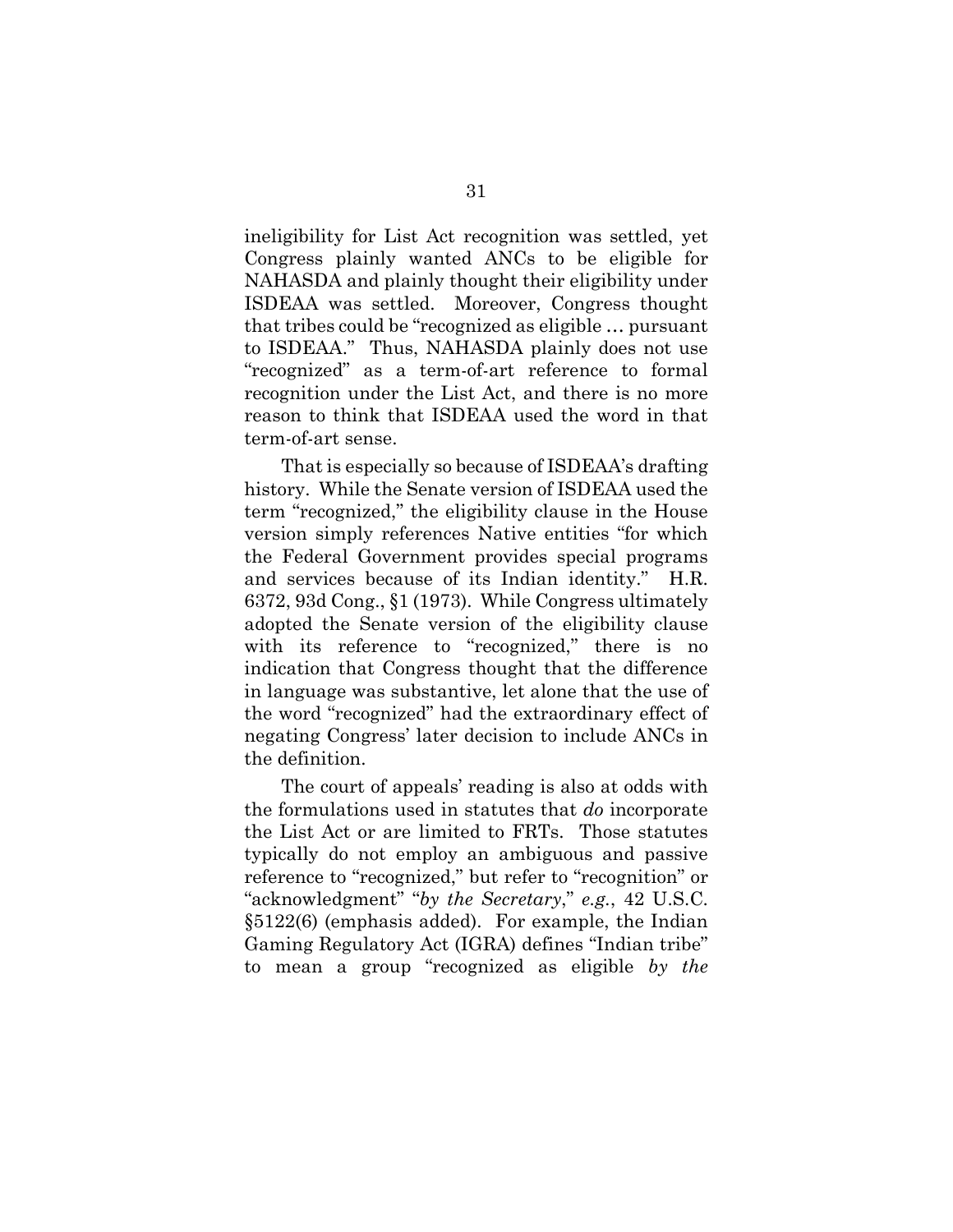*Secretary*," 25 U.S.C. §2703(5)(A) (emphasis added), which has been recognized as "a key qualifier." *Frank's Landing Indian Cmty. v. Nat'l Indian Gaming Comm'n*, 918 F.3d 610, 616 (9th Cir. 2019).

Finally, the court of appeals' construction of the ISDEAA definition as limited to FRTs prompts the question why Congress did not simply define "Indian tribes" as "federally recognized tribes," or "tribes recognized as eligible for the special programs and services provided by the United States to Indians because of their status as Indians." After all, given the court of appeals' construction of the eligibility clause, there was no reason for Congress to have any other clause in the ISDEAA definition and certainly no reason to reference ANCs. The D.C. Circuit thus converted the subsidiary eligibility clause into the only operative portion of the definition. It is not like there is an entity that is a FRT but is not a "band" or "community" of Natives. In reality, Congress in 1975 enacted more than an eligibility clause, and it expressly cross-referenced ANCSA and expressly included ANCs in the definition. It reenacted that definition in 1988 after ANCs participation in ISDEAA was apparent and Ninth-Circuit approved, and in 2020, long after ANCs' ineligibility for List Act recognition was settled, Congress chose that ANCinclusive ISDEAA definition in lieu of definitions that expressly limit the universe of tribes to FRTs. That express congressional choice has to be given effect.

3. As even that small sampling of the complex body of Indian law drives home, "[t]here is no universally recognized legal definition of the phrase ['Indian tribe'], and no single federal statute defining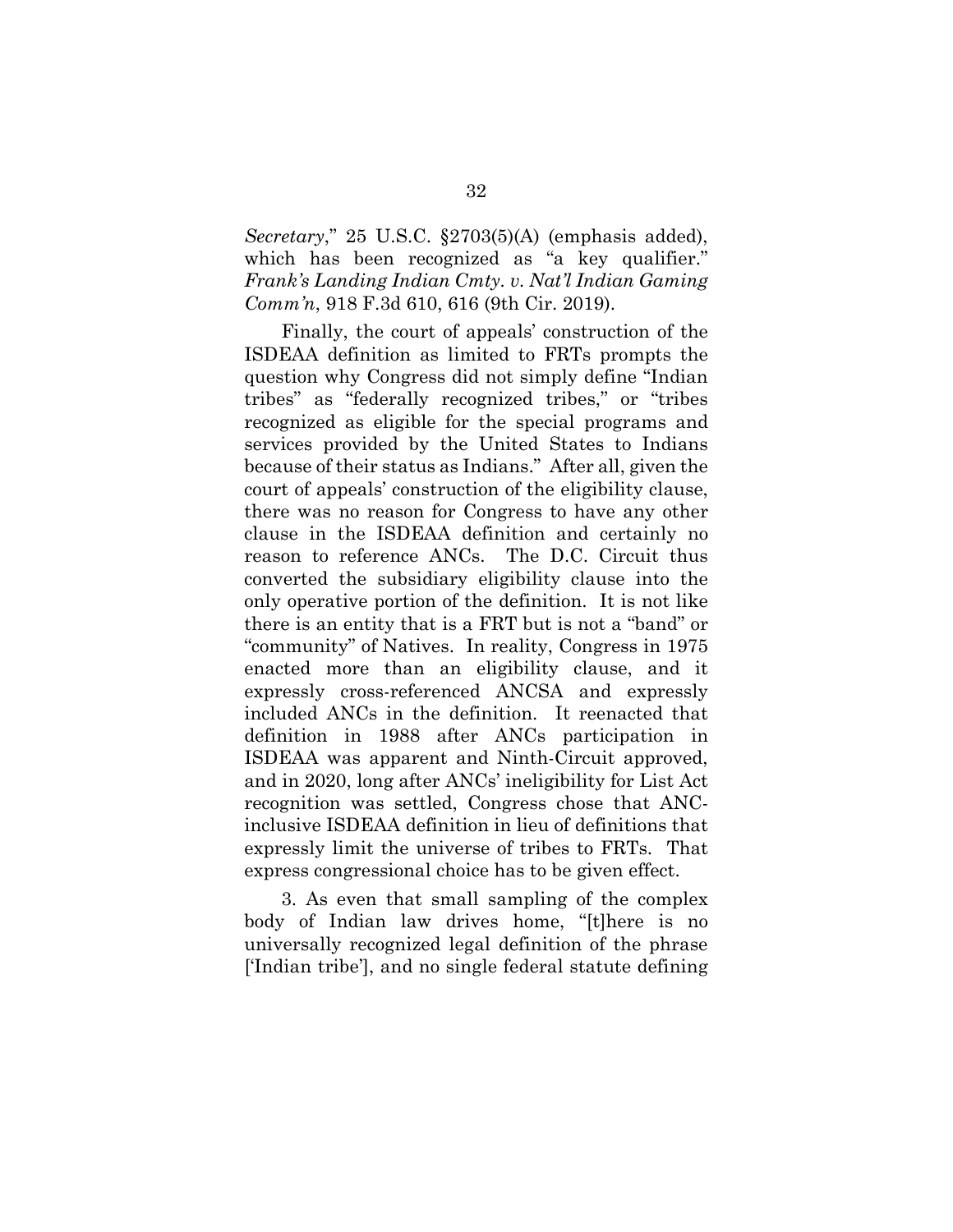it for all purposes." *Kahawaiolaa v. Norton*, 386 F.3d 1271, 1272 (9th Cir. 2004). Nor is there any single way in which Congress employs the word "recognized," for while the List Act may make clear how an entity becomes "recognized" as a "sovereign Indian tribe" "by the Secretary," statutes like ITEDSDA and NAHASDA make clear that "recognized" does not always have that term-of-art meaning. Those differences are not owing to poor drafting or confusion on Congress' part. They reflect instead that Congress understands that no one-size-fits-all approach is appropriate for all federal programs or can account for the disparate circumstances and history of Alaska Natives.

There is no better illustration of that than ANCSA, in which Congress concluded that the tribal reservation system employed in the Lower 48 was a poor fit for Alaska Natives. Yet Congress specifically amended ANCSA to make crystal clear that its unique approach to the institutions serving Alaska Natives was not intended to box Alaska Natives out of benefits available to members of tribes in the Lower 48, declaring that "Alaska Natives shall remain eligible for all Federal Indian programs on the same basis as other Native Americans" "[n]otwithstanding any other provision of law." Pub. L. No. 100-241, §15(d), 101 Stat. 1788, 1812 (1988) (codified at 43 U.S.C. §1626(d)). The decision below, however, has just that effect and would penalize the thousands of Alaska Natives who rely on ANCs for many of the same critical services that other Native Americans receive from tribes simply because Congress and Alaska Natives declined to embrace a reservation model for Alaska.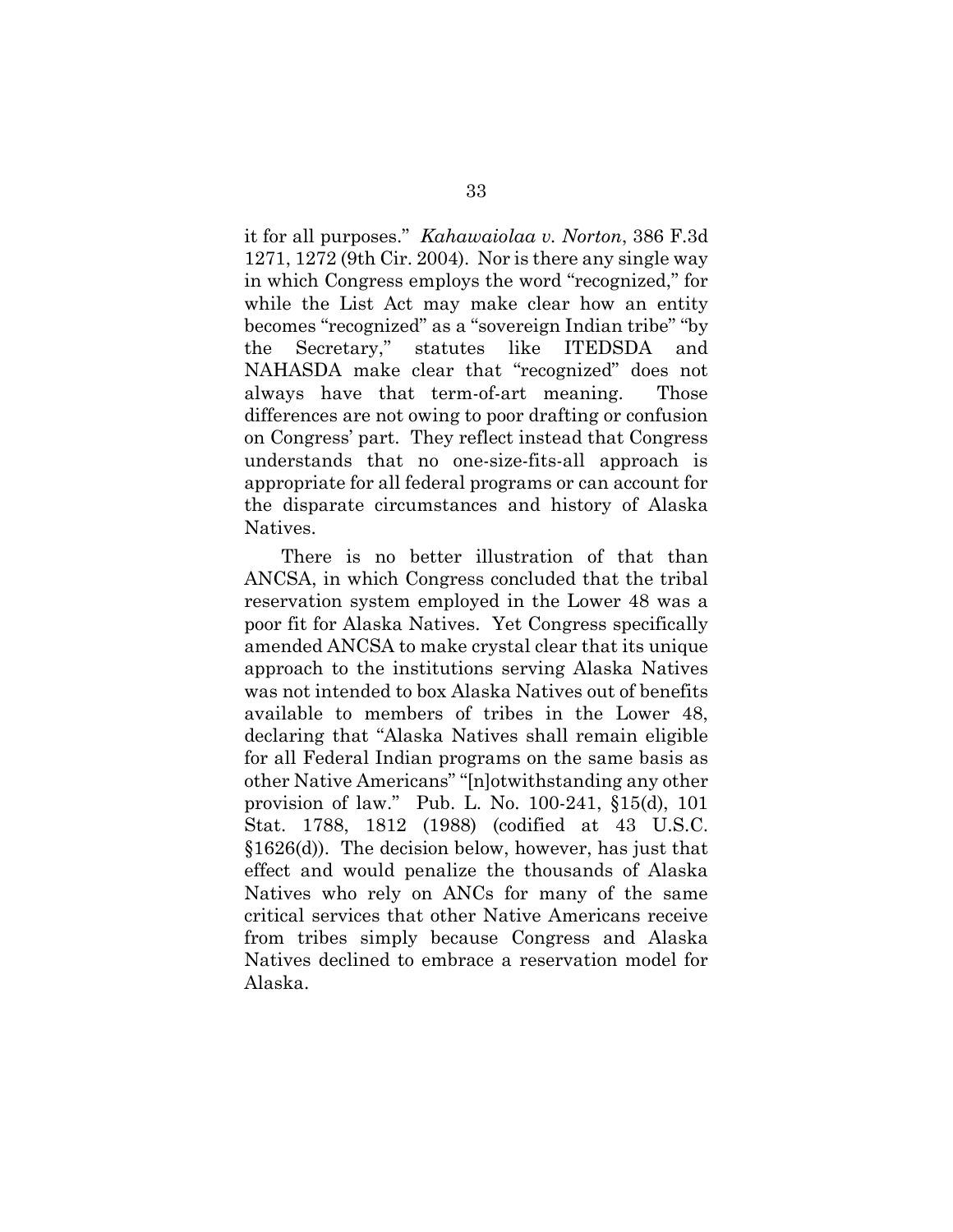# <span id="page-45-0"></span>**III. The Question Presented Is Exceptionally Important.**

The decision below has fallen upon Alaska as a profound shock. Its devastating and unsettling effect on Alaska Natives and their institutions starts, but by no means ends, with desperately needed emergencyrelief funds to combat the ongoing pandemic. "It is indisputable that the services ANCs provide to Alaska Native communities—including healthcare, elder care, educational support and housing assistance have been made only more vital due to the pandemic," which, unfortunately, "has disproportionately affected American Indian and Alaska Native communities." App.27. Yet despite that disproportionate suffering, ANCs have not received a single penny of Title V funds because of this lawsuit.

And, to be clear, the victims of shutting out ANCs from Title V funds are not ANCs themselves, but the Alaska Natives they serve. The critical role that ANCs play in delivering services to Alaska Natives, even in ordinary times, is a direct result of Alaska's unique history and Congress' innovative approach in ANCSA. Unlike in the Lower 48, where reservations are prevalent and some reservation tribes have substantial infrastructure, Alaska lacked extensive reservations, and Congress eschewed their creation in ANCSA. Instead, Congress established ANCs and understood that many Alaska Natives would have an ANC-affiliation but no village affiliation, especially in urban areas. Moreover, even in rural areas settlement funds were vested in ANCs, and so distributing benefits became a shared enterprise with important components of the infrastructure in the hands of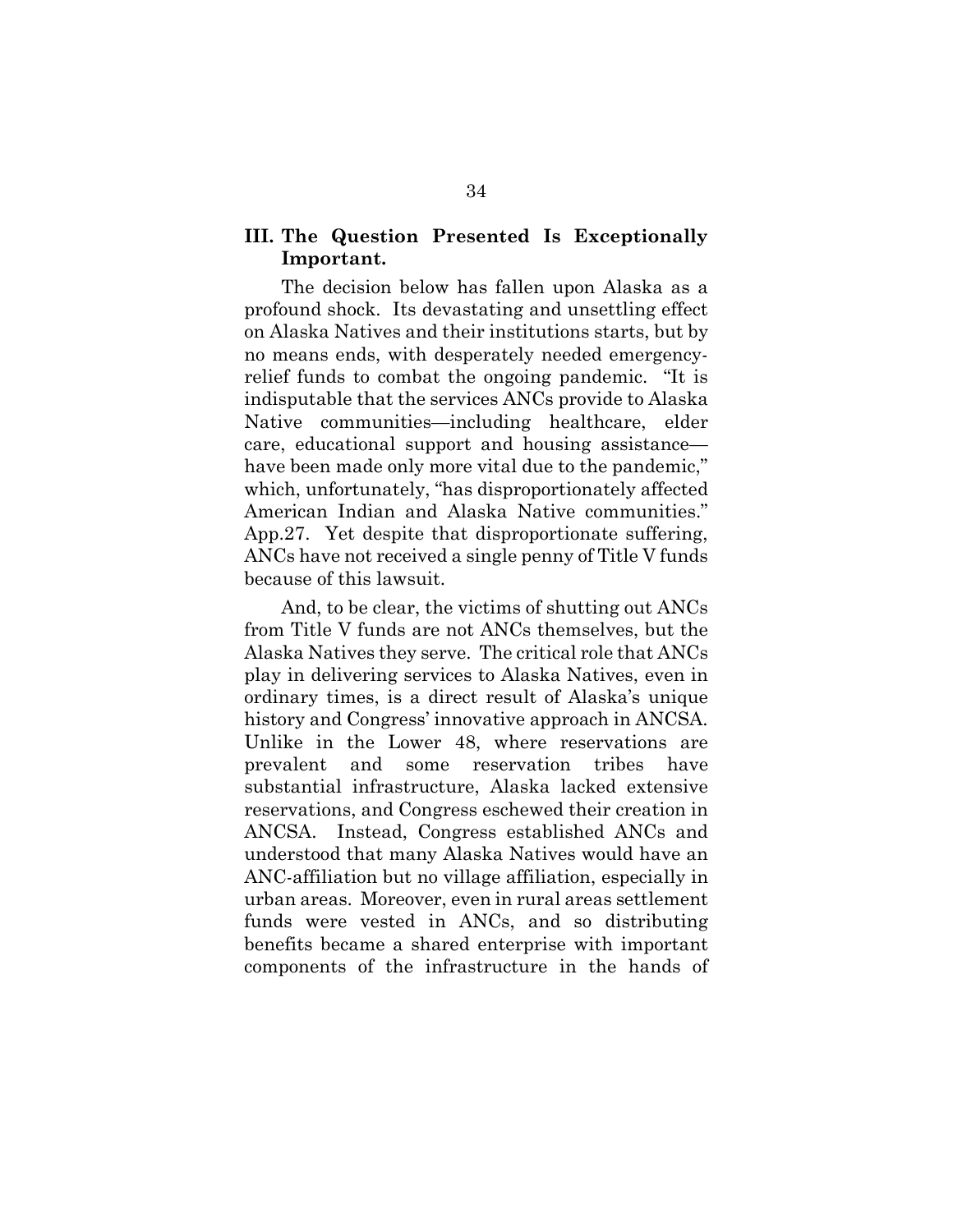ANCs. Thus, as a practical matter in Alaska, many of the services most needed in the current crisis, from medical and educational to financial and logistical, are services provided by ANCs. Congress' decision to use an expressly ANC-inclusive definition in Title V of the CARES Act was thus perfectly understandable, and cutting ANCs out of the ISDEAA definition and thus Title V directly frustrates Congress' effort to get emergency-relief funds to Alaska Natives.

The court below expressed "confiden[ce] that, if there are Alaska Natives uncared for because they are not enrolled in any recognized village, either the State of Alaska or the Department of Health and Human Services will be able to fill the void." App.26. That confidence is misplaced, for there is no existing mechanism through which the Treasury Secretary could move Title V funds initially earmarked for ANCs to the State or HHS. Leaving the decision below standing thus would mean that thousands of Alaska Natives will never receive *any* federal emergency assistance at all—in defiance of ANCSA's clear mandate that all "Alaska Natives shall remain eligible for all Federal Indian programs on the same basis as other Native Americans." 43 U.S.C. §1626(d).

But the decision below does far more than cut off ANCs—and, by extension, the Alaska Natives who rely on them—from much-needed emergency-relief funds. Dozens of federal statutes incorporate ISDEAA's definition of "Indian tribe," which has always been understood by the Executive (and the Ninth Circuit) to authorize ANC participation. And the D.C. Circuit went out of its way to rely on ISDEAA, rather than any language unique to the CARES Act,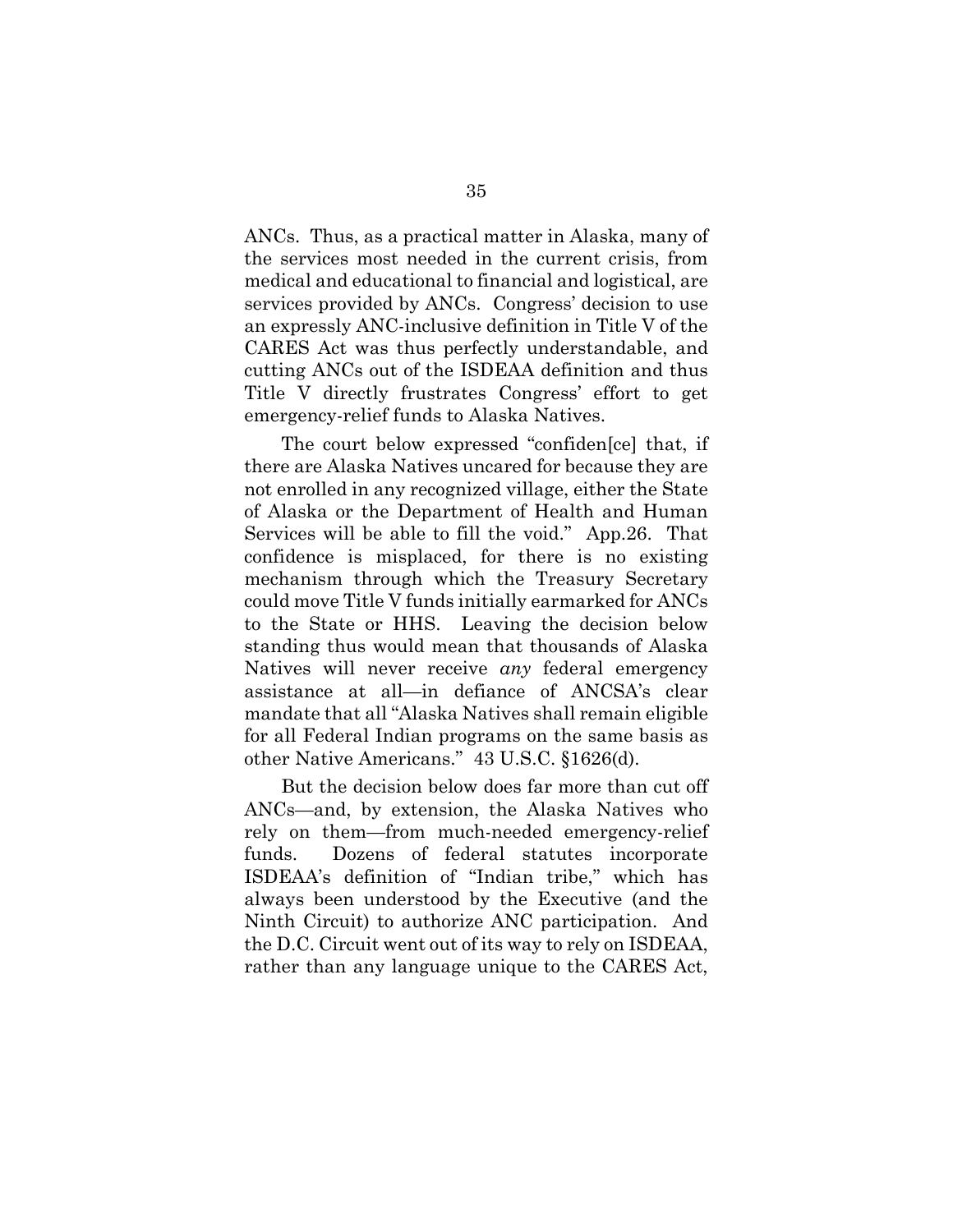in reading ANCs out of the law. By ruling on the broadest possible grounds, the D.C. Circuit had the greatest possible unsettling effect on reliance interests and the basic infrastructure of how Alaska Natives participate in dozens of federal programs. To be sure, ANCs remain eligible for all those programs under the Ninth Circuit's *Bowen* decision. But the decision below provides an invitation to go to the source of all those federal programs and seek to preclude ANCs' participation, contrary to long-settled expectations. Leaving that circuit split in place is untenable, and if such a fundamental reordering of Alaska Native life is to come from any court, it should be this Court.

Even Judge Henderson conceded there was "no reason" to think that Congress intended to "exclude ANCs (and thus exclude many remote and vulnerable Alaska Natives)" from the suite of special federal Indian programs that incorporate ISDEAA's definition. App.28. To the contrary, Congress enacted statute after statute incorporating ISDEAA's definition with the clear understanding that it was including ANCs. The practical reality on the ground reflects Congress' evident intent. The decision below casts all those settled expectations and reliance interests aside based on a misguided statutory construction in avowed conflict with decades of agency construction and law from the ANCs' home circuit. That profoundly unsettling decision is wrong and fully merits this Court's plenary review.